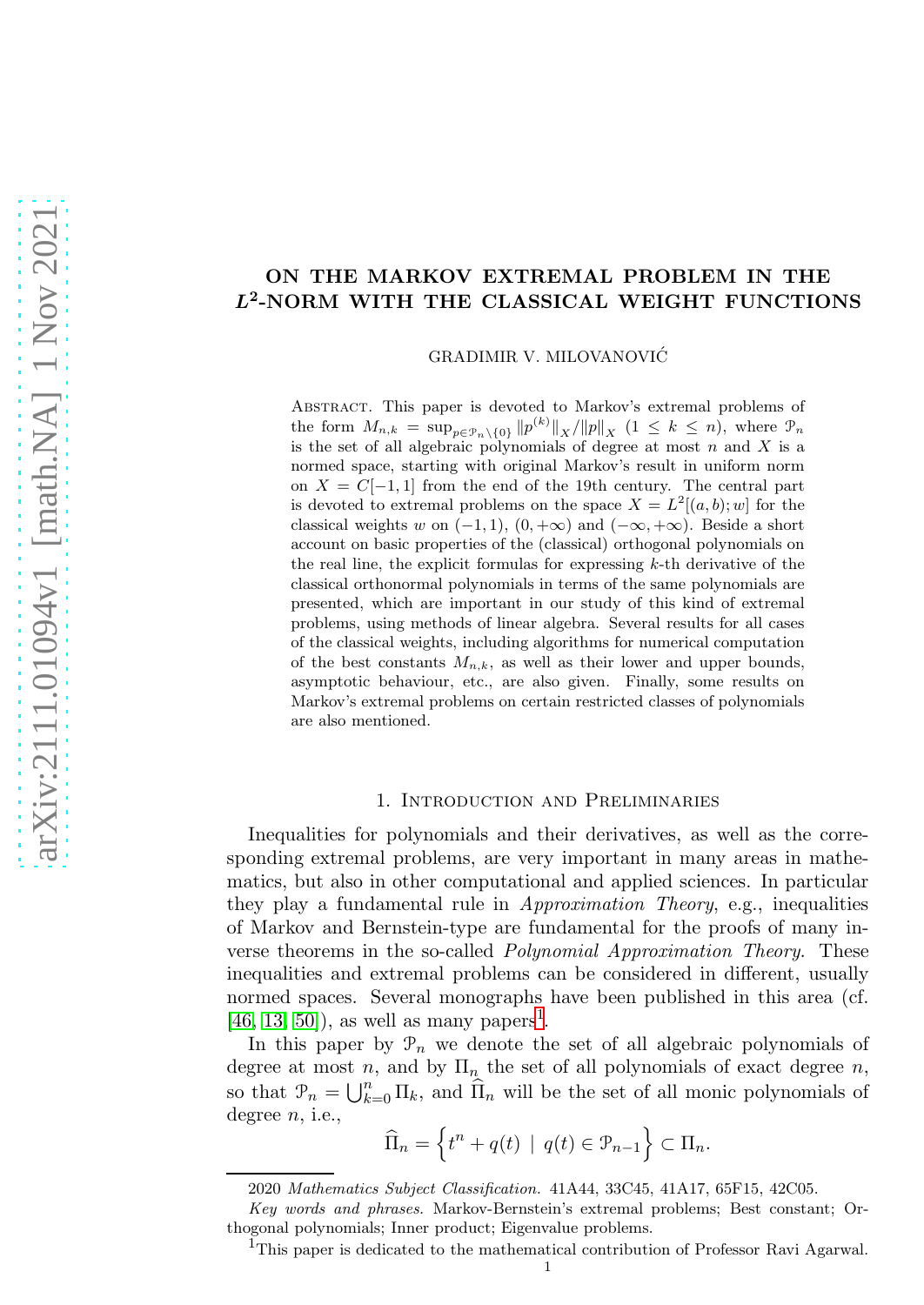The first result in this area was connected with some investigations of the well-known Russian chemist Dmitri Mendeleev (1834–1907). In mathe-matical terms, Mendeleev's problem [\[38\]](#page-34-0) was as follows: If  $t \mapsto P(t)$  is an arbitrary quadratic polynomial defined on an interval  $[a, b]$ , with

$$
\max_{t \in [a,b]} P(t) - \min_{t \in [a,b]} P(t) = L,
$$

how large can  $P'(t)$  be on [a, b]? It can be reduced to a simpler problem by changing the horizontal scale and shifting the coordinate axis until we have  $|P(t)| \leq 1$ , so that Mendeleev's problem becomes the following: If  $t \mapsto P(t)$ is an arbitrary quadratic polynomial and  $|P(t)| \leq 1$  on  $[-1, 1]$ , how large can  $|P'(t)|$  be on  $[-1,1]$ ?

Mendeleev found that  $|P'(t)| \leq 4$  on  $[-1,1]$ . This result is the best possible because for  $P(t) = 1 - 2t^2$  we have  $P(t) \le 1$  and  $P'(\pm 1) = 4$ . The corresponding problem for polynomials from  $\mathcal{P}_n$  was solved by a very famous Russian academician Andrei Andreyevich Markov (1856–1922) at the end of the 19th century. Markov's younger half-brother Vladimir Andreevich Markov (1871–1897), although he died young, gained also an international reputation because he later solved the problem for k-th derivative  $|P^{(k)}(t)|$ ,  $k > 1$ . Both were students of the famous Pafnuty Lvovich Chebyshev (1821– 1894) at St. Petersburg State University. Another member of the Russian mathematical school, a student of the French Sorbonne and of Jewish origin, is Sergei Natanovich Bernstein (1880–1968), whose results have left a deep mark on the development of this field.

We mention here their basic results:

**Theorem 1.1** (A.A. Markov [\[34\]](#page-34-1) (1889)). If  $p \in \mathcal{P}_n$  such that  $|p(x)| \leq 1$  on  $[-1, 1]$ , then

(1.1) 
$$
|p'(x)| \le n^2
$$
 for  $-1 \le x \le 1$ .

This inequality is best possible and the equality is attained at only  $x = \pm 1$ , and only when  $p(x) = \gamma T_n(x)$ , where  $\gamma$  is a complex number such that  $|\gamma| =$ 1, and  $T_n(x)$  is well-known Chebyshev polynomial of the first kind, defined by

$$
T_n(x) = \cos(n \cos^{-1} x) = 2^{n-1} \prod_{\nu=1}^n \left\{ x - \cos \frac{(2\nu - 1)\pi}{2n} \right\}.
$$

Introducing the *uniform norm* for polynomials on  $[-1, 1]$  as

$$
||p||_{\infty} = ||p||_{[-1,1]} = \max_{x \in [-1,1]} |p(x)|,
$$

then Markov's result can be expressed in the form

(1.2) 
$$
\sup_{p \in \mathcal{P}_n \setminus \{0\}} \frac{\|p'\|_{\infty}}{\|p\|_{\infty}} = T_n(1) = n^2.
$$

It is known as Markov's extremal problem in the uniform norm.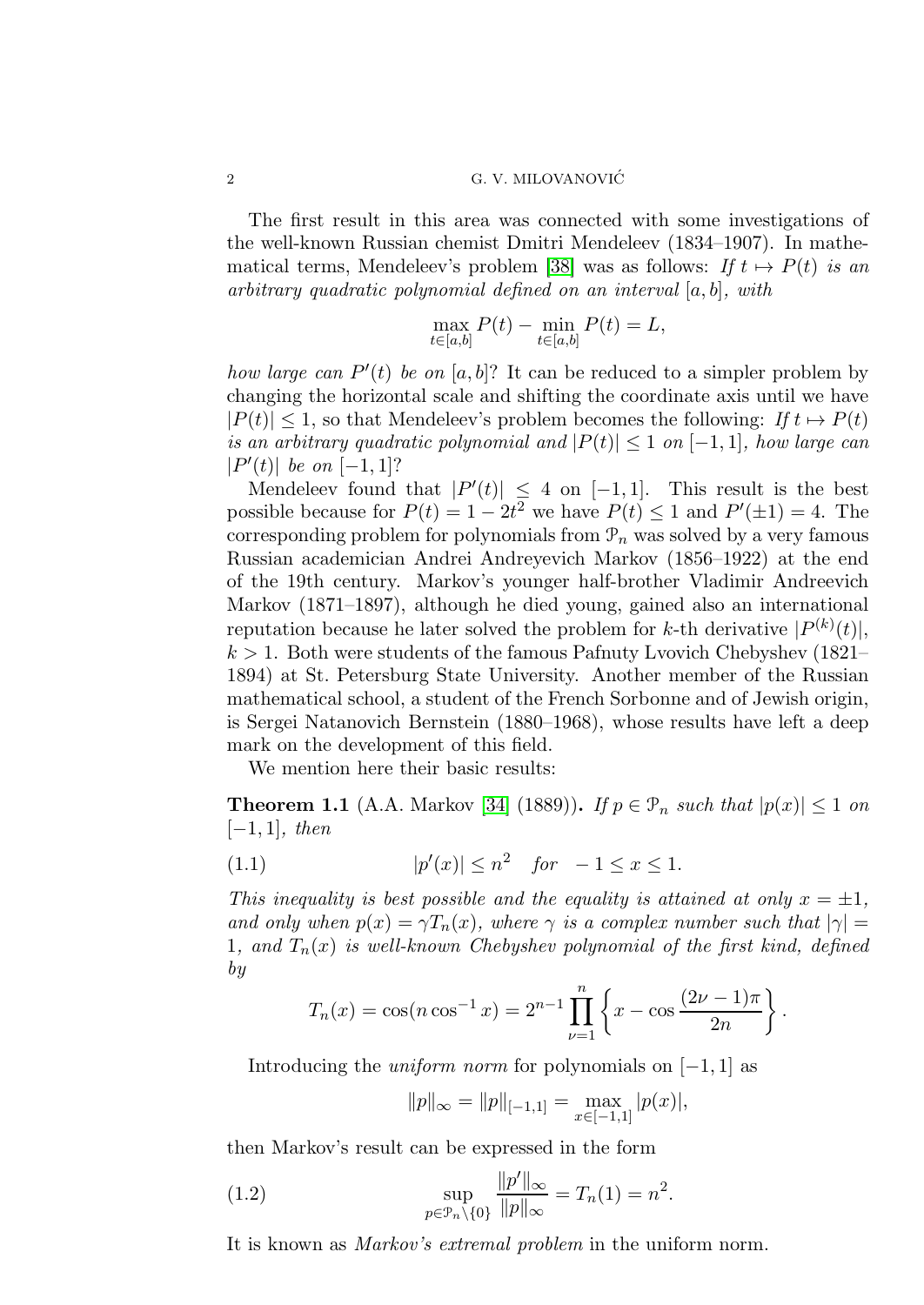**Theorem 1.2** (V.A. Markov [\[35,](#page-34-2) [36\]](#page-34-3) (1892; 1916)). For  $1 \le k \le n$ , we have

(1.3) 
$$
\sup_{p \in \mathcal{P}_n \setminus \{0\}} \frac{\|p^{(k)}\|_{\infty}}{\|p\|_{\infty}} = T_n^{(k)}(1),
$$

where

<span id="page-2-0"></span>
$$
T_n^{(k)}(1) = \frac{n^2(n^2 - 1^2)(n^2 - 2^2) \cdots (n^2 - (k-1)^2)}{(2k-1)!!}.
$$

Extremal polynomial is  $p(x) = \gamma T_n(x)$ , with  $|\gamma| = 1$ .

**Theorem 1.3** (S.N. Bernstein [\[11\]](#page-33-1) (1912)). If  $p \in \mathcal{P}_n$  and  $|p(x)| \leq 1$  for  $-1 \leq x \leq 1$ , then

(1.4) 
$$
|p'(x)| \le \frac{n}{\sqrt{1-x^2}}, \quad -1 < x < 1.
$$

The equality is attained at the Chebyshev points  $x = x_{\nu} = \cos \frac{(2\nu - 1)\pi}{2n}$ ,  $1 \leq$  $\nu \leq n$ , if and only if  $p(x) = \gamma T_n(x)$ , where  $|\gamma| = 1$ , and (1.[4\)](#page-2-0) is best possible.

Note that this version of Bernstein's inequality is a pointwise inequality, while Markov's inequality  $|p'(x)| \leq n^2$ ,  $-1 < x < 1$ , is global. Combining these inequalities, we get

$$
|p'(x)| \le \min\left\{n^2, \frac{n}{\sqrt{1-x^2}}\right\}, \qquad -1 \le x \le 1.
$$

The natural question is how large can  $|p'(x)|$  be for a given  $x \in [-1,1]$ , when  $p \in \mathcal{P}_n$  and  $|p(x)| \leq 1$  on  $[-1, 1]$ ? Such a function  $x \mapsto M_n(x)$  is evidently an even function on  $[-1, 1]$ . Explicit expressions for  $n = 2$  and  $n = 3$  can be found in [\[46,](#page-35-0) pp. 539]. The determination of  $M_n(x)$  for  $n \geq 4$  is very complicated and it can be given by a technique of Voronovskaja [\[58\]](#page-35-2).

Taking norms different from the uniform norm we can consider Markov's extremal problem in other spaces, e.g. in  $L^r$  ( $r \ge 1$ ), or even in spaces with quasi-norms  $L^r$  ( $0 \le r < 1$ ), etc. One can also consider the so-called mixed Markov type inequalities on  $[-1, 1]$ ,

$$
||P^{(k)}||_r \le M_{r,q}(n,k)||P||_q, \quad 0 \le k \le n; \ 0 \le r, q \le +\infty,
$$

when  $P \in \mathcal{P}_n$ , where

$$
||P||_r = \left(\frac{1}{2} \int_{-1}^1 |P(t)|^r dt\right)^{1/r} \quad (0 < r < +\infty),
$$
\n
$$
||P||_0 = \lim_{r \to 0+} ||P||_r = \exp\left(\frac{1}{2} \int_{-1}^1 \log |P(t)| dt\right),
$$
\n
$$
||P||_{\infty} = \max_{-1 \le t \le 1} |P(t)|.
$$

Evidently,  $||P||_r$  for  $0 < r < 1$  is a quasi-norm of P. For some extremal problems of this type see [\[33,](#page-34-4) [12,](#page-33-2) [26,](#page-34-5) [27,](#page-34-6) [28,](#page-34-7) [54\]](#page-35-3).

For  $r \neq q$  and  $k = 0$  the inequality is know as the *Nikol'ski* $\tilde{i}$  inequality (see [\[46,](#page-35-0) pp. 495–507]). For  $k = n$ , the previous problem reduces to finding a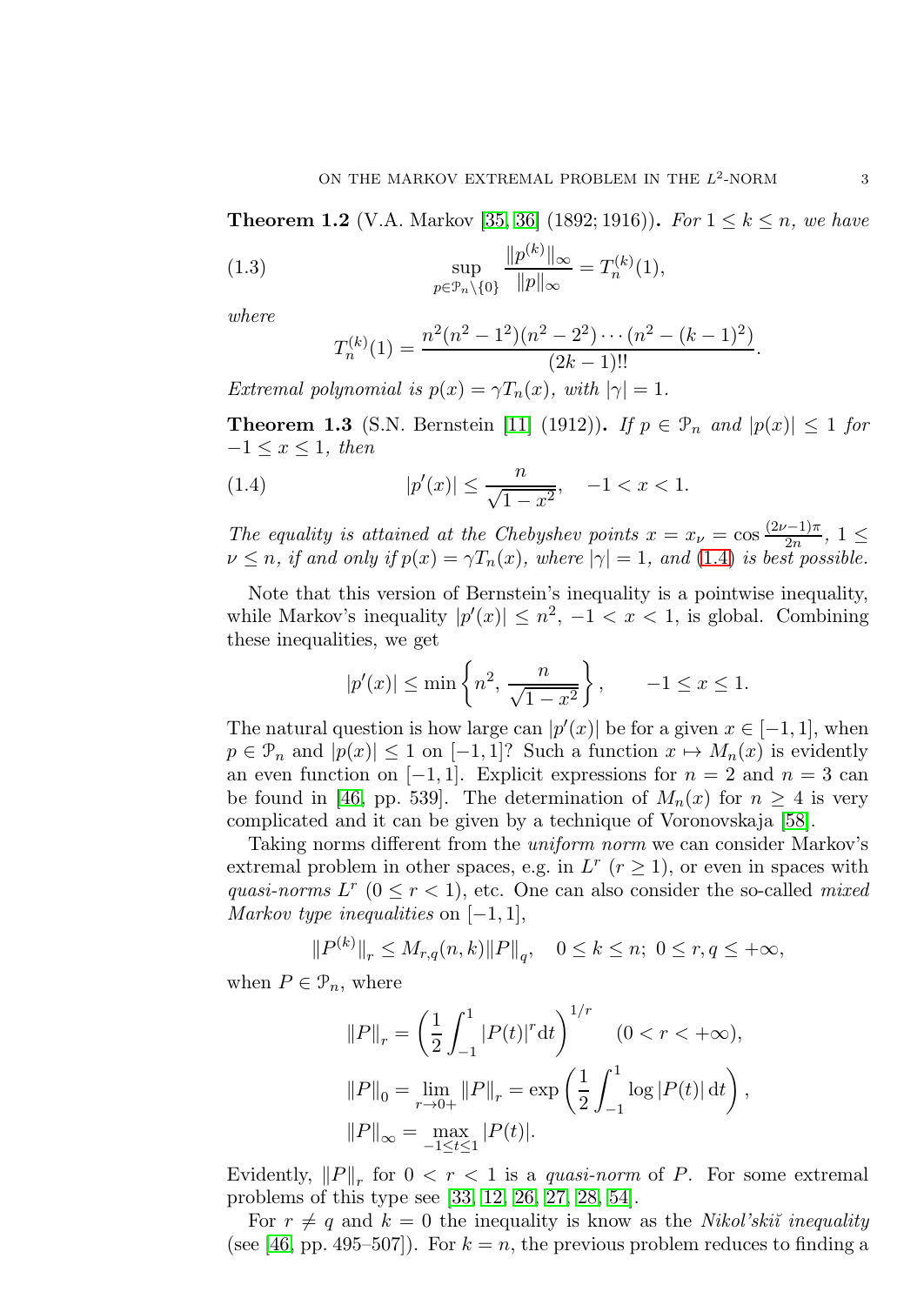polynomial that deviates least from zero in the  $L<sup>q</sup>$ -metric with a fixed leading coefficient. For example, when  $q = +\infty$ ,  $q = 2$ , and  $q = 1$ , the solutions (extremal polynomials) are known: the Chebyshev polynomial of the first kind  $T_n(t)$ , the Legendre polynomial  $P_n(t)$ , and the Chebyshev polynomial of the second kind  $U_n(t)$ , respectively.

However, the set  $\mathcal{P}_n$  can be restricted to some of subsets  $W_n \subset \mathcal{P}_n$ , and then we can consider the corresponding Markov extremal problem on such restricted sets again in different norms (cf. [\[46,](#page-35-0) Chapters 5 & 6]).

<span id="page-3-0"></span>In this paper we consider Markov's extremal problems of the form

(1.5) 
$$
M_{n,k} = \sup_{p \in \mathcal{P}_n \setminus \{0\}} \frac{\|p^{(k)}\|_X}{\|p\|_X} \quad (1 \le k \le n),
$$

on the inner product functional space  $X = L^2[(a, b); w]$ , with the inner product defined by

<span id="page-3-2"></span>(1.6) 
$$
(p,q)_w = \int_a^b p(t) \overline{q(t)} w(t) dt,
$$

where  $t \mapsto w(t)$  is a non-negative function on  $(a, b)$ ,  $-\infty \le a < b \le +\infty$ , for which all moments  $\mu_k = \int_a^b t^k w(t) dt$ ,  $k = 0, 1, ...,$  exist and  $\mu_0 > 0$ . Such a function is known as the *weight function* on  $(a, b)$ . The norm of an element  $p \in X$  is given by

<span id="page-3-3"></span>(1.7) 
$$
||p||_X = \sqrt{(p,p)_w} = \left(\int_a^b |p(t)|^2 w(t) dt\right)^{1/2}.
$$

For  $M_{n,k}$  in [\(1.5\)](#page-3-0) we use terms the *best, exact* or *sharp constant*. In particular, we treat the basic extremal problem for the first derivative, i.e., the determination of the best constant  $M_{n,1} \equiv M_n$ .

The paper is organized as follows. A short account on basic properties of the orthogonal polynomials on the real line, and in particular for ones known as the "classical orthogonal polynomials", is given in Section [2.](#page-3-1) Explicit formulas for expressing k-th derivative of the classical orthonormal polynomials in terms of the same polynomials are presented in Section [3.](#page-7-0) Such formulas are important in our study of extremal problems [\(1.5\)](#page-3-0) on  $X = L^2[(a, b); w]$ for the classical weight functions w on  $(-1, 1)$ ,  $(0, +\infty)$ , and  $(-\infty, +\infty)$  in Section [4.](#page-10-0) Special cases of  $L^2$  Markov's extremal problems for all classical weight functions are given in Sections [5](#page-14-0)[–7.](#page-23-0) Finally, in Section [8](#page-31-0) some results on Markov's extremal problems on certain restricted classes of polynomials are mentioned.

# <span id="page-3-1"></span>2. Basic Properties of the Orthogonal and the Classical Orthogonal Polynomials

The orthogonal polynomials are basic tools in the investigation of the extremal problems [\(1.5\)](#page-3-0) on the space  $X = L^2[(a, b); w]$ , and therefore in the this section we give some basic properties of the orthogonal polynomials on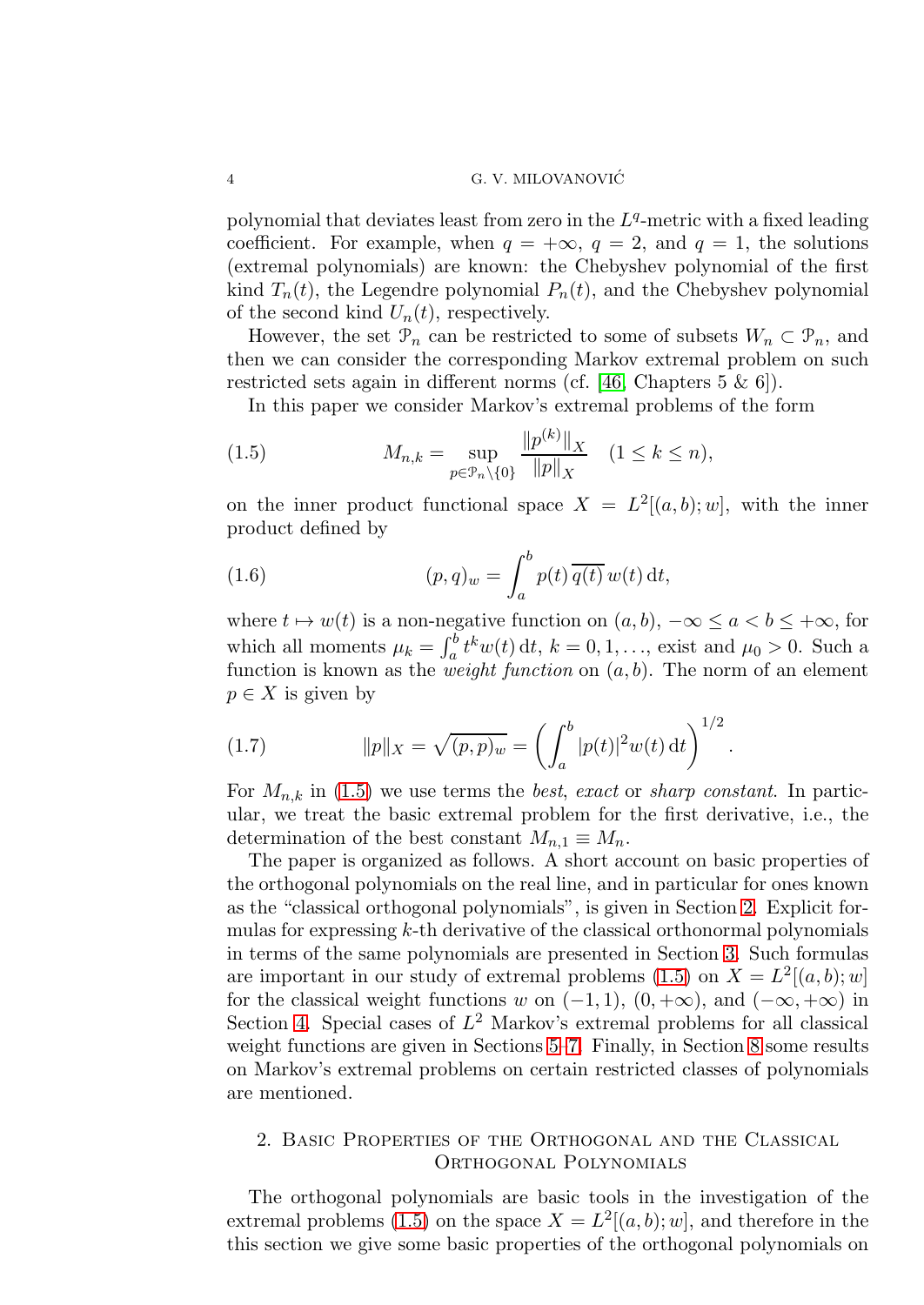the real line, including, in particular, an important class of the so-called very classical orthogonal polynomials (cf. [\[16,](#page-34-8) [25,](#page-34-9) [37\]](#page-34-10)).

The inner product [\(1.6\)](#page-3-2) gives rise to a unique system of *orthonormal poly*nomials  $p_n(\cdot) = p_n(\cdot; w)$ , such that  $p_n(t) = \gamma_n t^n +$  terms of lower degree, with  $\gamma_n > 0$  for each  $n \in \mathbb{N}$ , and

(2.1) 
$$
(p_k, p_n)_w = \int_a^b p_k(t) \, \overline{p_n(t)} \, w(t) \, dt = \delta_{kn}, \quad k, n \ge 0.
$$

Also, we need here the monic orthogonal polynomials, in notation,

$$
\pi_n(t) = \pi_n(t; w) = \frac{p_n(t)}{\gamma_n} = t^n + \text{terms of lower degree.}
$$

Because of the property of the inner product  $(tp, q)_w = (p, tq)_w$ , orthogonal polynomials on the real line satisfy a three-term recurrence relation (cf. [\[37,](#page-34-10) p. 99]).

<span id="page-4-0"></span>(a) For orthonormal polynomials  $p_n(t)$  we have

(2.2) 
$$
tp_n(t) = b_{n+1}p_{n+1}(t) + a_n p_n(t) + b_n p_{n-1}(t), \quad n = 0, 1, \ldots,
$$

with  $p_0(t) = \gamma_0 = 1/\sqrt{\mu_0}$  and  $p_{-1}(t) = 0$ , where the coefficients  $a_n = a_n(w)$ and  $b_n = b_n(w)$  are given by

$$
a_n = (tp_n, p_n)_w
$$
 and  $b_n = (p_n, tp_{n-1})_w = \frac{\gamma_{n-1}}{\gamma_n} > 0;$ 

<span id="page-4-1"></span>(b) For monic orthogonal polynomials  $\pi_n(t)$  we have

(2.3) 
$$
\pi_{n+1}(t) = (t - \alpha_n)\pi_n(t) - \beta_n \pi_{n-1}(t), \quad n = 0, 1, \ldots,
$$

with  $\pi_0(t) = 1$  and  $\pi_{-1}(t) = 0$ , where the coefficients  $\alpha_n = \alpha_n(w)$  and  $\beta_n = \beta_n(w)$  are given by

$$
\alpha_n = a_n = \frac{(t\pi_n, \pi_n)_w}{(\pi_n, \pi_n)_w} \quad (n \ge 0), \quad \beta_n = b_n^2 = \frac{(\pi_n, \pi_n)_w}{(\pi_{n-1}, \pi_{n-1})_w} > 0 \quad (n \ge 1).
$$

These coefficients in the three-term recurrence relations [\(2.2\)](#page-4-0) and [\(2.3\)](#page-4-1) depend only on the weight function w. The coefficients  $\beta_k$ ,  $k \geq 1$ , in [\(2.3\)](#page-4-1) are positive, and  $\beta_0$  may be arbitrary, but sometimes it is convenient to define it by  $\beta_0 = \mu_0 = \int_a^b w(t) dt$ . Then, it is easy to see that

$$
\|\pi_n\|_X=\sqrt{(\pi_n,\pi_n)_w}=\sqrt{\beta_0\beta_1\cdots\beta_n},
$$

where the norm is given by [\(1.7\)](#page-3-3).

An important result on zero distribution of orthogonal polynomials on the real line is the following (cf. [\[37,](#page-34-10) p. 99]):

All zeros of  $\pi_n(t)$ ,  $n \in \mathbb{N}$ , are real and distinct and are located in the interior of  $(a, b)$ . Furthermore, the zeros of  $\pi_n(t)$  and  $\pi_{n+1}(t)$  interlace, i.e.,

$$
\tau_{n+1,\nu} < \tau_{n,\nu} < \tau_{n+1,\nu+1}, \quad \nu = 1, \ldots, n.
$$

Here,  $a < \tau_{n,1} < \tau_{n,2} < \cdots < \tau_{n,n} < b$  denote the zeros of  $\pi_n(t)$  in increasing order.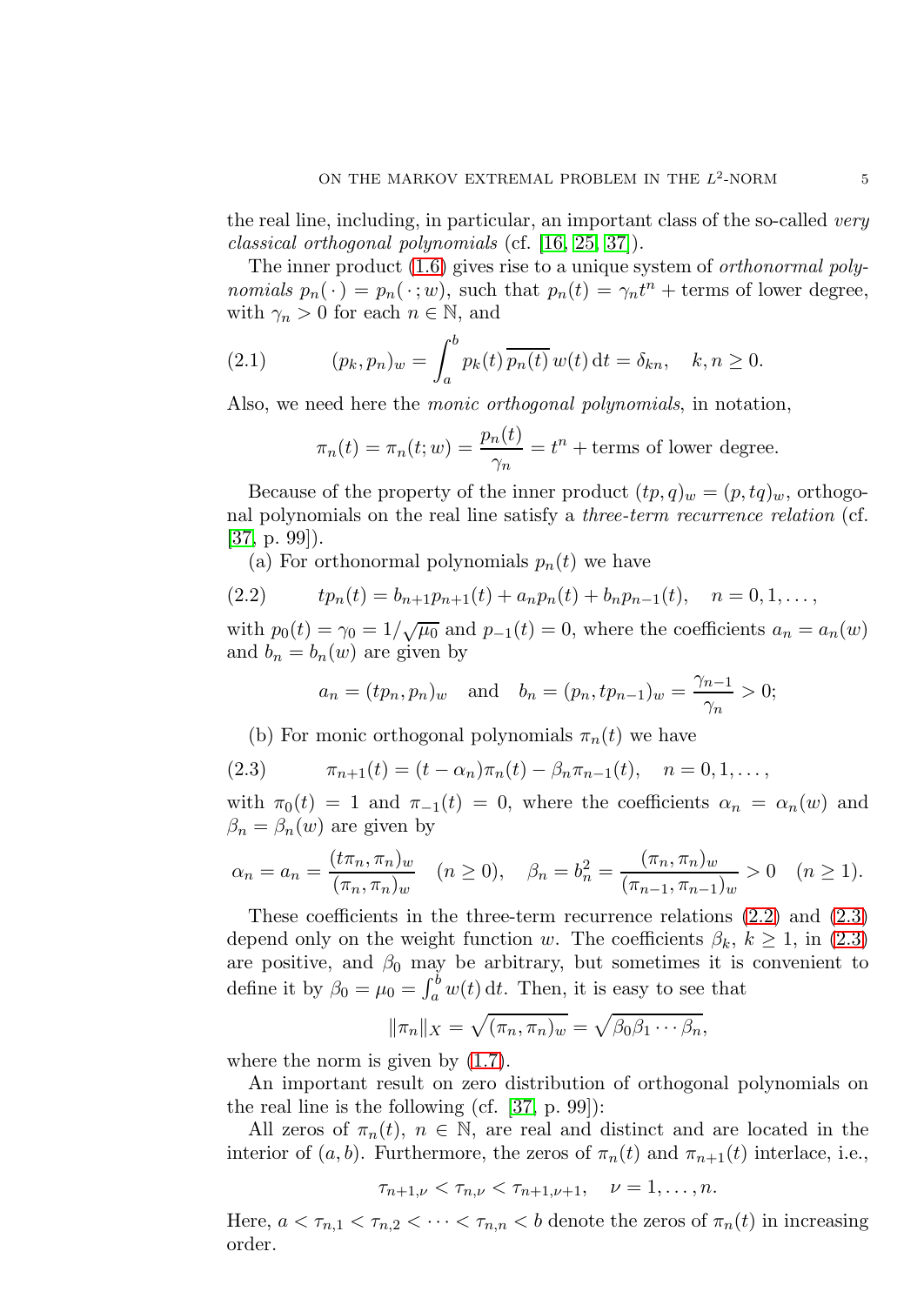Using procedures of numerical linear algebra, notably the QR or QL algorithm, it is easy to compute the zeros of the orthogonal polynomials  $\pi_n(t)$ rapidly and efficiently as eigenvalues of the Jacobi matrix of order n associated with the weight function w,

.

<span id="page-5-0"></span>(2.4) 
$$
J_n(w) = \begin{bmatrix} \alpha_0 & \sqrt{\beta_1} & & \mathbf{O} \\ \sqrt{\beta_1} & \alpha_1 & \sqrt{\beta_2} & & \\ & \sqrt{\beta_2} & \alpha_2 & \ddots & \\ & & \ddots & \ddots & \sqrt{\beta_{n-1}} \\ \mathbf{O} & & & \sqrt{\beta_{n-1}} & \alpha_{n-1} \end{bmatrix}
$$

Unfortunately, the recursion coefficients  $\alpha_n$  and  $\beta_n$  in [\(2.3\)](#page-4-1) are known explicitly only for some narrow classes of orthogonal polynomials. One of the most important classes for which these coefficients are known explicitly are surely the so–called very classical orthogonal polynomials, which appear frequently in applied analysis and computational sciences. Orthogonal polynomials for which the recursion coefficients are not known we call *strongly non–classical* polynomials.

2.1. Classical weight functions and the corresponding orthogonal polynomials. In the sequel we consider only very classical orthogonal polynomials, omitting the term "very" and call them simply the *classical orthog*onal polynomials. They are distinguished by several particular properties (cf.  $[37, pp. 121-146]$ ). Their weight function, the so-called *classical weight* function on  $(a, b)$ , satisfies a first order differential equation of the form

$$
\frac{\mathrm{d}}{\mathrm{d}t}(A(t)w(t)) = B(t)w(t),
$$

where  $B(t)$  is a first degree polynomial, and  $A(t)$  is one of degrees not greater than two. For such classical weights we will write  $w \in CW$ , and for the classical orthogonal polynomials use a general notation  $Q_n(t)$ . We note that for such weights  $w \in CW$ , we have  $w \in C^1(a, b)$ , as well as

$$
\lim_{t \to a+} t^m A(t) w(t) = 0 \text{ and } \lim_{t \to b-} t^m A(t) w(t) = 0 \quad (m = 0, 1, ...).
$$

Without loss of generality, the classical polynomials orthogonal with respect to the inner product [\(1.6\)](#page-3-2), can be considered only on three different intervals:  $(-1, 1)$ ,  $(0, +\infty)$ , and  $(-\infty, +\infty)$ , because every interval  $(a, b)$  can be transformed by a linear transformation to one of the previous intervals. These three cases are presented in Table [1.](#page-6-0)

The corresponding orthogonal polynomials are known as the *Jacobi poly*nomials  $P_n^{(\alpha,\beta)}(t)$   $(\alpha,\beta > -1)$ , the generalized Laguerre polynomials  $L_n^s(t)$  $(s > -1)$ , and finally as the *Hermite polynomials*  $H_n(t)$ . Because of the existence of the moments, the parameters  $\alpha, \beta$ , and s should be greater than  $-1$ . The classical orthogonal polynomial  $t \mapsto Q_n(t)$  is a particular solution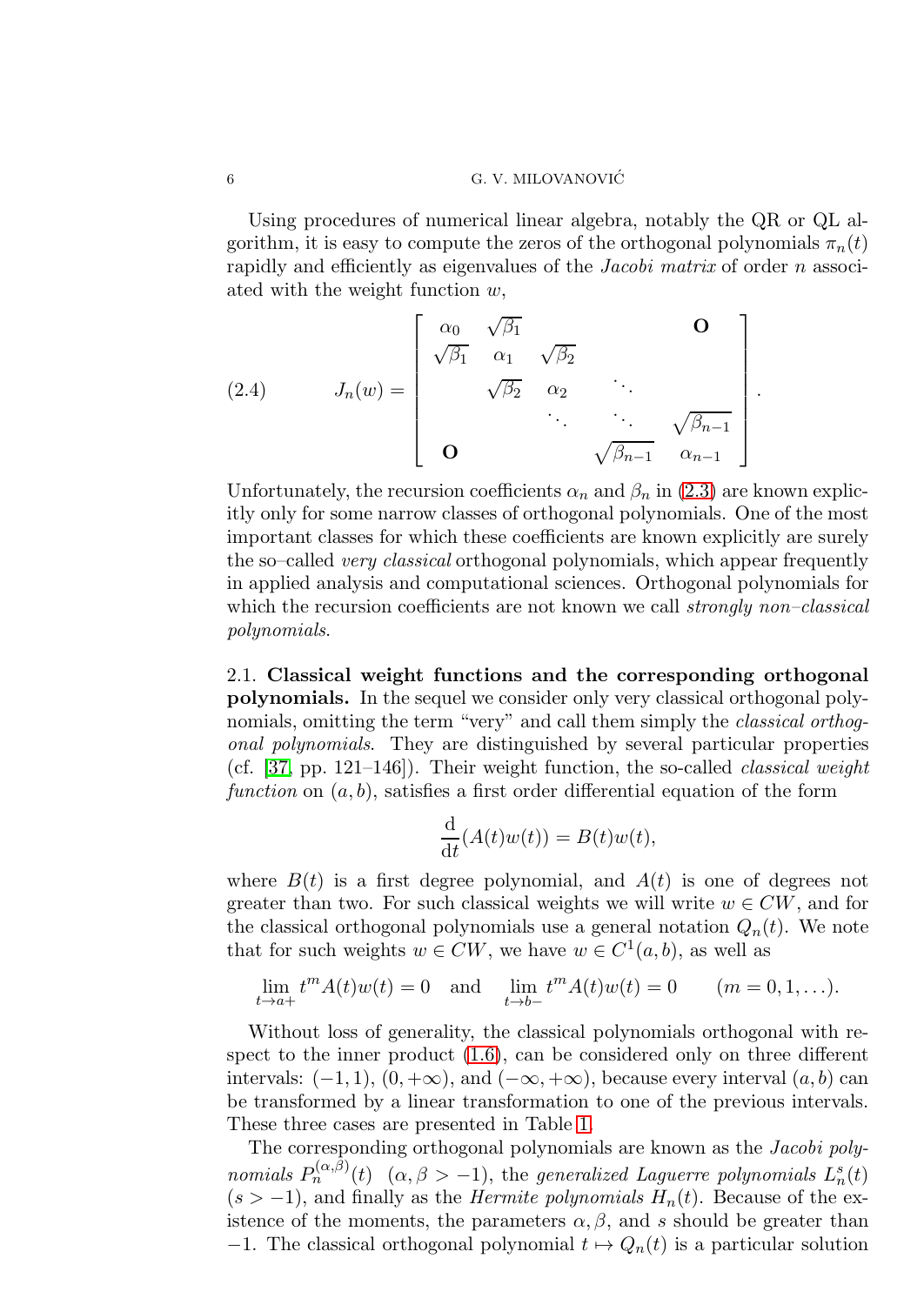<span id="page-6-0"></span>TABLE 1. Classification of the classical orthogonal polynomials.

| (a,b)               | w(t)                          | A(t) | B(t)                              | $Q_n(t)$                  |
|---------------------|-------------------------------|------|-----------------------------------|---------------------------|
| $(-1,1)$            | $(1-t)^{\alpha}(1+t)^{\beta}$ |      | $-\alpha - (\alpha + \beta + 2)t$ | $P_n^{(\alpha,\beta)}(t)$ |
| $(0, +\infty)$      | $t^s e^{-t}$                  |      | $s+1-t$                           | $L_n^s(t)$                |
| $-\infty, +\infty)$ | $e^{-t}$                      |      | $-2t$                             | $H_n(t)$                  |

of the following differential equation  $L[y] \equiv A(t)y'' + B(t)y' + \lambda_n y = 0$ , where

(2.5) 
$$
\lambda_n = -n \Big( \frac{1}{2} (n-1) A''(0) + B'(0) \Big).
$$

The corresponding values are  $\lambda_n = n(n + \alpha + \beta + 1)$  for the Jacobi polynomials,  $\lambda_n = n$  for the generalized Laguerre polynomials, and  $\lambda_n = 2n$  for the Hermite polynomials.

The corresponding orthonormal classical polynomials will be denoted by small letters  $q_n(t)$ ; in particular, by  $p_n^{(\alpha,\beta)}(t)$ ,  $l_n^s(t)$ , and  $h_n(t)$ , and the monic polynomials as  $\widehat{Q}_n(t)$ , i.e., by  $\widehat{P}_n^{(\alpha,\beta)}(t)$ ,  $\widehat{L}_n^{s}(t)$ , and  $\widehat{H}_n(t)$ .

There are several characterizations of the classical orthogonal polynomials (cf.  $[5]$ ). One of them was given by Agarwal and Milovanović  $[1, 2]$  $[1, 2]$ :

**Theorem 2.1.** Let  $w \in CW$  and  $X = L^2[(a, b); w]$ . Then for all  $P(t) \in \mathcal{P}_n$ the inequality

(2.6) 
$$
(2\lambda_n + B'(0)) \left\| \sqrt{A}P' \right\|_X^2 \le \|AP''\|_X^2 + \lambda_n^2 \|P\|_X^2
$$

holds, with equality if only if  $P(t) = cQ_n(t)$ , where  $Q_n(t)$  is the classical orthogonal polynomial and c is an arbitrary constant.

An important property of the classical orthogonal polynomials is the following result (cf. [\[37,](#page-34-10) pp. 124–126]):

<span id="page-6-1"></span>**Theorem 2.2.** The derivatives of the classical orthogonal polynomials  $Q_n(t)$ ,  $n \in \mathbb{N}$ , with respect to the weight function  $t \mapsto w(t)$  ( $w \in CW$ ), also form a sequence of the classical orthogonal polynomials  $Q'_n(t)$  with respect to the weight function  $t \mapsto w_1(t) = A(t)w(t)$  ( $w_1 \in CW$ ).

According to Theorem [2.2](#page-6-1) and the uniqueness of orthogonal polynomials, the following formulas

<span id="page-6-4"></span>(2.7) 
$$
\frac{\mathrm{d}}{\mathrm{d}t} P_n^{(\alpha,\beta)}(t) = \frac{1}{2}(n+\alpha+\beta+1)P_{n-1}^{(\alpha+1,\beta+1)}(t),
$$

<span id="page-6-3"></span>(2.8) 
$$
\frac{d}{dt}L_n^s(t) = -L_{n-1}^{s+1}(t),
$$

<span id="page-6-2"></span>(2.9) 
$$
\frac{\mathrm{d}}{\mathrm{d}t}H_n(t) = 2nH_{n-1}(t)
$$

hold.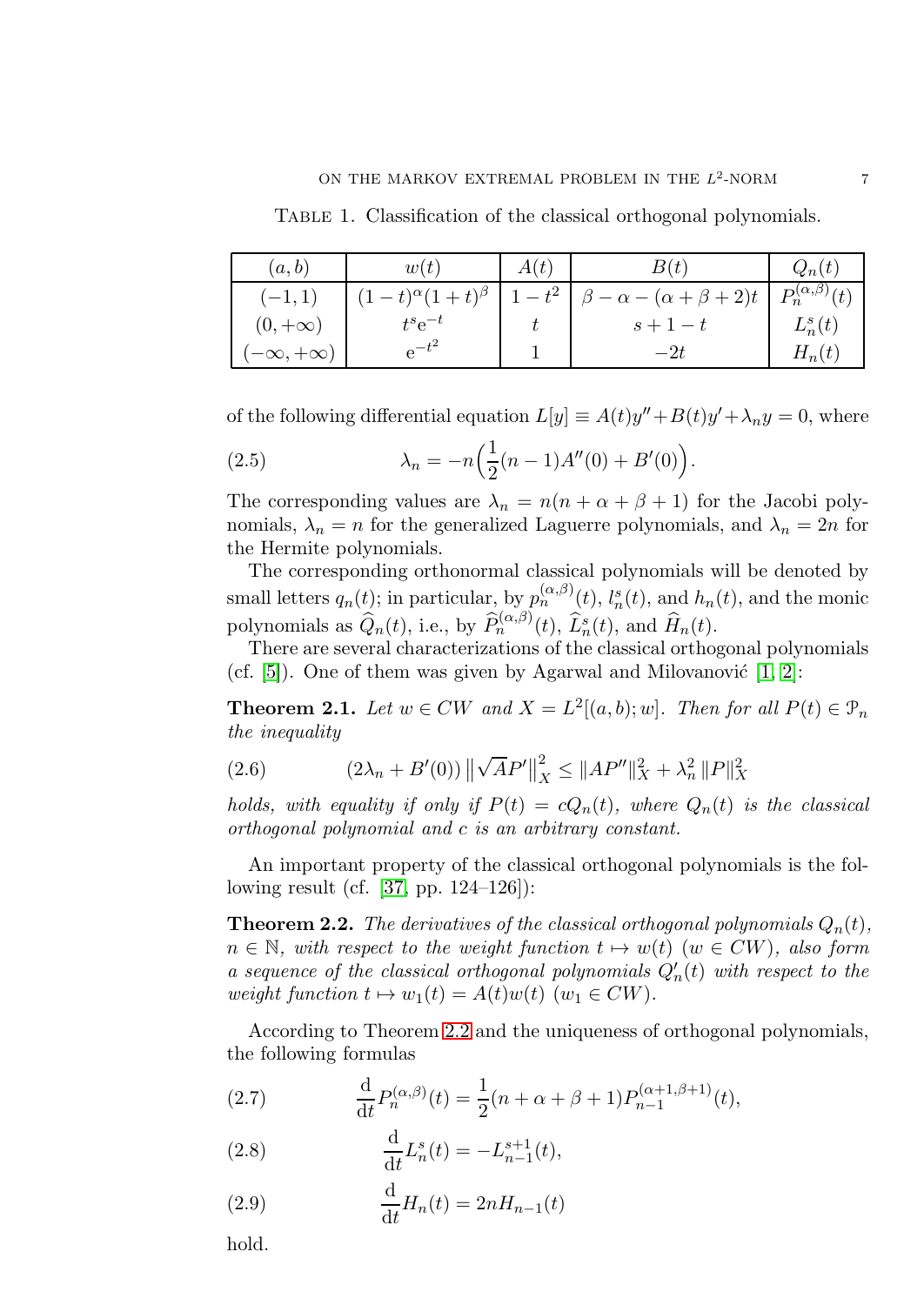## 3. Differentiation Formulas for the Classical Orthogonal Polynomials

In this section we give formulas for expressing  $k$ -th derivative of the orthonormal classical polynomials  $q_n$  in terms of the same polynomials, i.e.,

$$
\frac{\mathrm{d}^k}{\mathrm{d}t^k} q_n(t) = \sum_{\nu=0}^{n-k} c_{\nu,n}^{(k)} q_{\nu}(t), \quad k \le n.
$$

For all classical polynomials we can get explicit formulas for the coefficients  $c_{\nu,n}^{(k)}$ . Such expressions we use in our study of extremal problems [\(1.5\)](#page-3-0), when  $w \in CW$ . Namely, in our consideration of the  $L^2$  Markov extremal problems for the classical weights we usually reduce them to eigenvalue problems on the finite-dimensional spaces generated by orthonormal polynomials. Therefore, we are interested in expressing the derivatives of the basis polynomials as a linear combination of exactly the same polynomials.

Now, we separately consider three classical cases (see Table [1\)](#page-6-0).

**Hermite polynomials.** In this case, using  $(2.9)$  we get

$$
h'_n(t) = \sqrt{2n} h_{n-1}(t), \quad h''_n(t) = 2\sqrt{n(n-1)} h_{n-2}(t), \quad \text{etc.}
$$

<span id="page-7-2"></span>Thus,

(3.1) 
$$
h_n^{(k)}(t) = 2^{k/2} \sqrt{n(n-1)\cdots(n-k+1)} h_{n-k}(t), \quad k \le n.
$$

Generalized Laguerre polynomials. In this case, we first easily can obtain that

(3.2) 
$$
L_n^s(t) = (-1)^n \sqrt{\frac{\Gamma(n+s+1)}{n!}} \,\ell_n^s(t),
$$

Now we start with the known expansion [\[6,](#page-33-6) p. 356]

<span id="page-7-1"></span>
$$
L_n^{\beta}(t) = \sum_{\nu=0}^n \frac{(\beta - \alpha)_{n-\nu}}{(n-\nu)!} L_{\nu}^{\alpha}(t),
$$

where  $(\alpha)_k$  denotes the Pochhammer symbol (or the shifted factorial, since  $(1)_k = k!$ ) defined for any complex number  $\alpha$  by

$$
(\alpha)_k = \frac{\Gamma(\alpha + k)}{\Gamma(\alpha)} = \begin{cases} 1, & k = 0, \\ \alpha(\alpha + 1) \cdots (\alpha + k - 1), & k \in \mathbb{N} = \{1, 2, \dots\}. \end{cases}
$$

Iterating the formula  $(2.8)$  gives the corresponding formula for the k-th derivative

$$
\frac{\mathrm{d}^k}{\mathrm{d}t^k}L_n^s(t) = (-1)^k L_{n-k}^{s+k}(t), \quad k \le n.
$$

Using the last two formulas, with  $\alpha = s$  and  $\beta = s + k$ , we get

$$
\frac{\mathrm{d}^k}{\mathrm{d}t^k}L_n^s(t) = (-1)^k \sum_{\nu=0}^{n-k} \frac{(k)_{n-k-\nu}}{(n-k-\nu)!} L_\nu^s(t), \quad k \le n.
$$

<span id="page-7-0"></span>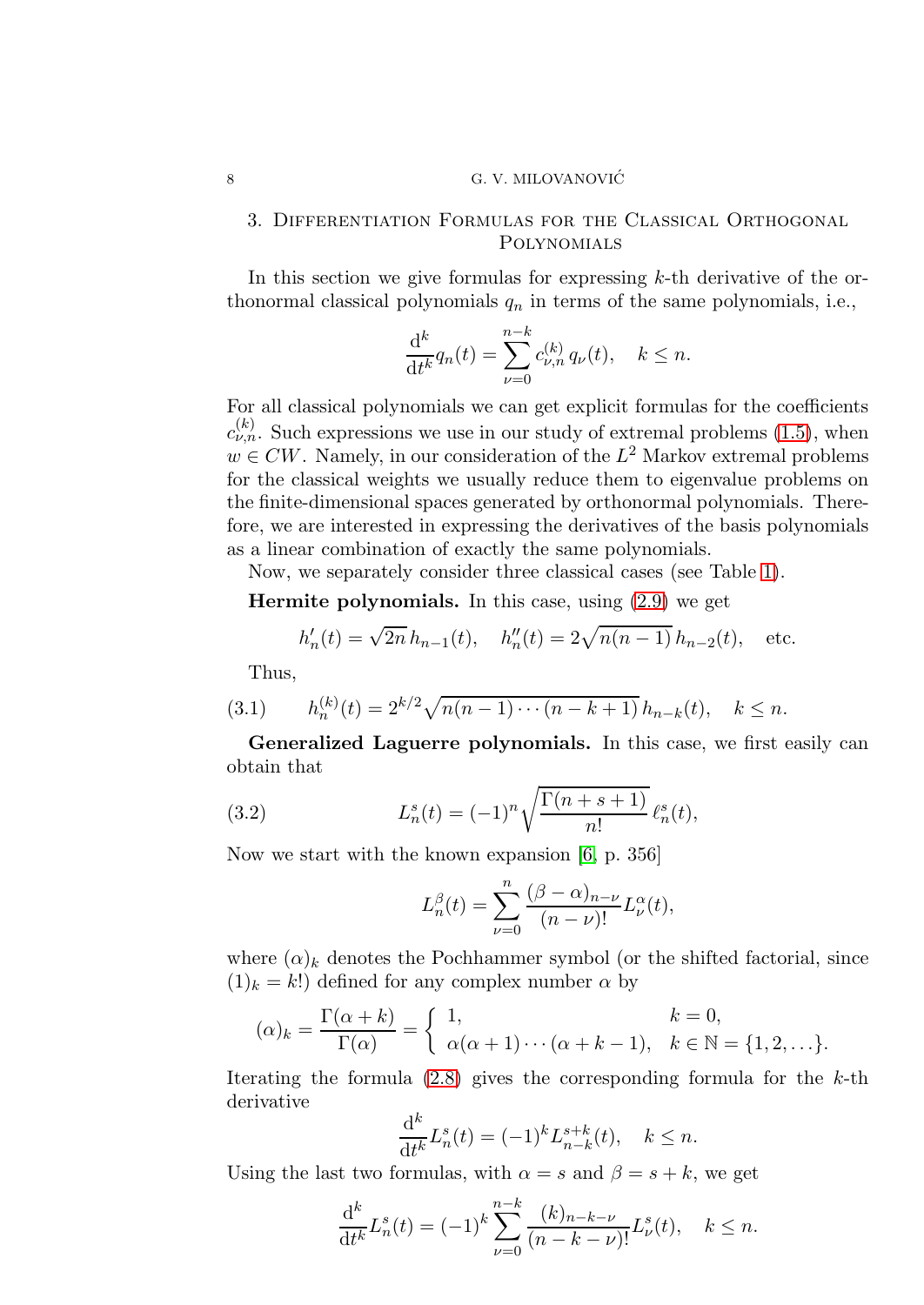Finally, by [\(3.2\)](#page-7-1), we obtain the corresponding expansion in orthonormal generalized Laguerre polynomials,

(3.3) 
$$
\frac{d^k}{dt^k} \ell_n^s(t) = \sum_{\nu=0}^{n-k} c_{\nu,n}^{(k)}(s) \ell_\nu^s(t), \quad k \le n,
$$

where

<span id="page-8-0"></span>
$$
c_{\nu,n}^{(k)}(s) = (-1)^{n-k-\nu} \sqrt{\frac{(\nu+1)_{n-\nu}}{(\nu+s+1)_{n-\nu}}} \binom{n-\nu-1}{k-1},
$$

In the standard Laguerre case  $(s = 0)$  we have

$$
c_{\nu,n}^{(k)} = c_{\nu,n}^{(k)}(0) = (-1)^{n-k-\nu} \binom{n-\nu-1}{k-1}
$$

and [\(3.3\)](#page-8-0) becomes

<span id="page-8-2"></span>(3.4) 
$$
\frac{d^k}{dt^k} \ell_n(t) = (-1)^{n-k} \sum_{\nu=0}^{n-k} (-1)^{\nu} \binom{n-\nu-1}{k-1} \ell_{\nu}(t), \quad k \le n.
$$

**Jacobi polynomials.** In order to get an analogous formula of  $(3.3)$  for the Jacobi polynomials, we use the following expansion (cf. [\[6,](#page-33-6) Lemma 7.1.1, p. 357]), but written for the monic Jacobi polynomials,

<span id="page-8-1"></span>(3.5) 
$$
\widehat{P}_n^{(\gamma,\delta)}(t) = \sum_{\nu=0}^n c_{\nu,n}(\alpha,\beta;\gamma,\delta) \widehat{P}_\nu^{(\alpha,\beta)}(t),
$$

where

<span id="page-8-3"></span>(3.6) 
$$
c_{\nu,n}(\alpha,\beta;\gamma,\delta) = \frac{2^{n-\nu} {n \choose \nu} (\gamma + \nu + 1)_{n-\nu}}{(n + \gamma + \delta + \nu + 1)_{n-\nu}} \times {}_3F_2 \left[ \begin{array}{c} -n + \nu, \ n + \nu + \gamma + \delta + 1, \ \nu + \alpha + 1 \\ \nu + \gamma + 1, \ 2\nu + \alpha + \beta + 2 \end{array} \bigg| 1 \right].
$$

Here  ${}_{3}F_2$  is the generalized hypergeometric function, which is, in general, defined by (cf. [\[6,](#page-33-6) Chap. 2])

$$
{}_pF_q\left[\begin{array}{c}a_1,\ldots,a_p\\b_1,\ldots,b_q\end{array}\bigg|\,z\right]=\sum_{n=0}^{+\infty}\frac{(a_1)_n\cdots(a_p)_n}{(b_1)_n\cdots(b_q)_n}\cdot\frac{z^n}{n!}.
$$

The function  $pF_q$  is implemented as HypergeometricPFQ in Wolfram's MATHematica and suitable for both symbolic and numerical calculation.

Iterating [\(2.7\)](#page-6-4), again for the monic Jacobi polynomials, we obtain

$$
\frac{\mathrm{d}^k}{\mathrm{d}t^k} \widehat{P}_n^{(\alpha,\beta)}(t) = n(n-1)\cdots(n-k+1)\widehat{P}_{n-k}^{(\alpha+k,\beta+k)}(t), \quad k \le n.
$$

Now, taking  $\gamma = \alpha + k$  and  $\delta = \beta + k$  in [\(3.5\)](#page-8-1), with  $n := n - k$ , we get

$$
\frac{\mathrm{d}^k}{\mathrm{d}t^k} \widehat{P}_n^{(\alpha,\beta)}(t) = k! \binom{n}{k} \sum_{\nu=0}^{n-k} c_{\nu,n-k}(\alpha,\beta;\alpha+k,\beta+k) \widehat{P}_\nu^{(\alpha,\beta)}(t), \quad k \le n.
$$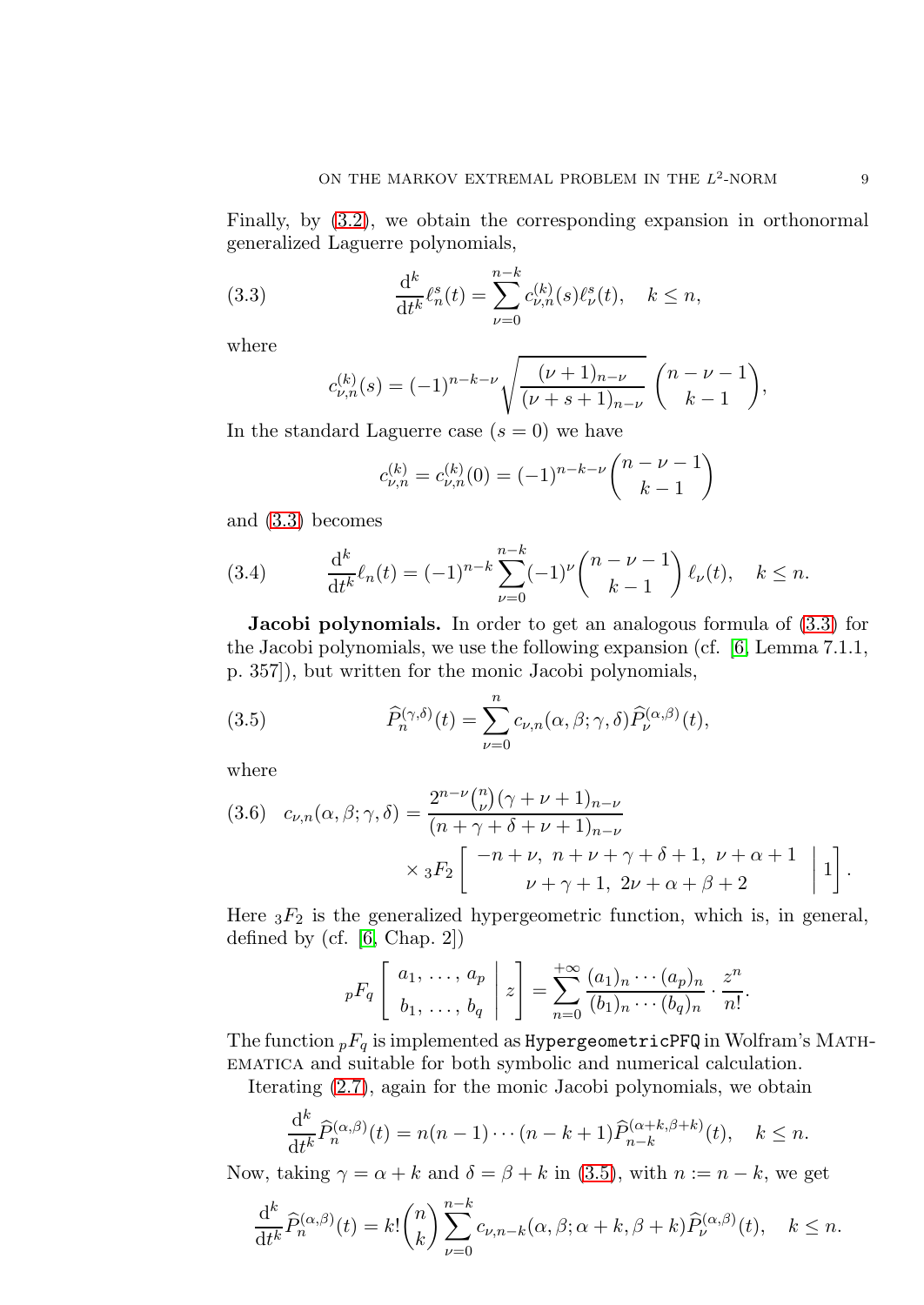Finally, for the orthonormal Jacobi polynomials  $p_{\nu}^{(\alpha,\beta)}(t) = \gamma_{\nu} \widehat{P}_n^{(\alpha,\beta)}(t)$ , we obtain

<span id="page-9-1"></span>(3.7) 
$$
\frac{d^k}{dt^k} p_n^{(\alpha,\beta)}(t) = \sum_{\nu=0}^{n-k} d_{\nu,n}^{(k)}(\alpha,\beta) p_{\nu}^{(\alpha,\beta)}(t), \quad k \le n,
$$

where

<span id="page-9-2"></span>(3.8) 
$$
d_{\nu,n}^{(k)}(\alpha,\beta) = k! \binom{n}{k} \frac{\gamma_n}{\gamma_{\nu}} c_{\nu,n-k}(\alpha,\beta;\alpha+k,\beta+k)
$$

and  $\gamma_n = \gamma_n(\alpha, \beta)$  is defined by

<span id="page-9-3"></span>(3.9) 
$$
p_0^{(\alpha,\beta)}(t) = \gamma_0 = \frac{1}{\sqrt{\mu_0}} = \sqrt{\frac{\Gamma(\alpha+\beta+2)}{2^{\alpha+\beta+1}\Gamma(\alpha+1)\Gamma(\beta+1)}}.
$$

The leading coefficients  $\gamma_n$  of the orthonormal Jacobi polynomial  $p_n^{(\alpha,\beta)}(t) =$  $\gamma_n t^n$  + terms of lower degree,  $n \ge 1$ , are given by (cf. [\[37,](#page-34-10) p. 133])

<span id="page-9-0"></span>(3.10) 
$$
\gamma_n = \frac{\sqrt{2n + \alpha + \beta + 1} \Gamma(2n + \alpha + \beta + 1)}{\sqrt{2^{2n + \alpha + \beta + 1} n! \Gamma(n + \alpha + 1) \Gamma(n + \beta + 1) \Gamma(n + \alpha + \beta + 1)}}.
$$

In the simplest (Legendre) case, when  $w(t) = 1$  ( $\alpha = \beta = 0$ ), the leading coefficient [\(3.10\)](#page-9-0) reduces to

$$
\gamma_n = \frac{1}{2^n} \sqrt{\frac{2n+1}{2}} \binom{2n}{n}.
$$

In four Chebyshev cases when  $\alpha, \beta \in \{-1/2, 1/2\}$ , we have the following coefficients for the monic polynomials:

For the Chebyshev weight of the first kind  $w(t) = 1/\sqrt{1-t^2}$   $(\alpha = \beta =$  $-1/2$ :  $\alpha_n = 0$   $(n \ge 0)$ ;  $\beta_0 = \pi$ ,  $\beta_1 = 1/2$ ,  $\beta_n = 1/4$   $(n \ge 2)$ ;

For the Chebyshev weight of the second kind  $w(t) = \sqrt{1-t^2}$   $(\alpha = \beta =$ 1/2):  $\alpha_n = 0$   $(n \ge 0)$ ;  $\beta_0 = \pi/2$ ,  $\beta_n = 1/4$   $(n \ge 1)$ ;

For the Chebyshev weight of the third kind  $w(t) = \sqrt{(1 + t)/(1 - t)}$  ( $\alpha =$  $-\beta = -1/2$ :  $\alpha_0 = 1/2$ ,  $\alpha_n = 0$   $(n \ge 1)$ ;  $\beta_0 = \pi$ ,  $\beta_n = 1/4$   $(n \ge 1)$ ;

For the Chebyshev weight of the fourth kind  $w(t) = \sqrt{(1-t)/(1+t)}$  $(\alpha = -\beta = 1/2)$ :  $\alpha_0 = -1/2$ ,  $\alpha_n = 0$   $(n \ge 1)$ ;  $\beta_0 = \pi$ ,  $\beta_n = 1/4$   $(n \ge 1)$ .

The leading coefficients in the corresponding orthonormal polynomials for four Chebyshev cases are

$$
(\alpha = \beta = -1/2) : \qquad \gamma_0 = \frac{1}{\sqrt{\pi}}, \quad \gamma_n = 2^{n-1} \sqrt{\frac{2}{\pi}} \quad (n \ge 1);
$$
  

$$
(\alpha = \beta = 1/2) : \qquad \gamma_n = 2^n \sqrt{\frac{2}{\pi}} \quad (n \ge 0);
$$
  

$$
(\alpha = -\beta = \pm 1/2) : \qquad \gamma_n = \frac{2^n}{\sqrt{\pi}} \quad (n \ge 0).
$$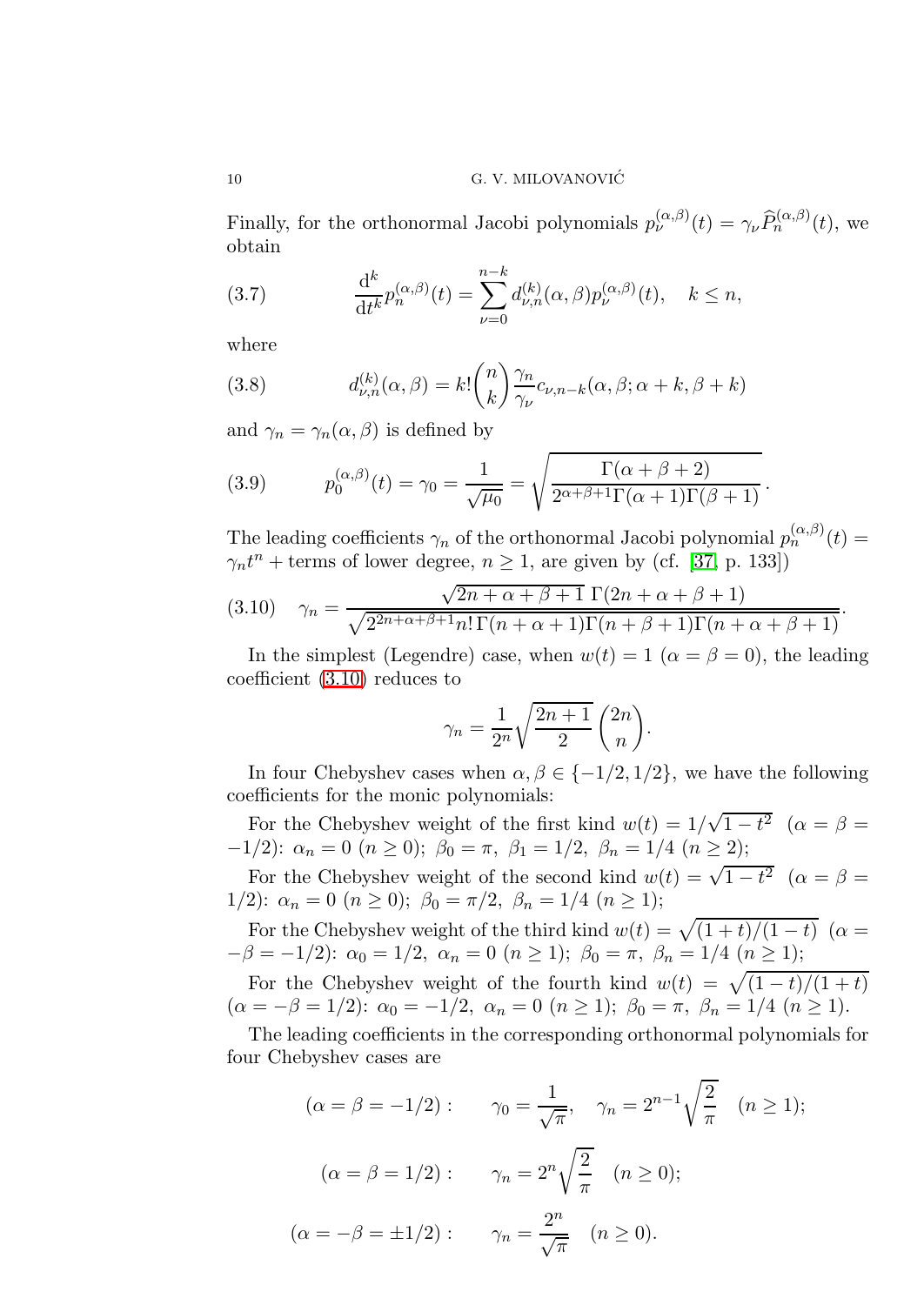# <span id="page-10-0"></span>4. Extremal Problems of Markov's Type for Polynomials in  $L^2$ -Norms for the Classical Weight Functions

In this section we consider Markov's  $L^2$ -extremal problem  $(1.5)$  on the space  $X = L^2[(a, b); w]$ , i.e.,

<span id="page-10-1"></span>(4.1) 
$$
M_{n,k} = \sup_{p \in \mathcal{P}_n \setminus \{0\}} \frac{\|p^{(k)}\|_X}{\|p\|_X} \quad (1 \le k \le n),
$$

with the inner product defined by  $(1.6)$ , where w is a classical weight function  $(w \in CW).$ 

In 1987 Milovanović  $[40]$  showed that the exact constant in  $(4.1)$  can be found as the maximal eigenvalue of a square matrix of Gram's type or as the spectral norm of one triangular matrix.

Here we consider this extremal problem on  $X = L^2[(a, b); w]$ , with the inner product defined by [\(1.6\)](#page-3-2), where  $w \in CW$ . As before, the corresponding classical orthonormal polynomials will be denoted by  $q_n(t)$ ,  $n = 0, 1, \ldots$ . The main approach will be based on analysis of the differentiation operator  $D^k \equiv \mathrm{d}^k/\mathrm{d}t^k$ , as a linear map  $D^k$ :  $\mathcal{P}_n \to \mathcal{P}_{n-k}$  and its matrix of type  $(n - k + 1) \times n$ , using the orthonormal basis  $\mathcal{B}_m = \{q_0, q_1, \ldots, q_m\}$  in the finite-dimensional spaces  $\mathcal{P}_m$ , with  $m = n$  and  $m = n - k$ .

Let  $p(t)$  be an arbitrary real polynomial in  $\mathcal{P}_n$ , which can be uniquely represented in the orthonormal basis  $\mathcal{B}_n$  as

<span id="page-10-2"></span>(4.2) 
$$
p(t) = \sum_{j=0}^{n} c_j q_j(t) \quad (c_j \in \mathbb{R}, \ j = 0, 1, \dots, n).
$$

Then the differentiation operator  $D^k$ , which maps elements (polynomials) from the  $(n + 1)$ -dimensional space  $\mathcal{P}_n$  to another  $(n - k + 1)$ -dimensional space  $\mathcal{P}_{n-k}$ , can be uniquely described by the images of all basis polynomials  $q_{\nu}(t), \nu = 0, 1, \ldots, n$ , in the space  $\mathcal{P}_{n-k}$ , represented in the corresponding basis of orthonormal polynomials  $\mathcal{B}_{n-k} = \{q_0, q_1, \ldots, q_{n-k}\}.$ 

Since deg  $q_i(t) = j$ , we have

(4.3)  

$$
\begin{cases}\nD^k q_j(t) = 0, & 0 \le j \le k - 1, \\
D^k q_k(t) = a_{1,k} q_0(t), \\
D^k q_{k+1}(t) = a_{1,k+1} q_0(t) + a_{2,k+1} q_1(t), \\
\vdots \\
D^k q_j(t) = a_{1,j} q_0(t) + a_{2,j} q_1(t) + \dots + a_{j-k+1,j} q_{j-k}(t), \\
\vdots \\
D^k q_n(t) = a_{1,n} q_0(t) + a_{2,n} q_1(t) + \dots + a_{n-k+1,n} q_{n-k}(t),\n\end{cases}
$$

where

<span id="page-10-3"></span>(4.4) 
$$
a_{i,j} = (D^k q_j, q_{i-1})_w = \int_a^b q_j^{(k)}(t) q_{i-1}(t) w(t) dt,
$$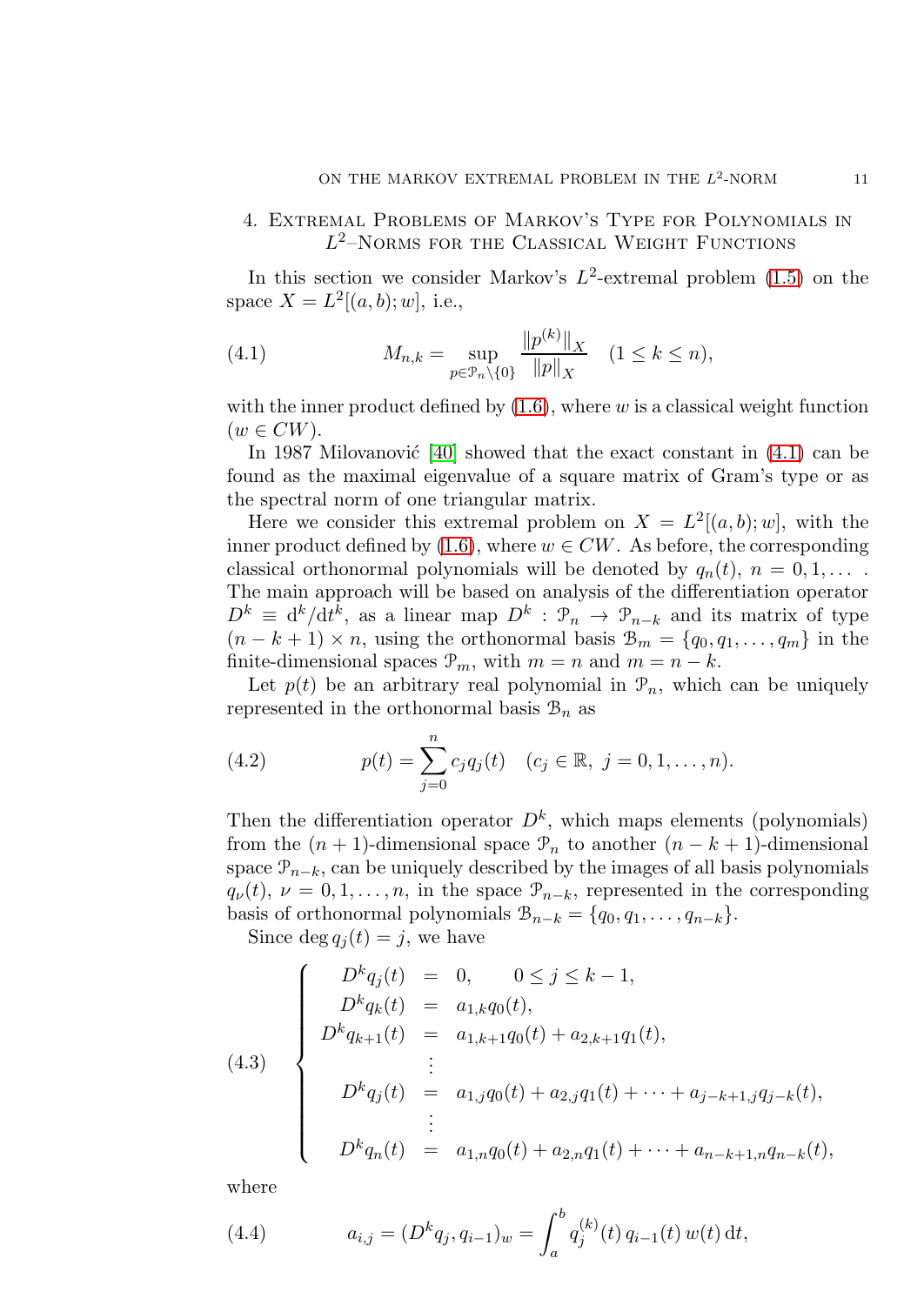so that the matrix of the operator  $D^k: \mathcal{P}_n \to \mathcal{P}_{n-k}$  is given by

<span id="page-11-0"></span>
$$
(4.5) \quad \begin{bmatrix} 0 & 0 & \cdots & 0 & | & a_{1,k} & a_{1,k+1} & \cdots & a_{1,n} \\ 0 & 0 & \cdots & 0 & | & 0 & a_{2,k+1} & \cdots & a_{2,n} \\ \vdots & \vdots & \vdots & \vdots & \vdots & \vdots & \ddots & \vdots \\ 0 & 0 & \cdots & 0 & | & 0 & 0 & \cdots & a_{n-k+1,n} \end{bmatrix} = [\mathbf{O} \mid A_{n,k}],
$$

where **O** is a zero matrix of the type  $(n-k+1)\times n$ , and  $A_{n,k}$  is a real quadratic matrix of order  $n - k + 1$ . The columns in the matrix [\(4.5\)](#page-11-0) are vectors whose coordinates are coefficients in the expansions of the images of  $D^k q_j(t)$ ,  $j = 0, 1, \ldots, n$ , in the basis  $\mathcal{B}_{n-k}$ . The quadratic matrix  $A_{n,k}$  in [\(4.5\)](#page-11-0) can be interpreted as a matrix of the differentiation operator  $D<sup>k</sup>$ , denoted now as  $\mathcal{D}^k$ , which maps the space  $\mathcal{P}_n \setminus \mathcal{P}_{k-1}$  to  $\mathcal{P}_{n-k}$ . Both of these spaces are of the same dimensions, i.e., dim  $(\mathcal{P}_n \setminus \mathcal{P}_{k-1}) = \dim \mathcal{P}_{n-k} = n-k+1$ . Here,  $\mathcal{D}^k$  is a restriction of the operator  $D^k$  from  $\mathcal{P}_n$  to  $\mathcal{P}_n \setminus \mathcal{P}_{k-1}$ . Thus,  $\mathcal{D}^k$ belongs to the set of all linear operators from  $\mathcal{P}_n \setminus \mathcal{P}_{k-1}$  to  $\mathcal{P}_{n-k}$ , denoted by  $L(\mathcal{P}_n \setminus \mathcal{P}_{k-1}, \mathcal{P}_{n-k})$ . If we denote by  $\mathcal{M}_m$  the set of all quadratic matrices of order m, then the mapping  $\mathcal{D}^k \mapsto A_{n,k}$  is a bijection from  $L(\mathcal{P}_n \setminus \mathcal{P}_{k-1}, \mathcal{P}_{n-k})$ onto  $\mathcal{M}_{n-k+1}$  (cf. [\[43,](#page-35-4) Chap. II]), and the extremal problem [\(4.1\)](#page-10-1) can be considered by methods of linear algebra.

Using [\(4.2\)](#page-10-2), for the norm of each  $p(t) \in \mathcal{P}_n$  we have

$$
||p||_X^2 = \sum_{j=0}^n c_j^2 \ge \sum_{j=k}^n c_j^2,
$$

with equality if and only if  $c_0 = c_1 = \cdots = c_{k-1}$ , as well as

$$
\mathcal{D}^{k} p(t) = \sum_{j=k}^{n} c_j \mathcal{D}^{k} q_j(t) = \sum_{j=k}^{n} c_j \left( \sum_{i=1}^{j-k+1} a_{i,j} q_{i-1}(t) \right),
$$

i.e.,

$$
\mathcal{D}^{k} p(t) = \sum_{i=1}^{n-k+1} \left( \sum_{j=i+k-1}^{n} a_{i,j} c_j \right) q_{i-1}(t).
$$

Since

$$
\left\|\mathcal{D}^{k}p\right\|_{X}^{2} = \sum_{i=1}^{n-k+1} \left(\sum_{j=i+k-1}^{n} a_{i,j}c_{j}\right)^{2},
$$

Markov's  $L^2$ -extremal problem  $(4.1)$  can be considered in the form

$$
M_{n,k}^2 = \sup_{p \in \mathcal{P}_n \backslash \{0\}} \frac{\|D^k p\|_X^2}{\|p\|_X^2} = \sup_{p \in \mathcal{P}_n \backslash \mathcal{P}_{k-1}} \frac{\|\mathcal{D}^k p\|_X^2}{\|p\|_X^2},
$$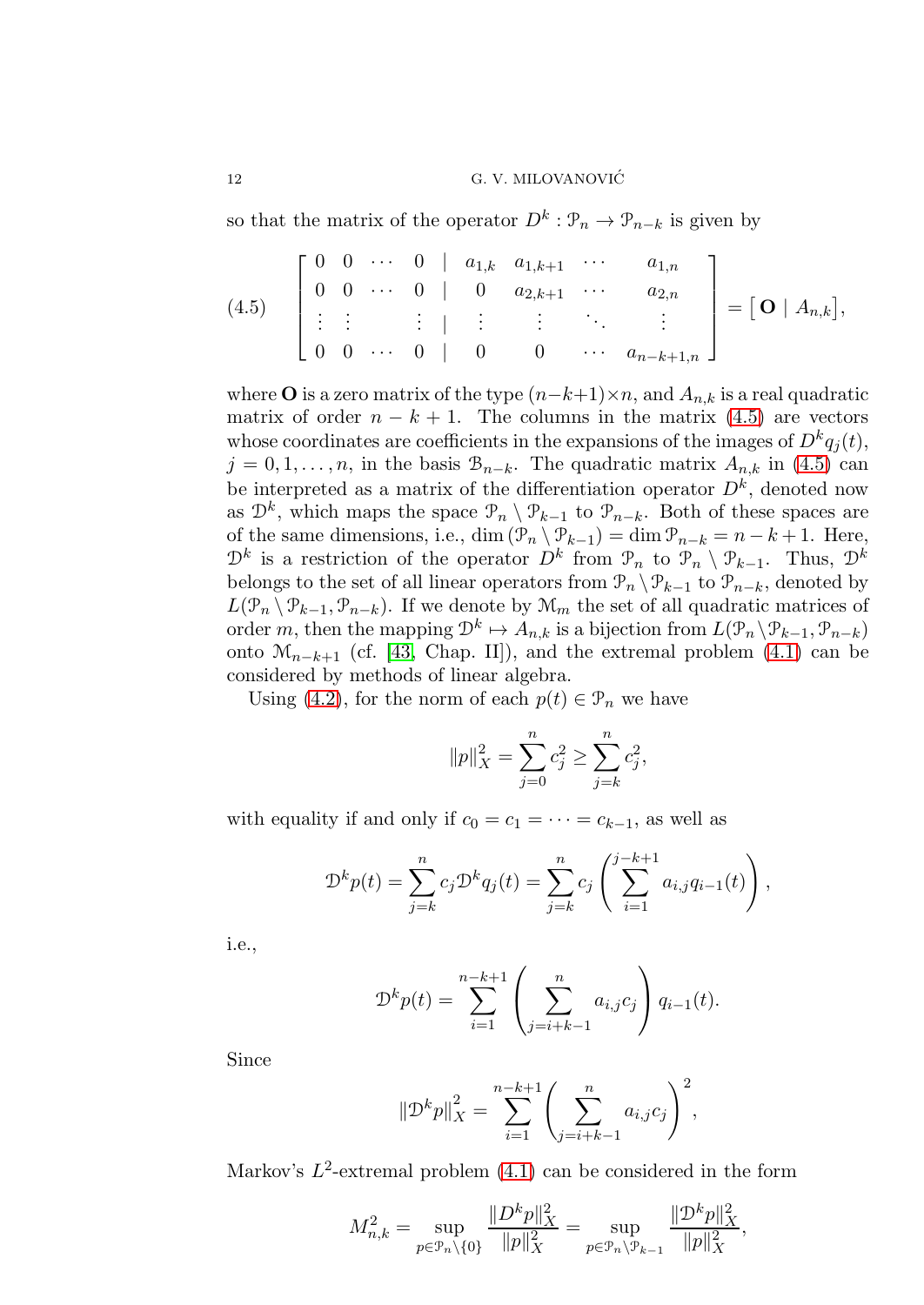i.e.,

<span id="page-12-0"></span>(4.6) 
$$
M_{n,k}^2 = \max_{c_j \in \mathbb{R} \ (k \le j \le n)} \frac{\sum_{i=1}^{n-k+1} \left( \sum_{j=i+k-1}^n a_{i,j} c_j \right)^2}{\sum_{j=k}^n c_j^2},
$$

where  $c_0 = c_1 = \cdots = c_{k-1}$ .

Introducing two real  $(n-k+1)$ -dimensional vectors  $\mathbf{c} = [c_k \ c_{k+1} \ \cdots \ c_n]^T$ and  $\mathbf{y} = [y_1 \ y_2 \ \cdots \ y_{n-k+1}]^T$ , defined by  $\mathbf{y} = A_{n,k} \mathbf{c}$ , where  $A_{n,k}$  is a block matrix in  $(4.5)$ , i.e.,

<span id="page-12-3"></span>(4.7) 
$$
A_{n,k} = \begin{bmatrix} a_{1,k} & a_{1,k+1} & \cdots & a_{1,n} \\ 0 & a_{2,k+1} & \cdots & a_{2,n} \\ \vdots & \vdots & \ddots & \vdots \\ 0 & 0 & \cdots & a_{n-k+1,n} \end{bmatrix},
$$

we can express the coordinates of the vector y by the following system of linear equations

<span id="page-12-4"></span>(4.8) 
$$
\begin{cases}\ny_1 = a_{1,k}c_k + a_{1,k+1}c_{k+1} + \cdots + a_{1,n}c_n, \\
y_2 = a_{2,k+1}c_{k+1} + \cdots + a_{2,n}c_n, \\
\vdots \\
y_{n-k+1} = a_{n-k+1,n}c_n.\n\end{cases}
$$

In this way, [\(4.6\)](#page-12-0) becomes

<span id="page-12-1"></span>(4.9) 
$$
M_{n,k}^2 = \max_{c_j \in \mathbb{R} \ (k \le j \le n)} \frac{\sum_{i=1}^{n-k+1} y_i^2}{\sum_{j=k}^n c_j^2} = \max_{\mathbf{c}} \frac{\langle \mathbf{y}, \mathbf{y} \rangle}{\langle \mathbf{c}, \mathbf{c} \rangle} = \max_{\mathbf{c}} \frac{\langle A_{n,k} \mathbf{c}, A_{n,k} \mathbf{c} \rangle}{\langle \mathbf{c}, \mathbf{c} \rangle},
$$

where  $\langle \cdot \cdot \rangle$  is the standard inner product in an  $(n-k+1)$ -dimensional space. Introducing the matrices  $B_{n,k}$  and  $C_{n,k}$  by

<span id="page-12-2"></span>
$$
B_{n,k} = A_{n,k}^T A_{n,k}
$$
 and  $C_{n,k} = (A_{n,k} A_{n,k}^T)^{-1} = (A_{n,k}^T)^{-1} A_{n,k}^{-1}$ ,

[\(4.9\)](#page-12-1) can be written as

(4.10) 
$$
M_{n,k}^2 = \max_{\mathbf{c}} \frac{\langle B_{n,k} \mathbf{c}, \mathbf{c} \rangle}{\langle \mathbf{c}, \mathbf{c} \rangle} = \left( \min_{\mathbf{y}} \frac{\langle C_{n,k} \mathbf{y}, \mathbf{y} \rangle}{\langle \mathbf{y}, \mathbf{y} \rangle} \right)^{-1}.
$$

These symmetric matrices  $B_{n,k}$  and  $C_{n,k}$  are positive definite, so that the corresponding quadratic forms  $\langle B_{n,k}c, c \rangle = \mathbf{c}^T B_{n,k}c$  and  $\langle C_{n,k} \mathbf{y}, \mathbf{y} \rangle = \mathbf{y}^T C_{n,k} \mathbf{y}$ are positive for all non-zero vectors c and y. All eigenvalues of such matrices are positive numbers.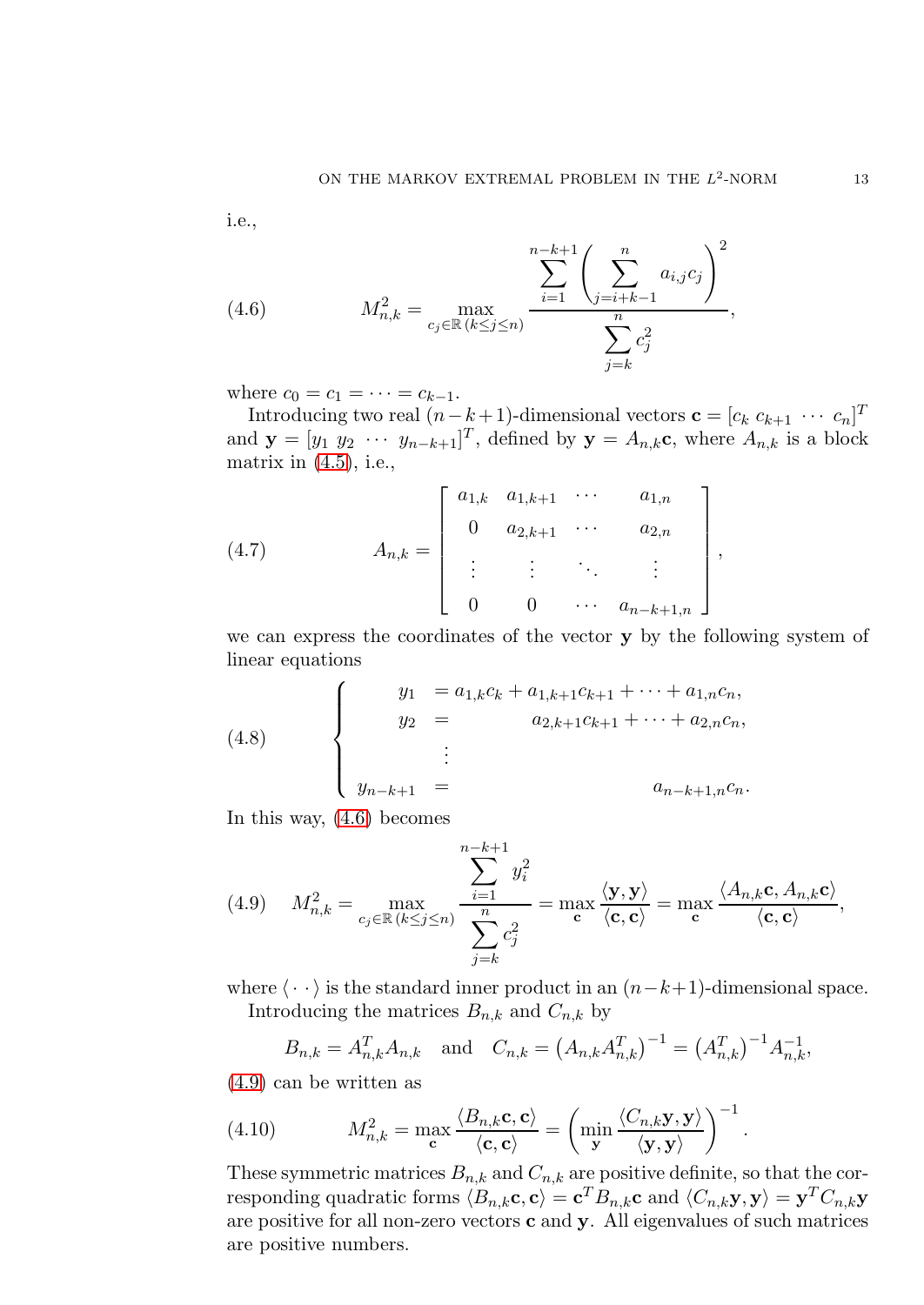Now, for determining the best constant  $M_{n,k}$  in [\(4.10\)](#page-12-2) we use the well know result on the bounds for the quadratic form of a positive definite matrix  $G$ ,

<span id="page-13-0"></span>(4.11) 
$$
\lambda_{\min}(G) \|\mathbf{x}\|^2 \leq \mathbf{x}^T G \mathbf{x} \leq \lambda_{\max}(G) \|\mathbf{x}\|^2,
$$

where  $\lambda_{\min}(G)$  and  $\lambda_{\max}(G)$  are the minimal and maximal eigenvalues of the matrix G and  $\|\mathbf{x}\| = \sqrt{\langle \mathbf{x}, \mathbf{x} \rangle}$  is the standard Euklidean norm of the vector x.

This is how we get to the main result.

<span id="page-13-4"></span>**Theorem 4.1.** The best constant  $M_{n,k}$  for the Markov  $L^2$ -extremal problem  $(4.1)$  $(4.1)$  is given by

<span id="page-13-1"></span>(4.12) 
$$
M_{n,k} = \sqrt{\lambda_{\max}(B_{n,k})},
$$

where  $\lambda_{\max}(B_{n,k})$  is the maximal eigenvalue of the matrix  $B_{n,k} = A_{n,k}^T A_{n,k}$ , and  $A_{n,k}$  is the upper triangular matrix (4.[7\)](#page-12-3), with elements given by (4.[4\)](#page-10-3). An extremal polynomial is

<span id="page-13-3"></span>(4.13) 
$$
p^*(t) = \sum_{\nu=k}^n c_k^* q_{\nu}(t),
$$

where  $\mathbf{c}^* = [c_k^* \ c_{k+1}^* \ \cdots \ c_n^*]^T$  is the eigenvector of the matrix  $B_{n,k}$  corresponding to the maximal eigenvalue  $\lambda_{\max}(B_{n,k}).$ 

<span id="page-13-2"></span>Alternatively,

(4.14) 
$$
M_{n,k} = \frac{1}{\sqrt{\lambda_{\min}(C_{n,k})}},
$$

where  $\lambda_{\min}(C_{n,k})$  is the minimal eigenvalue of the matrix  $C_{n,k}$  defined by  $C_{n,k} = (A_{n,k}^T)^{-1} A_{n,k}^{-1}.$ 

*Proof.* Applying [\(4.11\)](#page-13-0) with  $G = B_{n,k}$  and  $G = C_{n,k}$  we obtain [\(4.12\)](#page-13-1) and [\(4.14\)](#page-13-2), respectively. Since left (right) inequality in [\(4.11\)](#page-13-0) reduces to an equality if and only if  $x$  is the eigenvector corresponding to the minimal (maximal) eigenvalue of the matrix  $G$ , we obtain the extremal polynomial  $p^*(t)$  given by [\(4.13\)](#page-13-3).

In the following sections, we analyze the the corresponding extremal problems with the Hermite, the generalized Laguerre and the Jacobi weights, including results on algorithms for numerical computation of the best constants, as well as their lower and upper bounds, asymptotic behaviour, etc. obtained by several authors (cf. Milovanović [\[40\]](#page-34-11), Dörfler [\[19\]](#page-34-12), [\[20\]](#page-34-13), [\[21\]](#page-34-14), Draux and Kaliaguine [\[22\]](#page-34-15), [\[23\]](#page-34-16), Böttcher and Dörfler [\[14,](#page-33-7) [15\]](#page-33-8), Aptekarev at al. [\[7\]](#page-33-9), [\[9\]](#page-33-10), [\[10\]](#page-33-11), Nikolov and Shadrin [\[48,](#page-35-5) [49\]](#page-35-6), etc.).

The elements of the matrix  $A_{n,k}$ , defined in [\(4.7\)](#page-12-3), are practically given by formulas derived in Section [3](#page-7-0) for all  $w \in CW$ .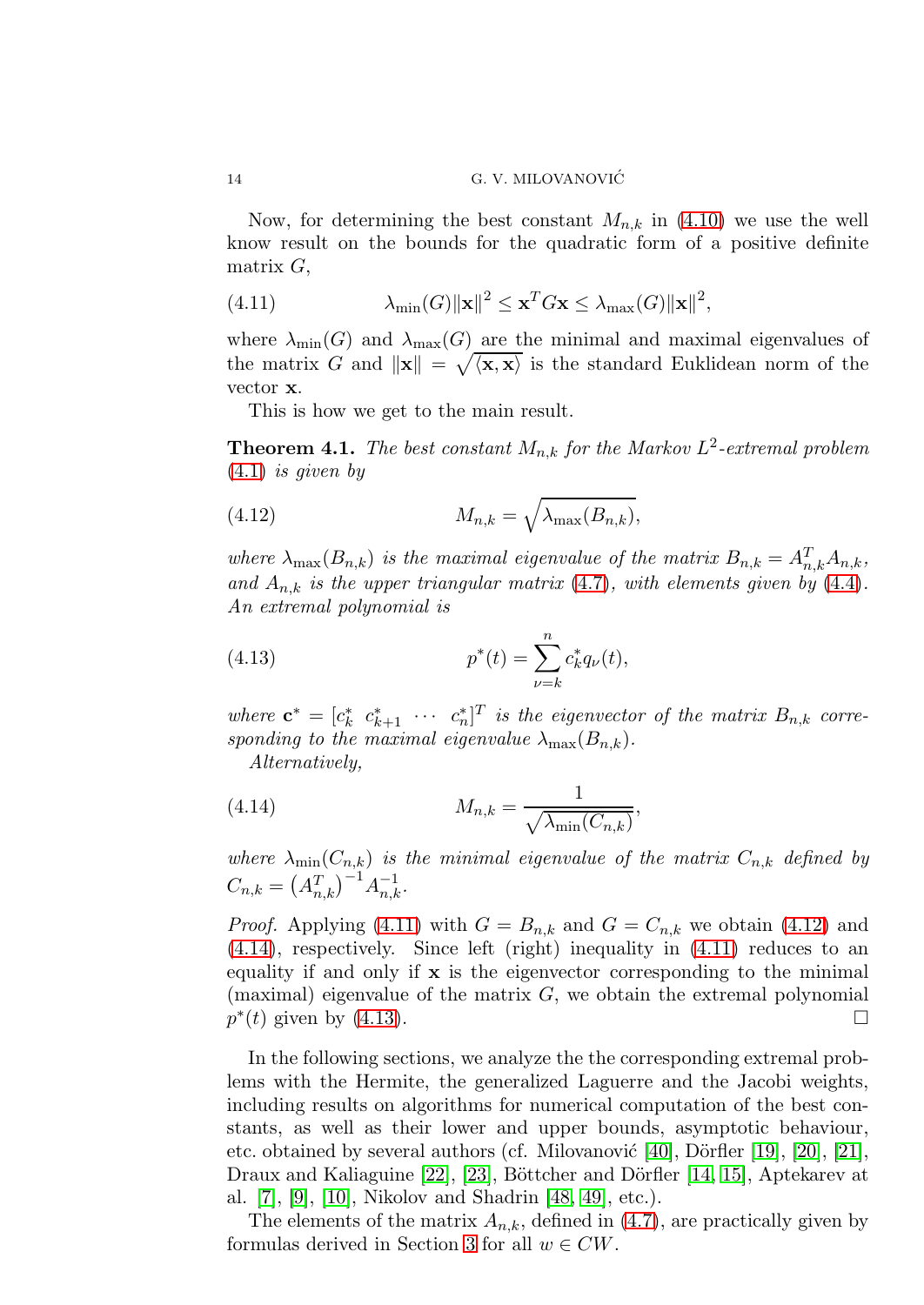#### 5. Extremal Problem With the Hermite Weight

<span id="page-14-0"></span>We consider now the Hermite weight  $w(t) = e^{-t^2}$  on  $(-\infty, +\infty)$ .

<span id="page-14-2"></span>**Theorem 5.1.** Let  $X = L^2[(-\infty, +\infty); w]$ , with the Hermite weight  $w(t) =$  $e^{-t^2}$ . Then the best constant in [\(4](#page-10-1).1) is given by

<span id="page-14-1"></span>(5.1) 
$$
M_{n,k} = 2^{k/2} \sqrt{\frac{n!}{(n-k)!}}, \quad 1 \le k \le n,
$$

with the extremal polynomial  $p^*(t) = cH_n(x)$ , where c is a non-zero constant.

*Proof.* According to [\(3.1\)](#page-7-2),  $A_{n,k}$  is a diagonal matrix of order  $n - k + 1$ , with diagonal elements

$$
a_{i,k+i-1} = 2^{k/2} \sqrt{j(j-1)\cdots(j-k+1)} \quad (j=k+i-1),
$$

so that the matrix  $B_{n,k} = A_{n,k}^T A_{n,k}$  in [\(4.10\)](#page-12-2) is also diagonal, with eigenvalues  $\lambda(B_{n,k}) = 2^k (k + i - 1) \cdots i, \ \ i = 1, \ldots, n - k + 1.$  Thus, using [\(4.12\)](#page-13-1), we get the best constant

$$
M_{n,k} = \sqrt{\max_{1 \le i \le n-k+1} 2^k (k+i-1)(k+i-2) \cdots i}
$$
  
=  $2^{k/2} \sqrt{n(n-1) \cdots (n-k+1)},$ 

i.e., [\(5.1\)](#page-14-1). The extremal polynomial is  $p^*(t) = cH_n(x)$ , where c is a non-zero constant.

The best constant in Markov's extremal problem on  $L^2[(-\infty, +\infty); e^{-t^2}]$ for the first derivative  $M_n = M_{n,1} = \sqrt{2n}$  was solved in 1944 by E. Schmidt  $[51]$  and later by Turán  $[56]$ .

**Remark 5.2.** Theorem [5.1](#page-14-2) was also proved by Shampine [\[52,](#page-35-9) [53\]](#page-35-10), Dörfler [\[18\]](#page-34-17), Milovanović [\[40\]](#page-34-11), as well as by Guessab and Milovanović [\[31,](#page-34-18) [32\]](#page-34-19) using different methods. For other results in this subject see [\[29,](#page-34-20) [30\]](#page-34-21).

## 6. Extremal Problem With the Generalized Laguerre Weight

For considering Markov's extremal problems  $(4.1)$  on the space  $X =$  $L^2[(0, +\infty); w]$ , with the generalized Laguerre weight  $w(t) = t^s e^{-t}$   $(s > -1)$ and the inner product defined by  $(1.6)$ , we use the expansion  $(3.3)$  for an arbitrary  $s > -1$  and  $(3.4)$  for  $s = 0$ .

Thus, the elements [\(4.4\)](#page-10-3) of the matrix  $A_{n,k} = A_{n,k}(s)$  can be calculated as

$$
a_{i,j} = c_{i-1,j}^{(k)}(s), \quad i = 1, \ldots, n-k+1; \ j = k, \ldots, n,
$$

using the explicit expression for  $c_{\nu,n}^{(k)}(s)$  given in [\(3.3\)](#page-8-0). The following commands in Wolfram's MATHEMATICA 12.3 provide this calculation, where the upper triangular matrix  $(4.7)$  is denoted by  $\texttt{Ank[n,k,s]}$ ,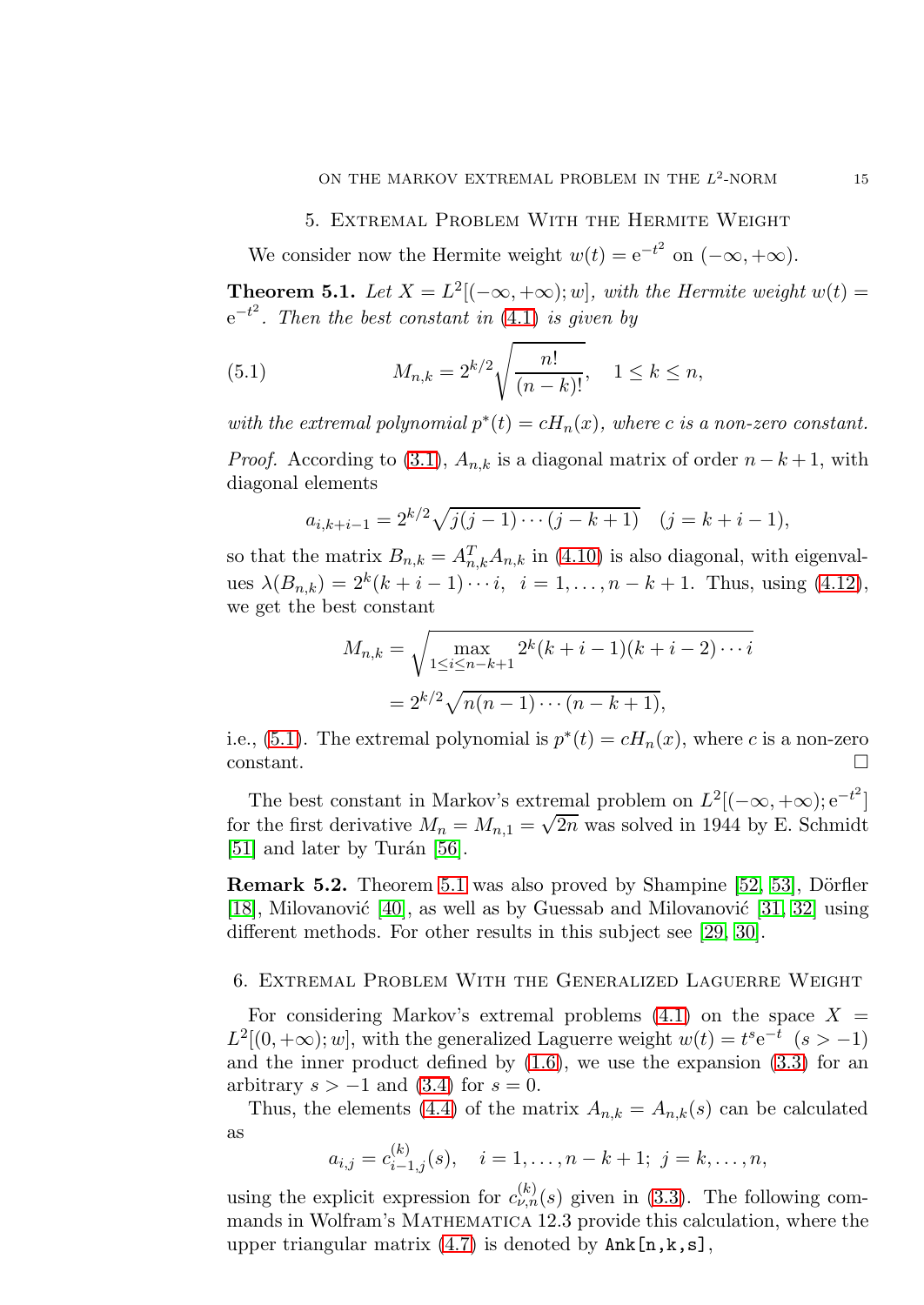$$
Ce[v_-,n_-,k_-,s_-] := (-1)^{(n-k-v)} \text{ Sqrt}[\text{Pochhammer}[v+1,n-v]/\text{Pochhammer}[v+s+1,n-v]]]\text{Binomial}[n-v-1,k-1];
$$
\n
$$
Ank[n_-,k_-,s_-] := \text{Table}[[If[i==1, Table[Ce[0,j,k,s],\{j,k,n\}],\text{Join}[Table[O,\{j,k,k+i-2\}],\text{Table}[[Ce[i-1,j,k,s],\{j,k+i-1,n\}]],\{i,1,n-k+1\}];
$$

as well as the matrices  $B_{n,k} = B_{n,k}(s)$  and/or  $C_{n,k} = C_{n,k}(s)$ , that appear in Theorem [4.1.](#page-13-4) For example, for given  $n = 6$ ,  $k = 2$  and  $s = 1$ , the matrix  $C_{n,k}(s)$ , its minimal eigenvalue and the best constant  $M_{n,k} = M_{n,k}(s)$  can be also obtained by the following commands in MATHEMATICA,

n=6; k=2; s=1; Aa=Ank[n,k,s]; AaI=Inverse[Aa]; Cnk=Transpose[AaI].AaI; {lamdamim}=Eigenvalues[N[Cnk,16],-1][[1]]; Mnk=1/Sqrt[lambdamin];

i.e.,

$$
A_{6,2}(1) = \begin{bmatrix} \frac{1}{\sqrt{3}} & -1 & \frac{3}{\sqrt{5}} & -2\sqrt{\frac{2}{3}} & \frac{5}{\sqrt{7}} \\ 0 & \frac{1}{\sqrt{2}} & -2\sqrt{\frac{2}{5}} & \sqrt{3} & -4\sqrt{\frac{2}{7}} \\ 0 & 0 & \sqrt{\frac{3}{5}} & -\sqrt{2} & 3\sqrt{\frac{3}{7}} \\ 0 & 0 & 0 & \sqrt{\frac{2}{3}} & -\frac{4}{\sqrt{7}} \\ 0 & 0 & 0 & 0 & \sqrt{\frac{5}{7}} \end{bmatrix}
$$

and

$$
C_{6,2}(1) = \begin{bmatrix} 3 & 3\sqrt{2} & \sqrt{3} & 0 & 0 \\ 3\sqrt{2} & 8 & 4\sqrt{\frac{2}{3}} + \sqrt{6} & \sqrt{2} & 0 \\ \sqrt{3} & 4\sqrt{\frac{2}{3}} + \sqrt{6} & 8 & 3\sqrt{3} & \sqrt{\frac{5}{3}} \\ 0 & \sqrt{2} & 3\sqrt{3} & \frac{15}{2} & \frac{6}{\sqrt{5}} + \sqrt{5} \\ 0 & 0 & \sqrt{\frac{5}{3}} & \frac{6}{\sqrt{5}} + \sqrt{5} & \frac{36}{5} \end{bmatrix},
$$

as well as

 $\lambda_{\min}(C_{6,2}(1)) = 0.036487159752501$  and  $M_{6,2}(1) = 5.235160139118$ .

Note that  $C_{6,2}(1)$  is a symmetric five-diagonal matrix.

In 1960 P. Turán [\[56\]](#page-35-8) obtained the sharp constant for the first derivative  $(k = 1)$  in the explicit form for  $s = 0$ , i.e., when  $X = L^2[(0, +\infty); e^{-t}]$ :

<span id="page-15-0"></span>(6.1) 
$$
M_{n,1}(0) = M_n(0) = \left(2\sin\frac{\pi}{4n+2}\right)^{-1},
$$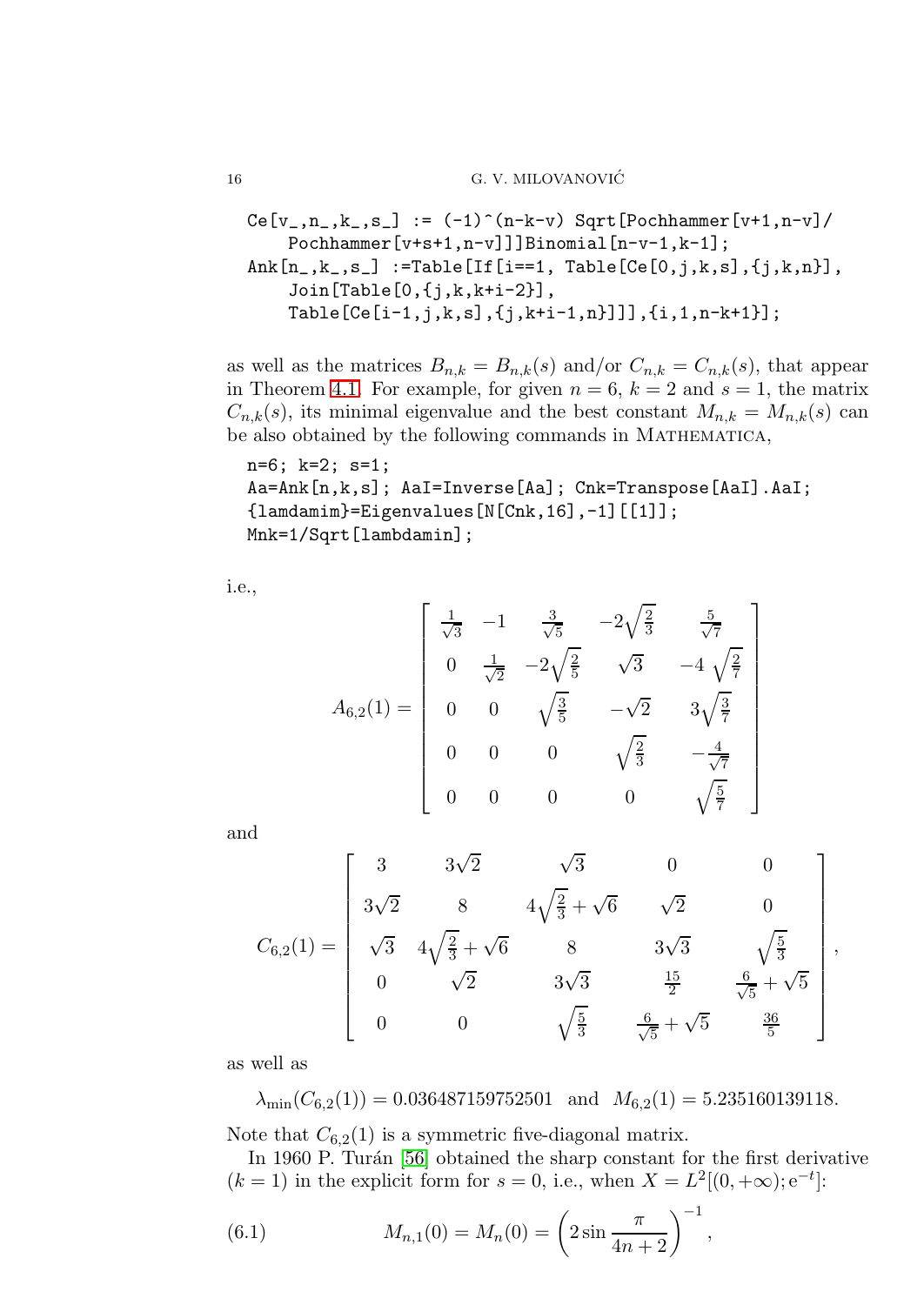as well as the extremal polynomial

(6.2) 
$$
p^*(t) = \sum_{\nu=1}^n \sin \frac{\nu \pi}{2n+1} L_{\nu}(t),
$$

where  $L_{\nu}$  is the Laguerre polynomial. Schmidt [\[51\]](#page-35-7) also considered this problem and obtained that

<span id="page-16-1"></span>
$$
M_n = \frac{2n+1}{\pi} \left( 1 - \frac{\pi^2}{24(2n+1)^2} + \frac{R}{(2n+1)^4} \right)^{-1},
$$

where  $-8/3 < R < 4/3$ .

We note that in this simplest case  $(k = 1, s = 0)$ , according to [\(3.4\)](#page-8-2), the matrices  $A_{n,1}(0)$  and  $C_{n,1}(0)$  are given by

$$
A_{n,1}(0) = \begin{bmatrix} a_{1,1} & a_{1,2} & \cdots & a_{1,n} \\ 0 & a_{2,2} & \cdots & a_{2,n} \\ \vdots & \vdots & \ddots & \vdots \\ 0 & 0 & \cdots & a_{n,n} \end{bmatrix} = \begin{bmatrix} 1 & -1 & \cdots & (-1)^{n-1} \\ 0 & 1 & \cdots & (-1)^n \\ \vdots & \vdots & \ddots & \vdots \\ 0 & 0 & \cdots & 1 \end{bmatrix}
$$

and

<span id="page-16-3"></span>(6.3) 
$$
C_{n,1}(0) = (A_{n,1}(0)^T)^{-1}A_{n,1}(0)^{-1} = \begin{bmatrix} 1 & 1 & 0 & \cdots & 0 & 0 \\ 1 & 2 & 1 & \cdots & 0 & 0 \\ 0 & 1 & 2 & \ddots & 0 & 0 \\ \vdots & \vdots & \ddots & \ddots & 1 & 0 \\ 0 & 0 & 0 & 1 & 2 & 1 \\ 0 & 0 & 0 & 0 & 1 & 2 \end{bmatrix}
$$

The last tridiagonal matrix can be interpreted as a Jacobi matrix  $J_n(\tilde{w})$ given by [\(2.4\)](#page-5-0) for certain sequence of monic orthogonal polynomials  $\pi_{\nu}(x)$ ,  $\nu = 0, 1, \ldots, n-1$ , with respect to some weight function  $x \mapsto \tilde{w}(x)$ . These polynomials satisfy the three-term recurrence relation

<span id="page-16-0"></span>(6.4) 
$$
\pi_{\nu+1}(x) = (x - \alpha_{\nu})\pi_{\nu}(x) - \beta_{\nu}\pi_{n-1}(x), \quad \nu = 1, \ldots, n-1,
$$

with  $\pi_0(x) = 1$ ,  $\pi_{-1}(x) = 0$ , where the coefficients are  $\alpha_0 = 1$ ,  $\alpha_{\nu} = 2$ ,  $\beta_{\nu} = 1, \nu = 1, \ldots, n - 1$ . Putting  $2 - x = 2 \cos \theta$ , i.e.,  $x = 4 \sin^2(\theta/2)$ , [\(6.4\)](#page-16-0) is a linear difference equation of the second order, whose general solution is given by  $\pi_{\nu}(x) = (-1)^{\nu} [C_1 \cos \nu \theta + C_2 \sin \nu \theta]$ , where  $C_1$  and  $C_2$  are arbitrary constants.

Since  $\pi_0(x) = 1$  and  $\pi_1(x) = x - 1 = 1 - 2 \cos \theta$ , we obtain the particular solution

<span id="page-16-2"></span>(6.5) 
$$
\pi_{\nu}(x) = (-1)^{\nu} \left[ \cos \nu \theta - \tan \frac{\theta}{2} \sin \nu \theta \right] = (-1)^{\nu} \frac{\cos (\nu + \frac{1}{2}) \theta}{\cos \frac{1}{2} \theta},
$$

.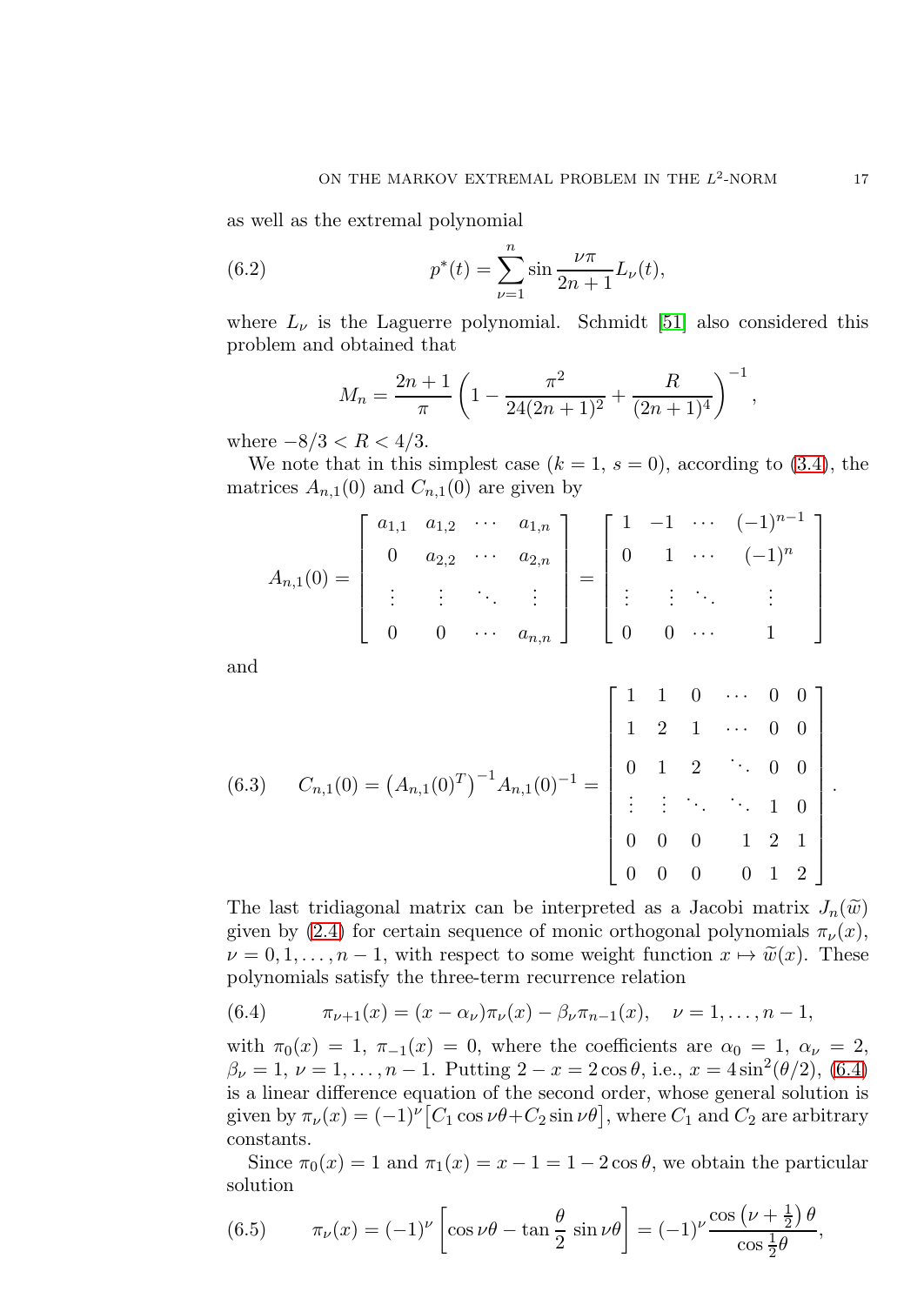which enables us to find the eigenvalues of the matrix  $C_{n,1}(0)$  as the zeros of the polynomial  $\pi_n(x)$  in the explicit form,

$$
x_{\nu} = 4\sin^2\frac{\theta_{\nu}}{2} = 4\sin^2\frac{(2\nu - 1)\pi}{2(2n + 1)}, \quad \nu = 1, \dots, n.
$$

Since the minimal eigenvalue is  $x_1$ , i.e.,

$$
\lambda_{\min}(C_{n,1}(0)) = 4\sin^2\frac{\pi}{2(2n+1)},
$$

according to  $(4.14)$ , the best constant in Turán's case is given by  $(6.1)$ .

It is easy to check that the  $p^*(t)$ , given by  $(6.2)$ , is an extremal polynomial on  $X = L^2[(0, +\infty); e^{-t}].$ 

**Remark 6.1.** The polynomials  $\pi_{\nu}(x)$  in [\(6.5\)](#page-16-2) can be expressed in terms of Chebyshev polynomials of the third kind  $V_{\nu}$ , which are given by

$$
V_{\nu}(x) = \frac{\nu!}{\left(\frac{1}{2}\right)_{\nu}} P_{\nu}^{(-1/2,1/2)}(x) = \frac{\cos\left(\nu + \frac{1}{2}\right)\theta}{\cos\frac{1}{2}\theta}
$$

Indeed, in this case,

$$
\cos \theta = 1 - 2\sin^2 \frac{\theta}{2} = 1 - \frac{x}{2},
$$

and we have

$$
\pi_{\nu}(x) = (-1)^{\nu} V_{\nu} \left( 1 - \frac{x}{2} \right).
$$

The corresponding weight function is  $x \mapsto \tilde{w}(x) = \sqrt{(4-x)/x}$ , supported on [0, 4].

Now we consider the extremal problem  $(4.1)$  for  $k = 1$  on the space  $X = L^2[(0, +\infty); w]$ , with the generalized Laguerre weight  $w(t) = t^s e^{-t}$  $(s > -1)$ . First, we define the sequence  $\beta_i = 1 + s/i$ ,  $i = 1, \ldots, n$ , so that the elements [\(4.4\)](#page-10-3) of the matrix  $A_{n,1}(s)$  can be expressed in the form

<span id="page-17-0"></span>(6.6) 
$$
a_{i,j} = c_{i-1,j}^{(1)}(s) = (-1)^{j-i} \sqrt{\frac{(i)_{j-i+1}}{(i+s)_{j-i+1}}} = \frac{(-1)^{j-i}}{\sqrt{\beta_i \beta_{i+1} \cdots \beta_j}},
$$

for each  $i = 1, 2, \ldots, n$  and  $j = i, \ldots, n$ , and we can formulate the following result:

<span id="page-17-2"></span>**Theorem 6.2.** Let  $X = L^2[(0, +\infty); w]$ , with the generalized Laguerre weight function  $w(t) = t^s e^{-t}$ ,  $s > -1$ . Then the tridiagonal matrix  $C_{n,1}$  is given by

,

<span id="page-17-1"></span>(6.7) 
$$
C_{n,1} = C_{n,1}(s) = \begin{bmatrix} \alpha_0 & \sqrt{\beta_1} & & & \mathbf{O} \\ \sqrt{\beta_1} & \alpha_1 & \sqrt{\beta_2} & & \cdots & \cdots & \cdots \\ \alpha_0 & \sqrt{\beta_2} & \alpha_2 & \cdots & \alpha_{n-1} \\ \mathbf{O} & & & \sqrt{\beta_{n-1}} & \alpha_{n-1} \end{bmatrix}
$$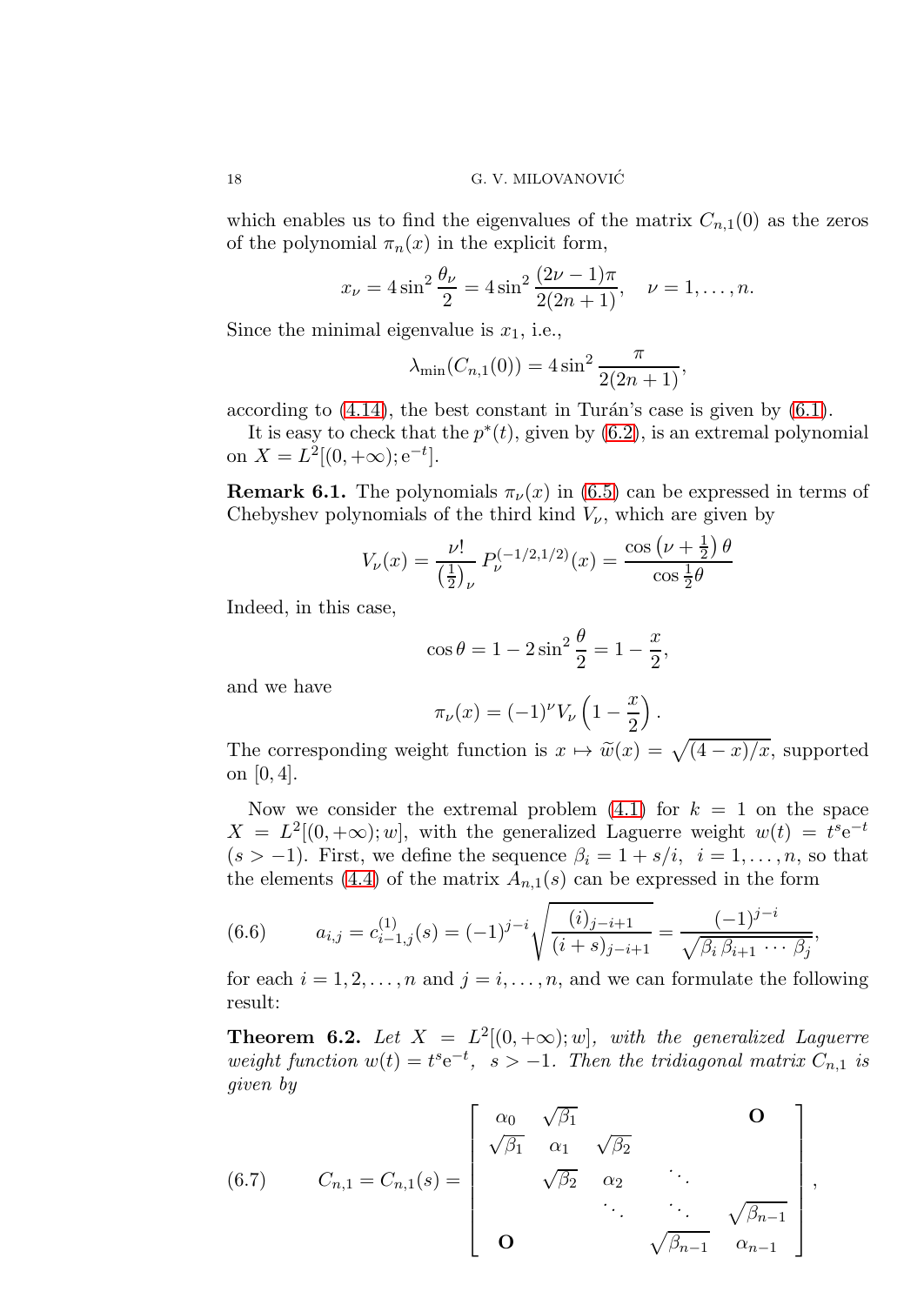where

$$
\alpha_0 = 1 + s
$$
,  $\alpha_\nu = 2 + \frac{s}{\nu + 1}$ ,  $\beta_\nu = 1 + \frac{s}{\nu}$ ,  $\nu = 1, ..., n - 1$ ,

and the corresponding monic orthogonal polynomials  $\pi_{\nu}(x)$ ,  $\nu = 0, 1, \ldots$ , satisfy the three term recurrence relation

<span id="page-18-0"></span>(6.8) 
$$
\pi_{\nu+1}(x) = (x - \alpha_{\nu})\pi_{\nu}(x) - \beta_{\nu}\pi_{\nu-1}(x), \quad \nu = 0, 1, ...,
$$

$$
\pi_0(x) = 1, \quad \pi_{-1} = 0.
$$

The best constant is given by

$$
M_n = M_n(s) = \frac{1}{\sqrt{\lambda_{\min}(C_{n,1}(s))}} = \frac{1}{\sqrt{x_1}},
$$

where  $x_1 = x_1^{(n)}$  $\int_1^{(n)}$  is minimal zero of the polynomial  $\pi_n(x)$ .

*Proof.* According to [\(6.6\)](#page-17-0) and the system of equations [\(4.8\)](#page-12-4) for  $k = 1$ , we have

$$
y_i = \sum_{j=i}^n \frac{(-1)^{j-i}}{\sqrt{\beta_i \beta_{i+1} \cdots \beta_j}}, \quad i = 1, \ldots, n.
$$

Putting  $y_{n+1} = 0$ , we see that for each  $i = 1, \ldots, n$ ,

$$
\sqrt{\beta_i} y_i + y_{i+1} = \sqrt{\beta_i} \sum_{j=i}^n \frac{(-1)^{j-i}}{\sqrt{\beta_i \beta_{i+1} \cdots \beta_j}} c_j - \sum_{j=i+1}^n \frac{(-1)^{j-i}}{\sqrt{\beta_{i+1} \cdots \beta_j}} c_j = c_i.
$$

These equations provide the unique solution of the upper triangular sys-tem of equations [\(4.8\)](#page-12-4) in the matrix form  $\mathbf{c} = A_{n,1}^{-1} \mathbf{y}$ , where

$$
A_{n,1}^{-1} = \begin{bmatrix} \sqrt{\beta_1} & 1 & & \mathbf{O} \\ & \sqrt{\beta_2} & 1 & & \ddots & \ddots \\ & & \ddots & \ddots & \ddots & \ddots \\ & & & \sqrt{\beta_{n-1}} & 1 \\ \mathbf{O} & & & \sqrt{\beta_n} \end{bmatrix}.
$$

Using this two-diagonal matrix and its transposed matrix  $(A_{n,1}^{-1})^T =$  $(A_{n,1}^T)^{-1}$  we get the tridiagonal matrix  $C_{n,1} = (A_{n,1}^T)^{-1} A_{n,1}^{-1}$  given by [\(6.7\)](#page-17-1), where

$$
\alpha_0 = \beta_1 = 1 + s
$$
 and  $\alpha_{\nu} = 1 + \beta_{\nu+1} = 2 + \frac{s}{\nu+1}$ ,  $\nu = 1, ..., n-1$ .

As we mentioned before, the tridiagonal matrix  $C_{n,1}$  can be interpreted as a Jacobi matrix for certain sequence of monic orthogonal polynomials  $\pi_{\nu}(x), \nu = 0, 1, \ldots, n-1$ , which satisfy the three-term recurrence relation [\(6.8\)](#page-18-0). Note that for  $s = 0$ , [\(6.7\)](#page-17-1) reduces to [\(6.3\)](#page-16-3).

The zeros of  $\pi_n(x)$  are mutually different real numbers and they coincide with the eigenvalues of the Jacobi matrix  $(2.4)$ , in this case the matrix  $C_{n,1}$ . The final conclusion of this theorem follows directly from Theorem [4.1.](#page-13-4)  $\Box$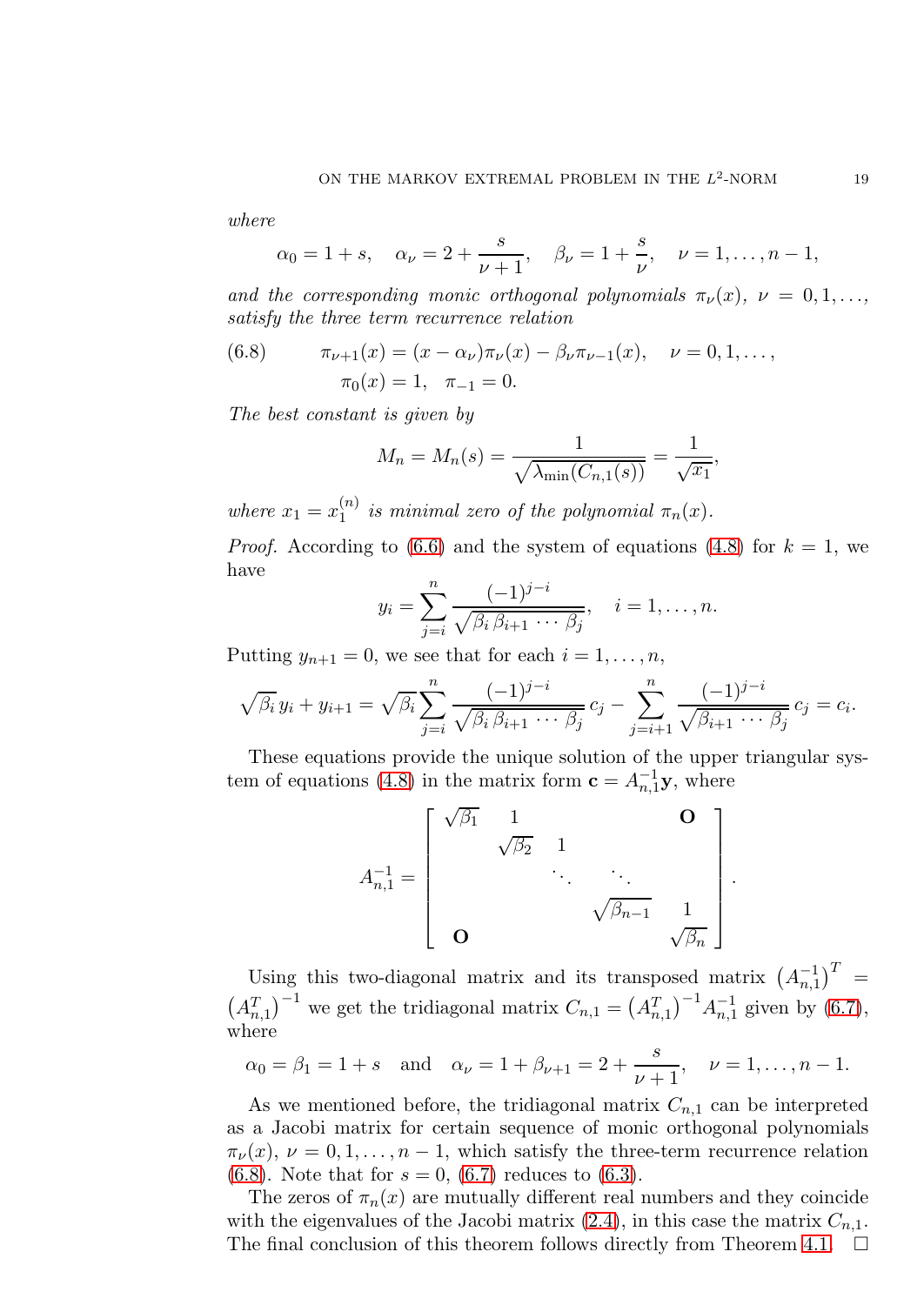**Remark 6.3.** For  $n = 1$  and  $n = 2$ , the best constants are

$$
M_1(s) = \frac{1}{\sqrt{s+1}}
$$
 and  $M_2(s) = \sqrt{\frac{3(s+2) + \sqrt{(s+2)(s+10)}}{2(s+1)(s+2)}}$ .

According to Theorem [6.2,](#page-17-2) an efficient software package OrthogonalPolynomials (see  $[17, 42]$  $[17, 42]$ ) in Wolfram's MATHEMATICA, developed for constructing orthogonal polynomials and quadrature formulas of Gaussian type, can be used very easy for finding the best constants  $M_n = M_n(s)$ .

For example, if we want to calculate the best constants  $M_n(s)$  for arbitrary  $n \leq 200$  we need the following sequence of commands:

```
<< orthogonalPolynomials'
   alpha[s_]:=Table[If[k==0,1+s,2+s/(k+1)], {k,0,199}];
  beta[s_]:=Table[If[k==0,1,1+s/k], {k,0,199}];
  Minzero[n_,s_]:=aZero[n,alpha[s],beta[s],
         WorkingPrecision->30,Precision->25][[1]];
  Mn[n_,s_]:=1/Sqrt[Minzero[n,s]]
```
Note that we put  $\beta_0 = 1$  (beta[s][[1]]=1), which is not important (see a comment in Section [2\)](#page-3-1). The routine aZero computes all zeros of an orthogonal polynomial of degree n as an increasing sequence. Graphics of  $s \mapsto M_n(s)$  for  $n = 10, 50, 100, 150$  and  $s \in (-1, 4)$  are displayed in Figure [1.](#page-19-0)



<span id="page-19-0"></span>FIGURE 1. Best constants  $M_n = M_n(s)$  for  $n = 10, 50, 100$ and 150, when  $s \in (-1, 4)$ 

There are several papers in which the authors give different estimates for the best constant  $M_n(s)$  for the generalized Laguerre weight function.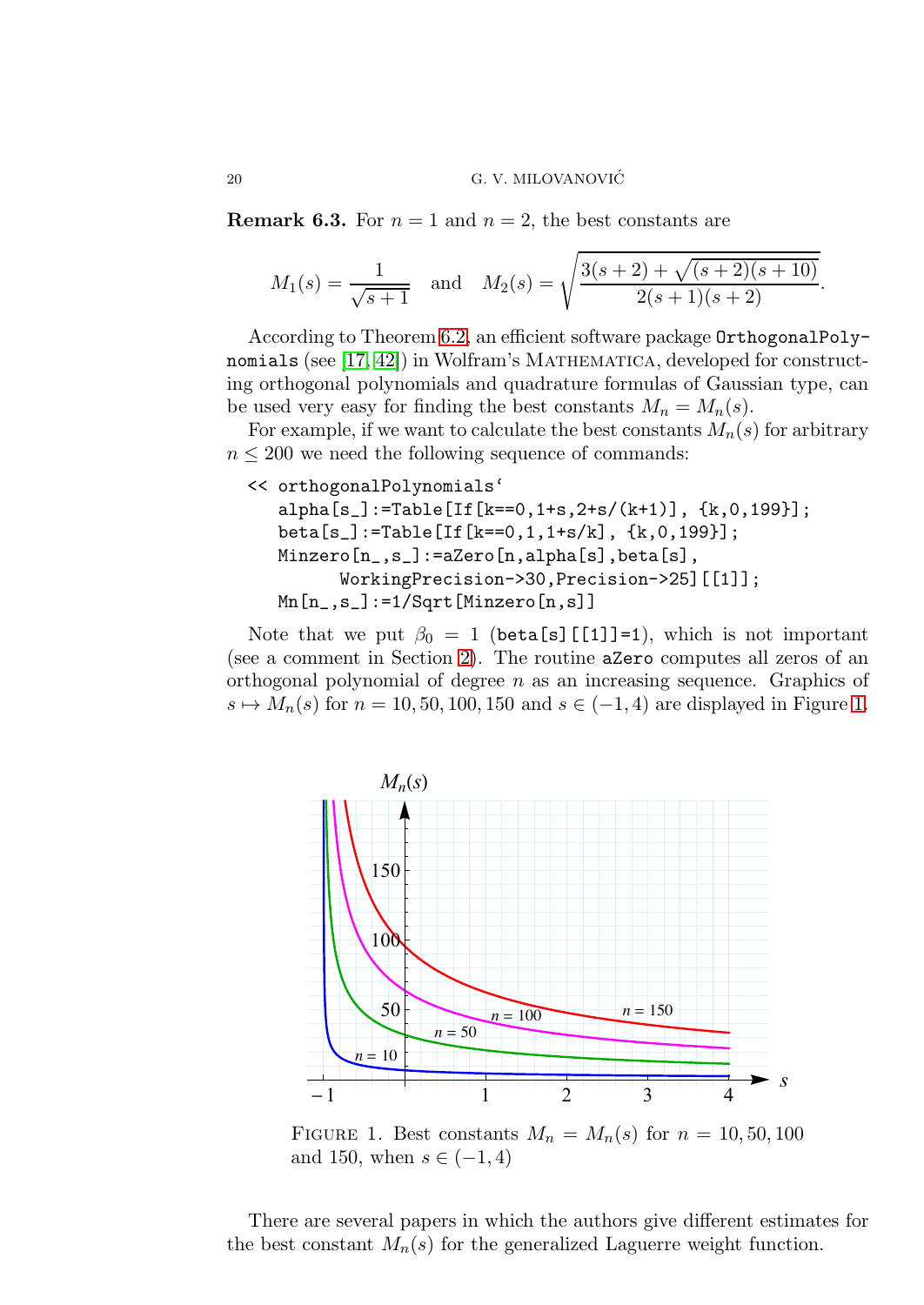For example, Dörfler [\[20\]](#page-34-13) determined certain lower and upper bounds for the best constant  $M_n = M_n(s)$  in the form

$$
\frac{1}{s+3} \left[ \frac{n^2}{s+1} + \frac{(2s^2+5s+6)n}{3(s+1)(s+2)} + \frac{s+6}{3(s+2)} \right] \le M_n(s)^2 \le \frac{n(n+1)}{2(s+1)}
$$

for each  $s > -1$ , from which he obtained

$$
\frac{1}{\sqrt{(s+1)(s+3)}} \le \lim_{n \to +\infty} \frac{M_n(s)}{n} \le \lim_{n \to +\infty} \frac{M_n(s)}{n} \le \frac{1}{\sqrt{2(s+1)}}.
$$

In  $[21]$  Dörfler proved that

$$
M(s) = \lim_{n \to +\infty} \frac{M_n(s)}{n} = \frac{1}{j_{(s-1)/2,1}},
$$

where  $j_{\nu,1}$  is the first positive zero of the Bessel function  $J_{\nu}(x)$  of the first kind and order *ν*. For  $s = 0$  it gives  $M(0) = 1/j_{-1/2,1} = 2/\pi$ .

As an interesting result we mention a connection between the polynomials  $\pi_{\nu}(x)$  from Theorem [6.2](#page-17-2) and the *Pollaczek polynomials*  $P_{\nu}(x) := P_{\nu}^{\lambda}(x; a, b)$ , defined by the recurrence relation [\[16,](#page-34-8) p. 84],

$$
(\nu+1)P_{\nu+1}(x) = 2[(a+\lambda+\nu)x+b]P_{\nu}(x) - (\nu+2\lambda-1)P_{\nu-1}(x), \quad \nu \ge 0,
$$

with  $P_0(x) = 1$  and  $P_{-1}(x) = 0$ , in the form

$$
\pi_{\nu}(x) = (-1)^n \frac{\nu+1}{s} P_{\nu+1}^{s/2} (1 - x/2; -s/2, s/2)
$$

(see [\[21,](#page-34-14) Lemma 1]). This choice  $\lambda = -a = b = s/2$  of parameters in  $P_{\nu}^{\lambda}(x; a, b)$  causes the corresponding Pollaczek polynomials to be no longer orthogonal. In that case deg  $P_{\nu}(x) = \nu - 1$  for  $\nu \ge 1$  (see [\[21,](#page-34-14) Remark 3]).

More general problem was considered by Aptekarev, Draux, and Toulya-kov [\[8\]](#page-33-12) for the so-called *co-recursive Pollaczek polynomials*  $A_n(x)$ , defined by

<span id="page-20-0"></span>(6.9) 
$$
A_{\nu+1}(x) = \left[x - \left(a + b + bc_{\nu+1}\right)\right]A_{\nu}(x) - ab(1 + c_{\nu})A_{\nu-1}(x),
$$

with  $A_0(x) = 1$  and  $A_1(x) = x - b(1+c)$ , where  $c_\nu = c/\nu \ (\nu \geq 1)$  and a, b and  $c + 1$  are positive numbers with  $c \neq 0$ . They studied the measure of orthogonality of these polynomials  $A_{\nu}(x)$  outside the interval supporting the absolute continuous part of the measure of orthogonality of the corresponding non-perturbed system, i.e., the case  $c = 0$ , when [\(6.9\)](#page-20-0) reduces to

$$
A_{\nu+1}(x) = [x - (a+b)]A_{\nu}(x) - abA_{\nu-1}(x), \quad \nu \ge 1,
$$

with  $A_0(x) = 1$  and  $A_1(x) = x - b$ , and the interval of orthogonality

$$
\Delta = [\delta_1, \delta_2] = [(\sqrt{a} - \sqrt{b})^2, (\sqrt{a} + \sqrt{b})^2].
$$

In their interesting paper the authors obtained conditions on the parameters a, b and c in order that the measure of orthogonality for the polynomials  $A_{\nu}(x)$  on the intervals  $(-\infty, \delta_1)$  and  $(\delta_2, +\infty)$  possesses (i) no mass point, or (ii) a single mass point, or (iii) infinitely many (convergent) mass points.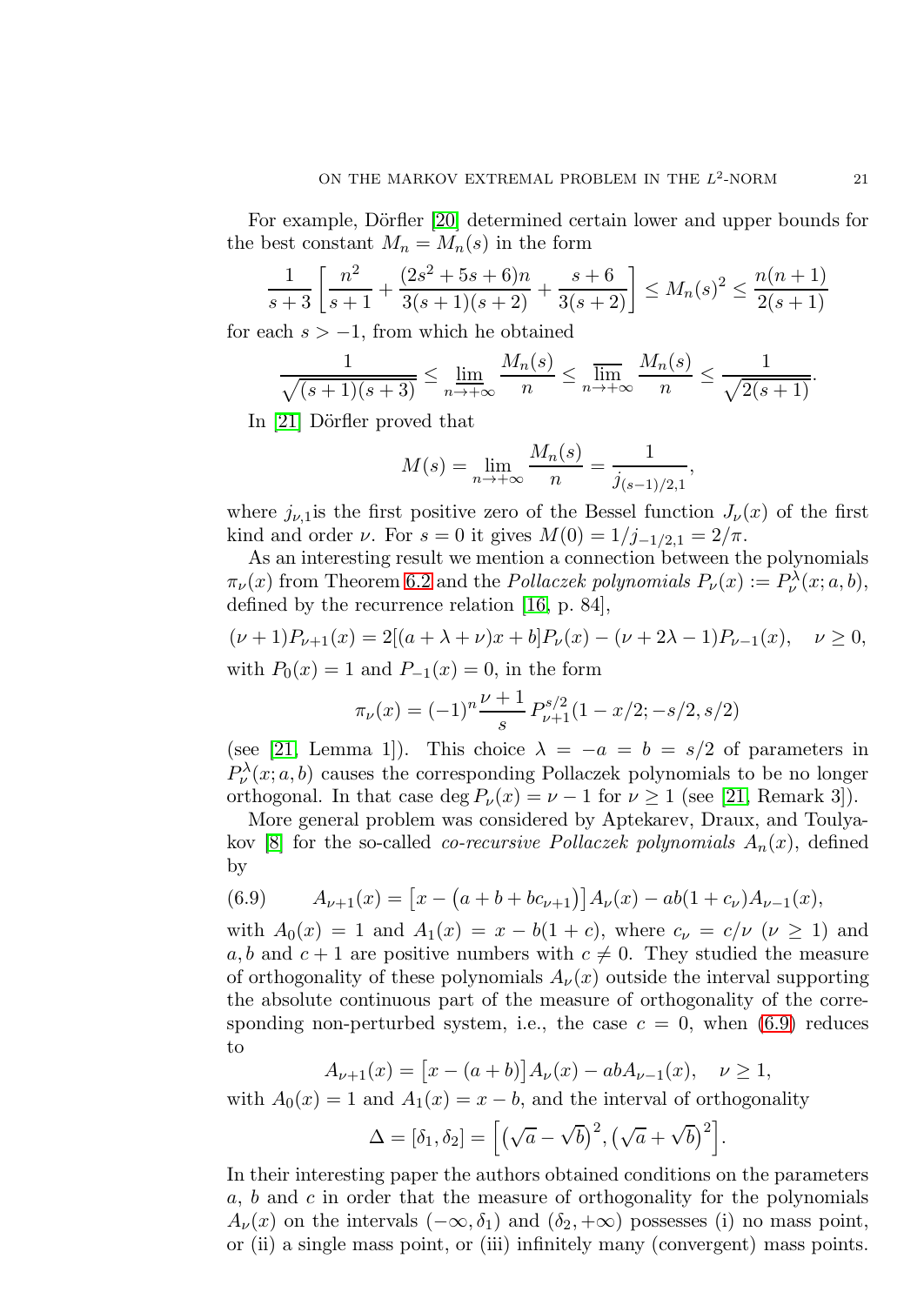Moreover, they determined the explicit position of these mass points. In an important particular case for extremal problems, when  $a = b = 1$  and  $c = s > -1$ , the polynomials  $A_{\nu}(x)$  reduce to the polynomials  $\pi_{\nu}(x)$  from Theorem [6.2.](#page-17-2) A discrete Markov-Bernstein inequality was also treated in [\[8\]](#page-33-12). Some results concerning bounds on the smallest zero of the polynomial  $A_n(x)$ and its asymptotic behavior were obtained in [\[7\]](#page-33-9). In [\[22\]](#page-34-15) Draux used some numerical methods (qd algorithm, fixed point methods of increasing order, and Laguerre's method) in order to obtain estimations for the polynomial zeros, as well as an improvement of the estimate for the best constants.

Recently, Nikolov and Shadrin [\[48\]](#page-35-5) proved the following estimates for all  $s > -1$  and  $n \geq 3$ 

$$
\frac{2\left(n+\frac{2}{3}s\right)\left(n-\frac{1}{6}(s+1)\right)}{(s+1)(s+5)} \leq M_n(s)^2 \leq \frac{(n+1)\left(n+\frac{2}{5}(s+1)\right)}{(s+1)\left((s+3)(s+5)\right)^{1/3}},
$$

where for the left-hand side inequality it is additionally assumed that  $n \geq$  $(s + 1)/6$ . Nikolov and Shadrin also obtained bounds for the limit value  $M(s) = (j_{(s-1)/2,1})^{-1}$  in the form

$$
\sqrt{\frac{2}{(s+1)(s+5)}} < M(s) < \frac{2}{s+2\pi-2}, \quad s > 1.
$$

The extremal problem [\(4.1\)](#page-10-1) for the second derivative of polynomials  $(k =$ 2) was considered in [\[40\]](#page-34-11) for the standard Laguerre weight function  $w(t) =$  $e^{-t}$  on  $(0, +\infty)$ . In that case we have  $a_{i,j} = (-1)^{j-i+1}(j-i)$ , so that the matrix  $A_{n,2} = A_{n,2}(0)$  given by [\(4.7\)](#page-12-3) of order  $n-1$  becomes

$$
(6.10) \quad A_{n,2} = \begin{bmatrix} 1 & -2 & 3 & \cdots & (-1)^{n-1}(n-2) & (-1)^n(n-1) \\ 0 & 1 & -2 & \cdots & (-1)^{n-2}(n-3) & (-1)^{n-1}(n-2) \\ 0 & 0 & 1 & \cdots & (-1)^{n-3}(n-4) & (-1)^{n-2}(n-3) \\ \vdots & \vdots & \vdots & \ddots & \vdots & \vdots & \vdots \\ 0 & 0 & 0 & \cdots & 1 & -2 \\ 0 & 0 & 0 & \cdots & 0 & 1 \end{bmatrix},
$$

and system of equation [\(4.8\)](#page-12-4) can be written in the form

$$
y_i = \sum_{j=i+1}^n (j-i) c_j, \quad i = 1, 2, \dots, n-1.
$$

Introducing  $y_n = y_{n+1} = 0$ , it is easy to see that

$$
y_{i+1} + 2y_i + y_{i-1} = c_i, \quad i = 2, ..., n,
$$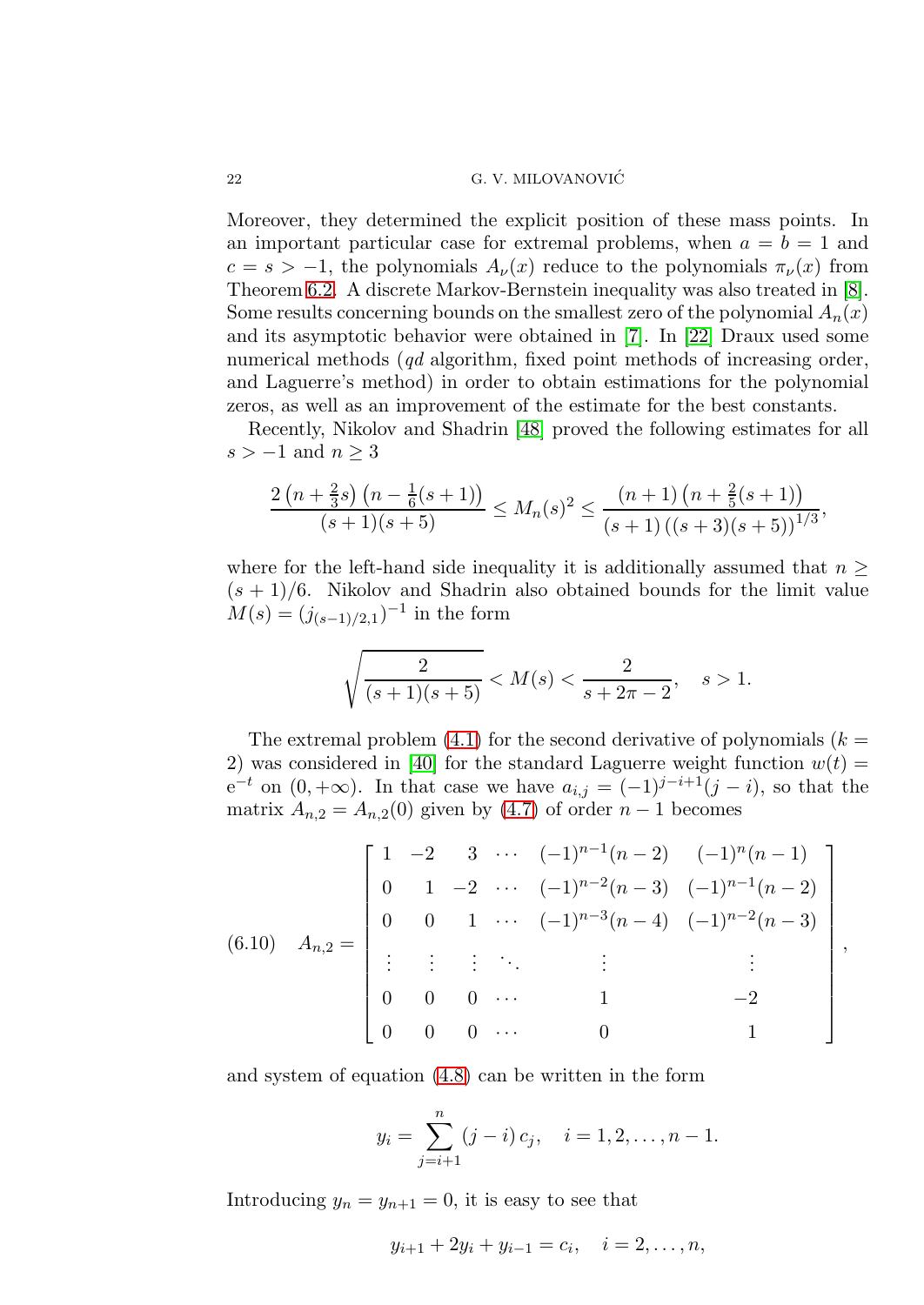so that we get the inverse matrix of  $A_{n,2}$  as a triangular and tridiagonal matrix

$$
A_{n,2}^{-1} = \begin{bmatrix} 1 & 2 & 1 & & & & & \ 1 & 2 & 1 & & & & \ & & \ddots & \ddots & & & \ & & & \ddots & \ddots & 1 & & \ & & & & \ddots & \ddots & 1 & \ & & & & & 1 & 2 & 1 \ & & & & & & 1 & 2 \ & & & & & & & 1 \end{bmatrix}.
$$

Finally, for the matrix  $C_{n,2} = (A_{n,2}^{-1})^T A_{n,2}^{-1}$  we get the following five diagonal symmetric matrix of order  $n - 1$ ,

Cn,<sup>2</sup> = Cn,2(0) = 1 2 1 O 2 5 4 1 1 4 6 4 1 1 4 6 4 1 . . . . . . . . . . . . . . . 1 4 6 4 1 1 4 6 4 O 1 4 6 

Thus, using the minimal eigenvalue of the matrix  $C_{n,2}$ , we obtain the best constant  $M_{n,2} = M_{n,2}(0) = (\lambda_{\min}(C_{n,2}))^{-1/2}$ . The best constants for  $n = 4(1)10, n = 20(10)50, \text{ and } n = 100 \text{ are presented in Table 2, rounded}$  $n = 4(1)10, n = 20(10)50, \text{ and } n = 100 \text{ are presented in Table 2, rounded}$  $n = 4(1)10, n = 20(10)50, \text{ and } n = 100 \text{ are presented in Table 2, rounded}$ to ten decimal digits to save space. In a similar way, we can also calculate the best constants  $M_{n,2}(s)$  for each  $s > -1$ . The corresponding numerical values for the best constants for  $s = -1/2, 1, 2$  are also presented in Table [2.](#page-23-1)

Remark 6.4. The last problem can be connected with extremal problems of Wirtinger's type (see Milovanović et al. [\[46,](#page-35-0) p. 578], as well as Mitrinović [\[47,](#page-35-12) p. 150], Fan et al. [\[24\]](#page-34-23), G. V. Milovanović and I.  $\check{Z}$ . Milovanović [\[44\]](#page-35-13)).

For  $n = 2$  and  $n = 3$  we have the exact values:

$$
M_{2,2}(s) = \sqrt{\frac{2}{(s+1)(s+2)}}, \quad M_{3,2}(s) = \sqrt{\frac{2\left(2s+9+\sqrt{s^2+24s+72}\right)}{(s+1)(s+2)(s+3)}}.
$$

Note that  $M_{2,2}(0) = 1$  and  $M_{3,2}(0) = 1 + \sqrt{2}$ .

Figure [2](#page-23-2) shows graphics of the best constants  $s \mapsto M_{n,2}(s)$  for  $n = 10$  and  $n = 50$  in log-scale.

.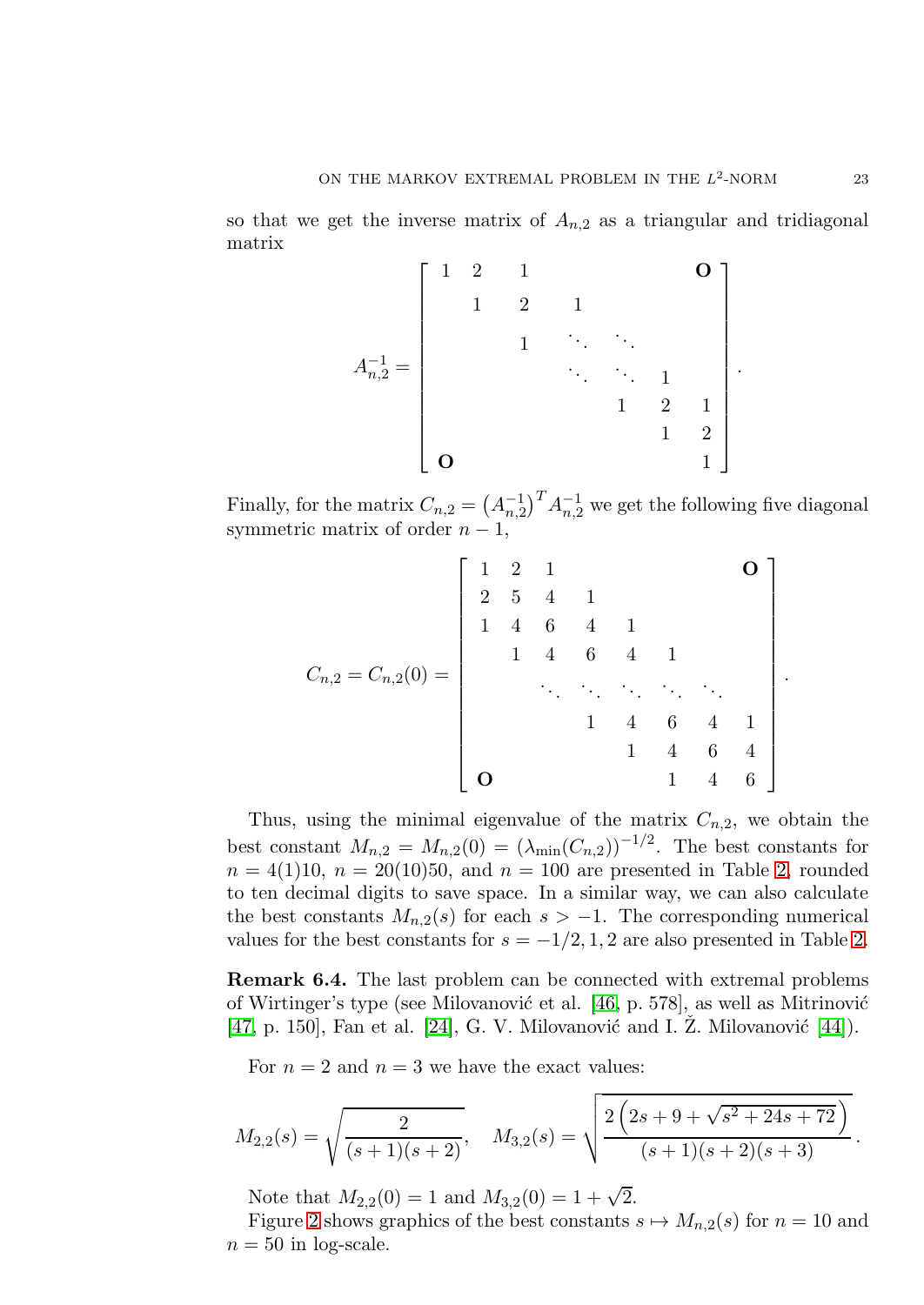<span id="page-23-1"></span>TABLE 2. Best constants  $M_{n,2}(s)$  for  $n = 4(1)10$ ,  $n =$ 20(10)50, and  $n = 100$ , when  $s = 0, -1/2, 1, 2$ 

| $\boldsymbol{n}$ | $M_{n,2}(0)$ | $M_{n,2}(-1/2)$ | $M_{n,2}(1)$ | $M_{n,2}(2)$ |
|------------------|--------------|-----------------|--------------|--------------|
| 4                | 4.402678830  | 7.599353945     | 2.343203955  | 1.563671829  |
| 5                | 6.961320817  | 12.12575130     | 3.649155810  | 2.405498748  |
| 6                | 10.08929121  | 17.67855617     | 5.235160139  | 3.421631009  |
| 7                | 13.78631814  | 24.25741326     | 7.100933576  | 4.611742398  |
| 8                | 18.05229187  | 31.86216277     | 9.246350532  | 5.975669428  |
| 9                | 22.88716102  | 40.49272196     | 11.67134678  | 7.513319423  |
| 10               | 28.29089888  | 50.14904364     | 14.37588601  | 9.224635319  |
| 20               | 113.6144212  | 203.1257944     | 56.79356117  | 35.88477549  |
| 30               | 255.8207947  | 458.6698911     | 127.1588062  | 79.89882644  |
| 40               | 454.9097831  | 816.7805071     | 225.4710076  | 141.2653074  |
| 50               | 710.8813577  | 1277.457485     | 351.7300494  | 219.9838941  |
| 100              | 2843.977883  | 5119.336722     | 1402.227069  | 873.8560224  |



<span id="page-23-2"></span>FIGURE 2. Best constants  $s \mapsto M_{n,2}(s)$  in log-scale for  $n =$ 10 and  $n = 50$ , when  $s \in (-1, 3)$ 

## 7. Extremal Problem With the Jacobi Weight

<span id="page-23-0"></span>In this section we consider Markov's extremal problem [\(4.1\)](#page-10-1) on the space  $X = L^2[(-1,1); (1-t)^\alpha(1+t)^\beta],$  where  $\alpha, \beta > -1$ . The inner product is defined by  $(1.6)$ , and we use the expansion  $(3.7)$ , jointly with the formulas  $(3.6)$  and  $(3.8)$ – $(3.10)$ , in order to determine the elements of the matrix  $A_{n,k} = A_{n,k}(\alpha, \beta)$ . So we have

$$
a_{i,j} = d_{i-1,j}^{(k)}(\alpha, \beta), \quad i = 1, \dots, n-k+1; \ j = k, \dots, n,
$$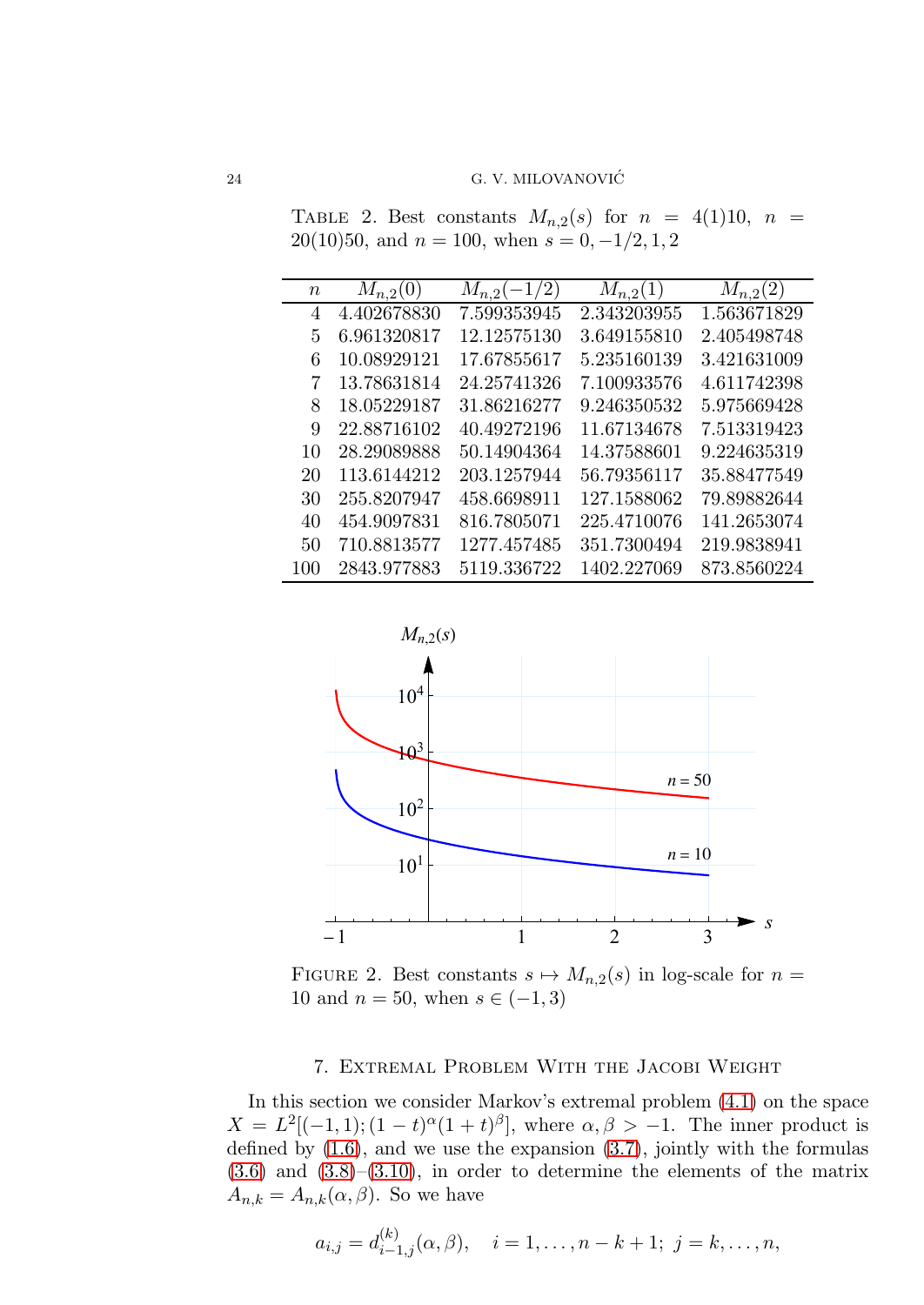where

$$
d_{\nu,n}^{(k)}(\alpha,\beta) = k! \binom{n}{k} \frac{\gamma_n}{\gamma_{\nu}} c_{\nu,n-k}(\alpha,\beta;\alpha+k,\beta+k),
$$

 $c_{\nu,n}(\alpha,\beta;\gamma,\delta)$  is given by [\(3.6\)](#page-8-3), and the leading coefficients  $\gamma_n$  of the orthonormal Jacobi polynomials are given by  $(3.10)$  for  $n \ge 1$  and by  $(3.9)$  for  $n=0.$ 

The following commands in Mathematica 12.3 provide these calculations, where the upper triangular matrix  $(4.7)$  is denoted by  $\texttt{Ank[n,k,al,be]}$ ,

```
c[v_-,n_-,a]_-,be_-,ga_-,de_-]:=2^(n-v) Binomial[n,v]
  Pochhammer[v+ga+1,n-v]/Pochhammer[n+v+ga+de+1,n-v]
  HypergeometricPFQ[{-n+v,n+v+ga+de+1,v+al+1},
  {v+ga+1,2v+al+be+2},1];
gamma[n_,al_,be_]:=If[n==0,Sqrt[Gamma[al+be+2]/(2^(al+be+1)Gamma[al+1]Gamma[be+1])],
  Sqrt[(2n+al+be+1)/(n!2^(2n+al+be+1))]Gamma[2n+al+be+1]/
  Sqrt[Gamma[n+al+1]Gamma[n+be+1]Gamma[n+al+be+1]]];
De[v_1, n_1, k_1, a_1, be_1 := k! Binomial[n, k]gammaJ[n, a_1, be_1]c[v,n-k,al,be,al+k,be+k]/gammaJ[v,al,be];
Ank[n_-,k_-,a1_-,be_]:=\text{Table}[[If[i==1,Table[De[0,j,k,al,be], {j,k,n},
   Join[Table[0,{j,k,k+i-2}],Table[De[i-1,j,k,al,be],
   {j,k+i-1,n}]]],{i,1,n-k+1}];
```
as well as the matrices  $B_{n,k} = B_{n,k}(\alpha, \beta)$  and/or  $C_{n,k} = C_{n,k}(\alpha, \beta)$ , that appear in Theorem [4.1.](#page-13-4)

For example, for given  $n = 6$ ,  $k = 1$  and  $\alpha = -\beta = -1/2$  (Chebyshev weight of the third kind), the matrix  $C_{6,1}(-1/2, 1/2)$ , its minimal eigenvalue and the best constant  $M_{6,1} = M_6(-1/2, 1/2)$  can be also obtained by the following commands:

n=6; k=1; al=-1/2; be=1/2; Aa=Ank[n,k,al,be]; AaI=Inverse[Aa]; Cnk=Transpose[AaI].AaI; {lamdamim}=Eigenvalues[N[Cnk,16],-1][[1]]; Mnk=1/Sqrt[lambdamin];

Thus,

$$
C_{6,1}\left(-\frac{1}{2},\frac{1}{2}\right) = \begin{bmatrix} \frac{3}{8} & -\frac{1}{24} & -\frac{1}{24} & 0 & 0 & 0 \\ -\frac{1}{24} & \frac{7}{72} & -\frac{1}{144} & -\frac{1}{48} & 0 & 0 \\ -\frac{1}{24} & -\frac{1}{144} & \frac{13}{288} & -\frac{1}{480} & -\frac{1}{80} & 0 \\ 0 & -\frac{1}{48} & -\frac{1}{480} & \frac{21}{800} & -\frac{1}{1200} & -\frac{1}{120} \\ 0 & 0 & -\frac{1}{80} & -\frac{1}{1200} & \frac{37}{3600} & -\frac{1}{720} \\ 0 & 0 & 0 & -\frac{1}{120} & -\frac{1}{720} & \frac{1}{144} \end{bmatrix},
$$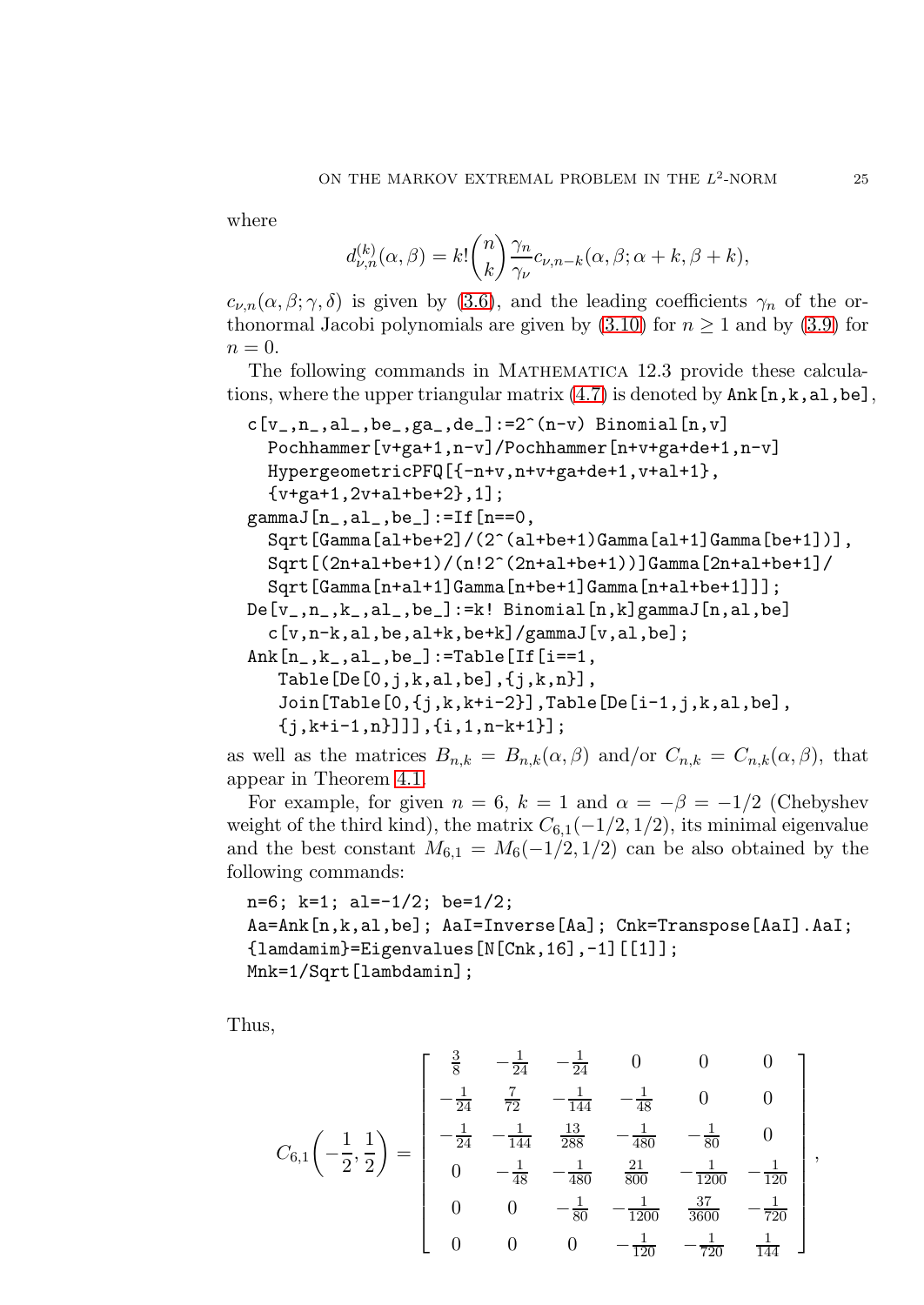and

 $\lambda_{\min}(C_{6,1}(-1/2,1/2)) = 1.793818125493 \times 10^{-3}, M_{6,1} = 23.61080508655.$ In the general case,  $C_{n,1}(\alpha,\beta)$  is a symmetric five-diagonal matrix.

**Remark 7.1.** For the five-diagonal symmetric matrix  $C_{n,1}(-1/2, 1/2)$  =  $[c_{i,j}]_{i,j=1}^{n,n}$  of order n (Chebyshev case of the third kind), one can prove that

$$
c_{i,i} = \begin{cases} \frac{i^2 + i + 1}{2i^2(i + 1)^2}, & i = 1, ..., n - 2, \\ \frac{i^2 + 2i + 2}{4i^2(i + 1)^2}, & i = n - 1, \\ \frac{1}{4i^2}, & i = n; \end{cases}
$$

$$
c_{i,i+1} = \begin{cases} \frac{-1}{2i(i + 1)^2(i + 2)}, & i = 1, ..., n - 2, \\ \frac{-1}{4i(i + 1)^2}, & i = n - 1; \end{cases}
$$

and

$$
c_{i,i+2}=-\frac{1}{4(i+1)(i+2)}, \quad n=1,\ldots,n-2.
$$

In the Chebyshev case of the fourth kind ( $\alpha = -\beta = 1/2$ ), the all elements are the same as the previous ones, except  $c_{i,i+1}$  which have only opposite sign of the previous ones.

In the sequel we consider Markov's extremal problems only with the Gegenbauer weight  $(\alpha = \beta > -1)$  for  $k = 1$ . The elements of the first sub-diagonals in the corresponding symmetric matrix

$$
C_n \equiv C_{n,1}(\alpha, \alpha) = [c_{i,j}]_{i,j=1}^{n,n} \quad (c_{j,i} = c_{i,j})
$$

are equal to zero and the eigenvalue problem for such a matrix can be reduced to two eigenvalues problems for tridiagonal matrices (cf. [\[40\]](#page-34-11)).

Thus, we now consider the matrix

<span id="page-25-0"></span> c1,<sup>1</sup> 0 c1,<sup>3</sup> O 0 c2,<sup>2</sup> 0 c2,<sup>4</sup> c3,<sup>1</sup> 0 c3,<sup>3</sup> 0 c3,<sup>5</sup> c4,<sup>2</sup> 0 c4,<sup>4</sup> 0 c4,<sup>6</sup> (7.1) C<sup>n</sup> = ,. . . . . . . . . . . . . . . cn−2,n−<sup>4</sup> 0 cn−2,n−<sup>2</sup> 0 cn−2,n cn−1,n−<sup>3</sup> 0 cn−1,n−<sup>1</sup> 0 O cn,n−<sup>2</sup> 0 cn,n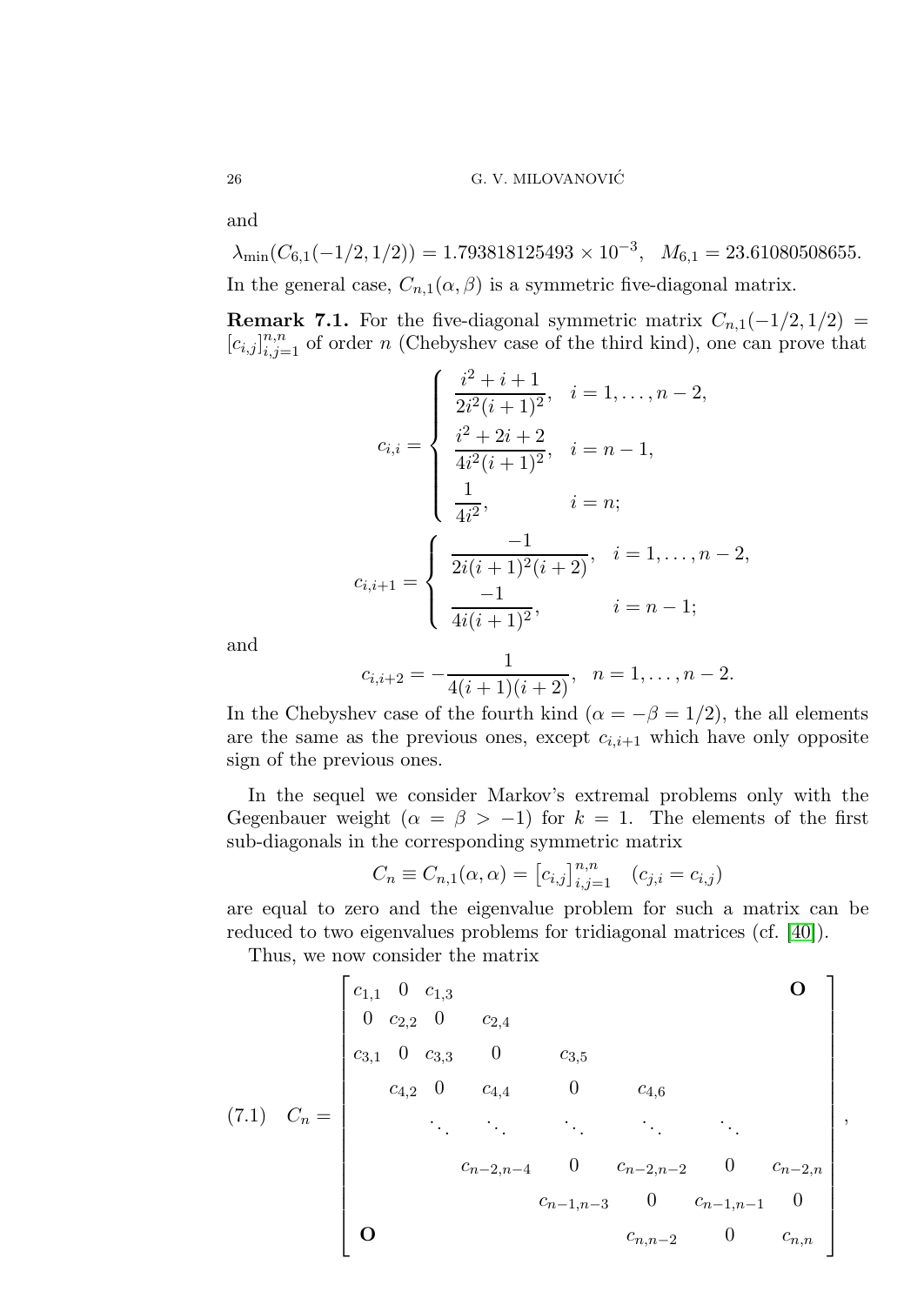and prove the following auxiliary result which is related to a decomposition of determinants of this type of matrices<sup>[2](#page-26-0)</sup>.

<span id="page-26-2"></span>**Lemma 7.2.** Let  $E_m$  and  $\widehat{E}_m$  be symmetric tridiagonal matrices given by

<span id="page-26-3"></span>(7.2) 
$$
E_m = \begin{bmatrix} c_{1,1} & c_{1,3} & & & \mathbf{O} \\ c_{3,1} & c_{3,3} & c_{3,5} & & \\ & c_{5,3} & c_{5,5} & & \\ & & \ddots & \ddots & c_{2m-3,2m-1} \\ \mathbf{O} & & & c_{2m-1,2m-3} & c_{2m-1,2m-1} \end{bmatrix}
$$

and

<span id="page-26-4"></span>(7.3) 
$$
\hat{E}_m = \begin{bmatrix} c_{2,2} & c_{2,4} & & & \mathbf{O} \\ c_{4,2} & c_{4,4} & c_{4,6} & & \\ & c_{6,4} & c_{6,6} & \ddots & \\ & & \ddots & \ddots & c_{2m-2,2m} \\ \mathbf{O} & & & c_{2m,2m-2} & c_{2m,2m} \end{bmatrix}
$$

Then

(7.4) 
$$
\det C_n = \det E_{[(n+1)/2]} \det \widehat{E}_{[n/2]}.
$$

*Proof.* For the determinant of the matrix  $C_n$ , given by [\(7.1\)](#page-25-0), we use the Laplace expansion.

Let first *n* be even  $(n = 2m)$ . Expanding by columns numbered 1, 3, ...,  $n-1$ , one finds that only one non-zero contribution results, namely from the minor and cominor pair

<span id="page-26-1"></span>
$$
\left(\begin{array}{cccc} 1 & 3 & \cdots & n-1 \\ 1 & 3 & \cdots & n-1 \end{array}\right), \quad \left(\begin{array}{cccc} 2 & 4 & \cdots & n \\ 2 & 4 & \cdots & n \end{array}\right).
$$

In this way, one immediately obtains the relation [\(7.4\)](#page-26-1).

Similarly, Laplace expansion by columns  $1, 3, \ldots, n$  gives the result for odd  $n$ .

Replacing  $c_{i,i}$  by  $c_{i,i} - \lambda$  from [\(7.4\)](#page-26-1) we get

$$
\det [C_n - \lambda I_n] = \det [E_{[(n+1)/2]} - \lambda I_{[(n+1)/2]}] \det [\widehat{E}_{[n/2]} - \lambda I_{[n/2]}],
$$

where  $I_m$  is an identity matrix of order m. In this way, the eigenvalue problem for  $C_n$  reduces to two eigenvalue problems for matrices of lower orders and the second part of Theorem [4.1](#page-13-4) gives the following result:

.

<span id="page-26-0"></span><sup>&</sup>lt;sup>2</sup>For some more general cases, with the even weight function  $t \mapsto w(t)$  on a symmetric interval  $(-a, a)$ , see [\[40\]](#page-34-11) and [\[46,](#page-35-0) pp. 579–582].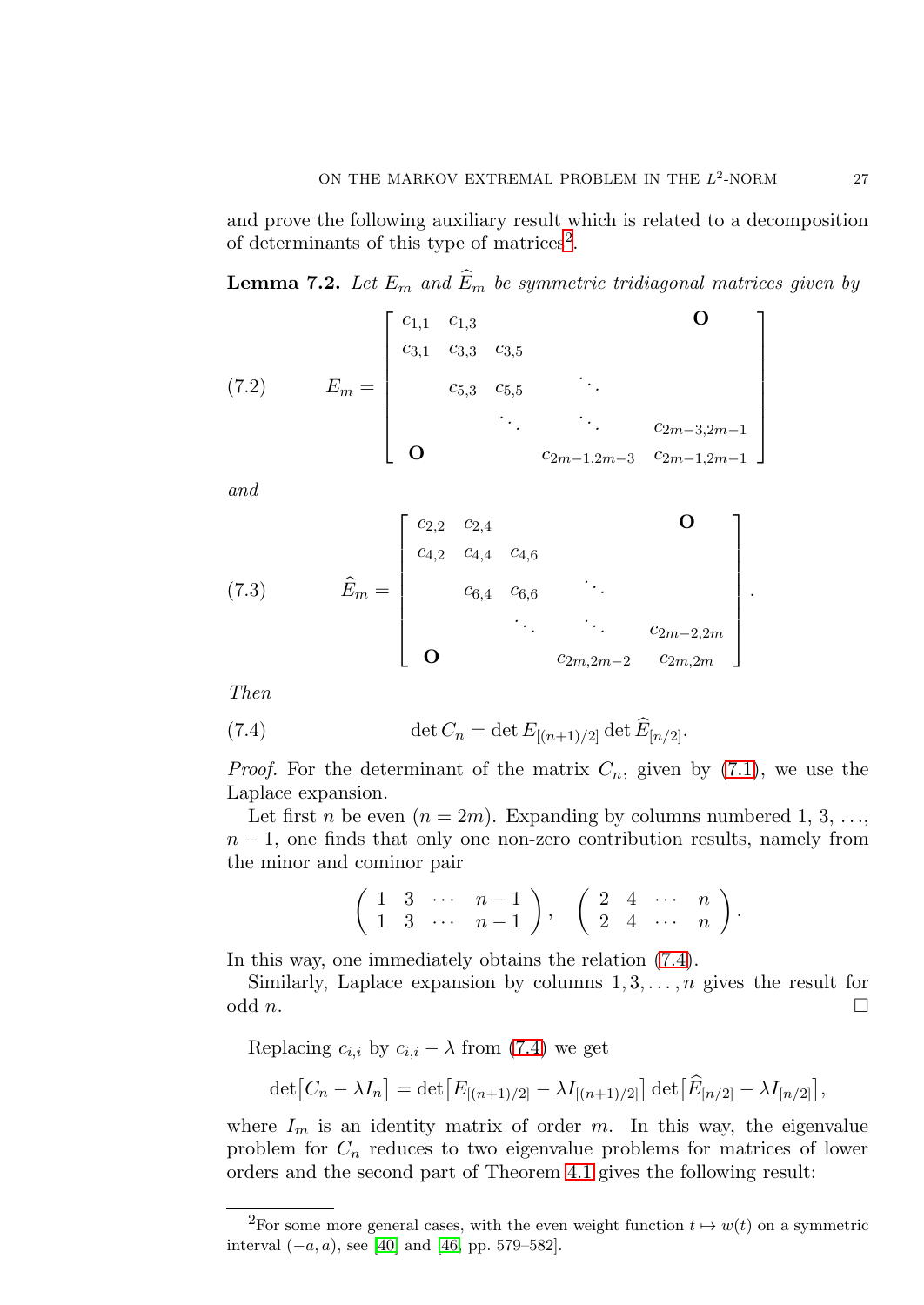**Theorem 7.3.** Let  $X = L^2[(-1,1); (1-t^2)^\alpha]$ ,  $\alpha > -1$ , and the tridiagonal matrices  $E_m$  and  $\widehat{E}_m$  be given as in Lemma [7](#page-26-2).2. Then the best constant  $M_n$ in Markov's extremal problem is

<span id="page-27-0"></span>
$$
(7.5) \tM_n(\alpha) = \sup_{p \in \mathcal{P}_n \setminus \{0\}} \frac{\|p'\|_X}{\|p\|_X} = \frac{1}{\sqrt{\min\{\lambda_{\min}(E_{[(n+1)/2]}), \lambda_{\min}(\widehat{E}_{[n/2]})\}}},
$$

where  $\lambda_{\min}(E_{[(n+1)/2]})$  and  $\lambda_{\min}(E_{[n/2]})$  are the minimal eigenvalues of matrices  $E_{[(n+1)/2]}$  and  $E_{[n/2]}$ , respectively.

In particular, we consider now three different important cases (see [\[40\]](#page-34-11)):

**1. Legendre case**  $(\alpha = \beta = 0)$ . In this case, using the elements of the matrix  $\overline{A}_{n,1}^{-1} = \left[ \widetilde{a}_{i,j} \right]_{i,j=1}^{n,n}$ , with only two non-zero diagonals

$$
\widetilde{a}_{i,i} = \frac{1}{\sqrt{4i^2 - 1}} \quad (i = 1, \dots, n)
$$

and

$$
\widetilde{a}_{i,i+2} = \frac{1}{\sqrt{(2i+1)(2i+3)}} \quad (i=1,\ldots,n-2),
$$

we get the elements of the matrix  $C_n$  in [\(7.1\)](#page-25-0) as  $C_n = (A_{n,1}^{-1})^T A_{n,1}^{-1}$ , i.e.,

$$
c_{i,i} = \begin{cases} \frac{2}{(2i-1)(2i+3)}, & i = 1, \dots, n-2, \\ \frac{1}{4i^2-1}, & i = n-1, n, \end{cases}
$$

and

$$
c_{i,i+1} = 0, \quad i = 1, \dots, n-1,
$$
  

$$
c_{i,i+2} = -\frac{1}{\sqrt{(2i+1)(2i+5)}}, \quad i = 1, \dots, n-2.
$$

Since the elements  $c_{i,i+2}$  are negative, in order to reduce the eigenvalue problems with the matrices  $(7.2)$  and  $(7.3)$  in the way we did before, we introduce

$$
\alpha_{\nu} = \begin{cases}\n-\frac{2}{(4\nu+1)(4\nu+5)}, & \nu = 0, 1, \dots, \left[\frac{n+1}{2}\right] - 2, \\
-\frac{1}{(4\nu+1)(4\nu+3)}, & \nu = \left[\frac{n+1}{2}\right] - 1; \\
\beta_0 = 1, & \beta_{\nu} = \frac{1}{(4\nu-1)(4\nu+1)^2(4\nu+3)}, & \nu = 1, \dots, \left[\frac{n+1}{2}\right] - 1;\n\end{cases}
$$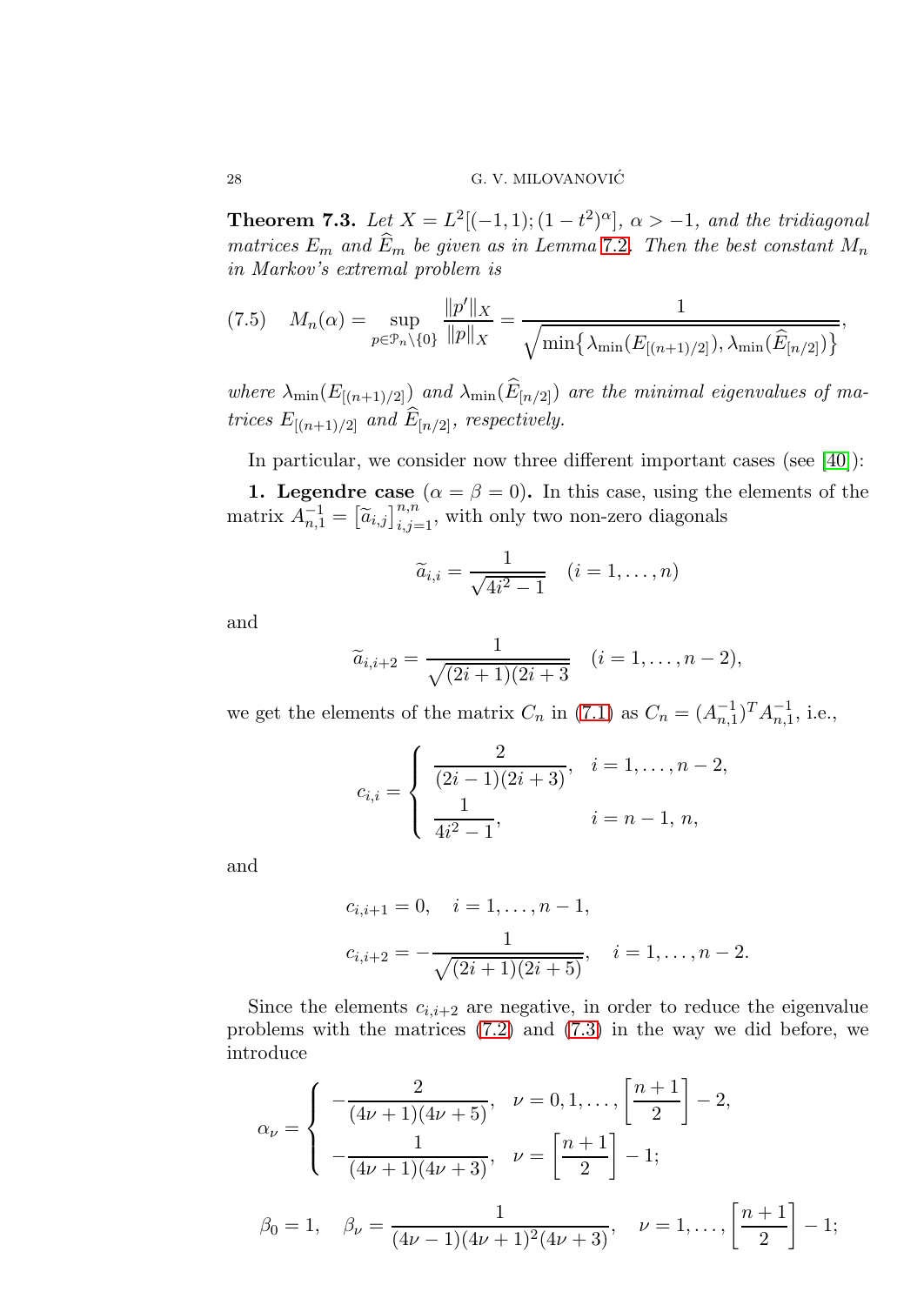and

$$
\widehat{\alpha}_{\nu} = \begin{cases}\n-\frac{2}{(4\nu+3)(4\nu+7)}, & \nu = 0, 1, \dots, \left[\frac{n}{2}\right] - 2, \\
-\frac{1}{(4\nu+3)(4\nu+5)}, & \nu = \left[\frac{n}{2}\right] - 1; \\
\widehat{\beta}_{0} = 1, & \widehat{\beta}_{\nu} = \frac{1}{(4\nu+1)(4\nu+3)^{2}(4\nu+5)}, & \nu = 1, \dots, \left[\frac{n}{2}\right] - 1.\n\end{cases}
$$

In fact, in this way we consider the matrices  $-C_n$ ,  $-E_m$  and  $-\widehat{E}_m$ , which have their eigenvalues only with opposite signs from those for the original matrices  $C_n$ ,  $E_m$  and  $\widehat{E}_m$ , respectively. But now, the matrices  $-E_m$  and  $-\widehat{E}_m$  can be interpreted as Jacobi matrices for certain measures and we can, as before, to apply the efficient MATHEMATICA package OrthogonalPolynomials (see  $[17, 42]$  $[17, 42]$ ) for calculating the best constants  $M_n = M_n(\alpha)$ , given by [\(7.5\)](#page-27-0).

2. Chebyshev case of the first kind  $(\alpha = \beta = -1/2)$ . In a similar way we obtain

$$
c_{i,i} = \begin{cases} \frac{3}{4}, & i = 1, \\ \frac{1}{2i^2}, & i = 2, \dots, n-2, \\ \frac{1}{4i^2}, & i = n-1, n; \end{cases}
$$

and

$$
c_{i,i+1} = 0
$$
,  $i = 1,...,n-1$ ;  $c_{i,i+2} = -\frac{1}{4i(i+2)}$ ,  $i = 1,...,n-2$ ,

so that the corresponding recurrence coefficients are

$$
\alpha_{\nu} = \begin{cases}\n-\frac{3}{4}, & \nu = 0, \\
-\frac{1}{2(2\nu + 1)^2}, & \nu = 1, \dots, \left[\frac{n+1}{2}\right] - 2, \\
-\frac{1}{4(2\nu + 1)^2}, & \nu = \left[\frac{n+1}{2}\right] - 1; \\
\beta_0 = 1, & \beta_{\nu} = \frac{1}{16(4\nu^2 - 1)^2}, & \nu = 1, \dots, \left[\frac{n+1}{2}\right] - 1;\n\end{cases}
$$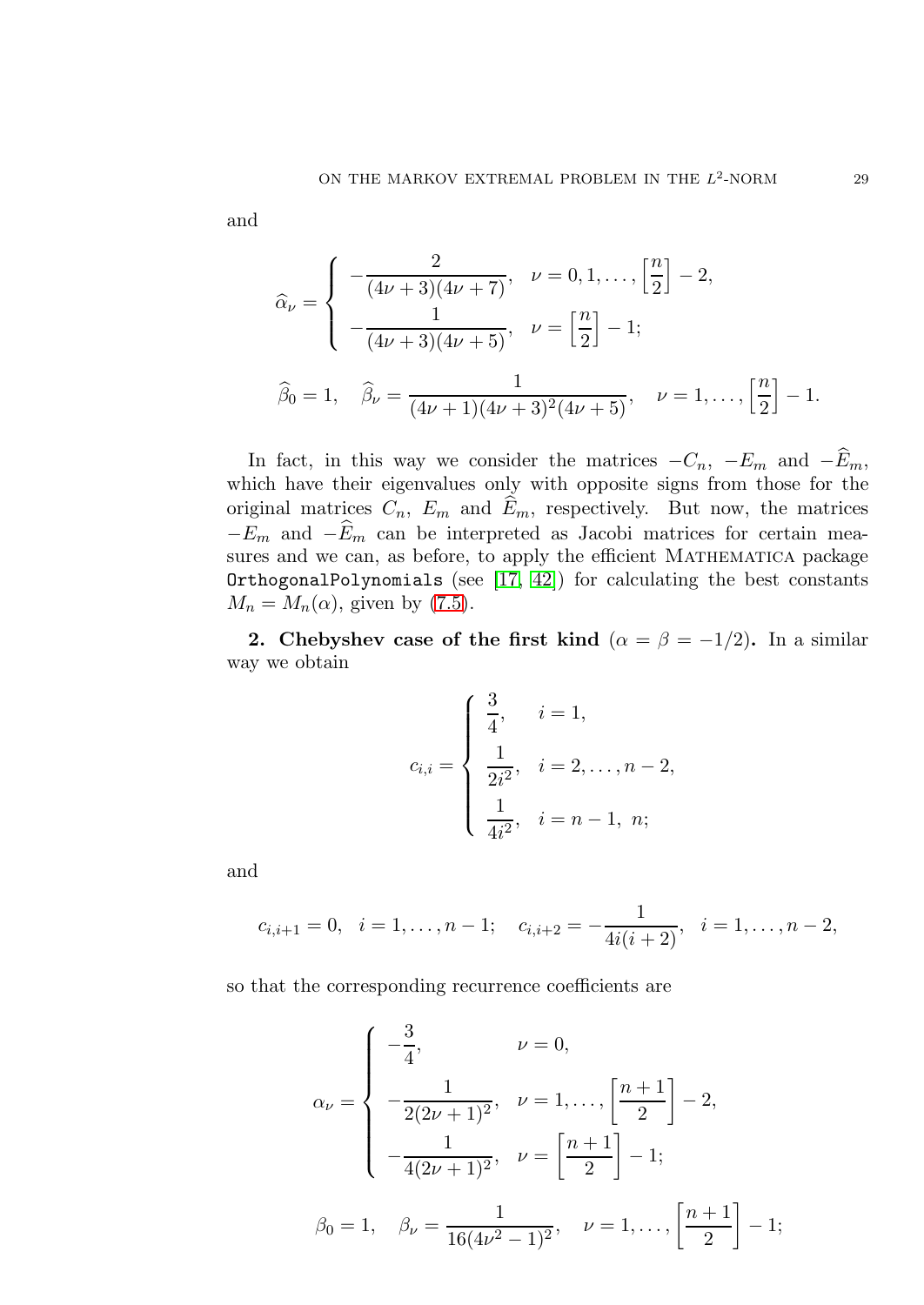and

$$
\widehat{\alpha}_{\nu} = \begin{cases}\n-\frac{1}{8(\nu+1)^2}, & \nu = 0, 1, \dots, \left[\frac{n}{2}\right] - 2, \\
-\frac{1}{16(\nu+1)^2}, & \nu = \left[\frac{n}{2}\right] - 1; \\
\widehat{\beta}_0 = 1, & \widehat{\beta}_{\nu} = \frac{1}{256\nu^2(\nu+1)^2}, & \nu = 1, \dots, \left[\frac{n}{2}\right] - 1.\n\end{cases}
$$

3. Chebyshev case of the second kind ( $\alpha = \beta = 1/2$ ). Here, we have

$$
c_{i,i} = \begin{cases} \frac{i^2 + 2i + 2}{2i^2(i+2)^2}, & i = 1, \dots, n-2, \\ \frac{1}{4i^2}, & i = n-1, n; \end{cases}
$$

and

$$
c_{i,i+1} = 0
$$
,  $i = 1,..., n - 1$ ;  $c_{i,i+2} = -\frac{1}{4(i+2)^2}$ ,  $i = 1,..., n - 2$ ,

so that

$$
\alpha_{\nu} = \begin{cases}\n-\frac{4\nu^2 + 8\nu + 5}{2(2\nu + 1)^2(2\nu + 3)^2}, & \nu = 0, 1, \dots, \left[\frac{n+1}{2}\right] - 2, \\
-\frac{1}{4(2\nu + 1)^2}, & \nu = \left[\frac{n+1}{2}\right] - 1, \\
\beta_0 = 1, & \beta_{\nu} = \frac{1}{16(2\nu + 1)^4}, & \nu = 1, \dots, \left[\frac{n+1}{2}\right] - 1;\n\end{cases}
$$

and

$$
\widehat{\alpha}_{\nu} = \begin{cases}\n-\frac{2\nu^2 + 6\nu + 5}{16(\nu + 1)^2(\nu + 2)^2}, & \nu = 0, 1, \dots, \left[\frac{n}{2}\right] - 2, \\
-\frac{1}{16(\nu + 1)^2}, & \nu = \left[\frac{n}{2}\right] - 1, \\
\widehat{\beta}_0 = 1, & \widehat{\beta}_{\nu} = \frac{1}{256(\nu + 1)^4}, & \nu = 1, 2, \dots, \left[\frac{n}{2}\right] - 1.\n\end{cases}
$$

Figure [3](#page-30-0) shows graphics of the best constants  $n \mapsto M_n(\alpha)$  in [\(7.5\)](#page-27-0) for  $n = 1(1)100$  in log-scale for  $\alpha = -1/2, 0, 1/2$ .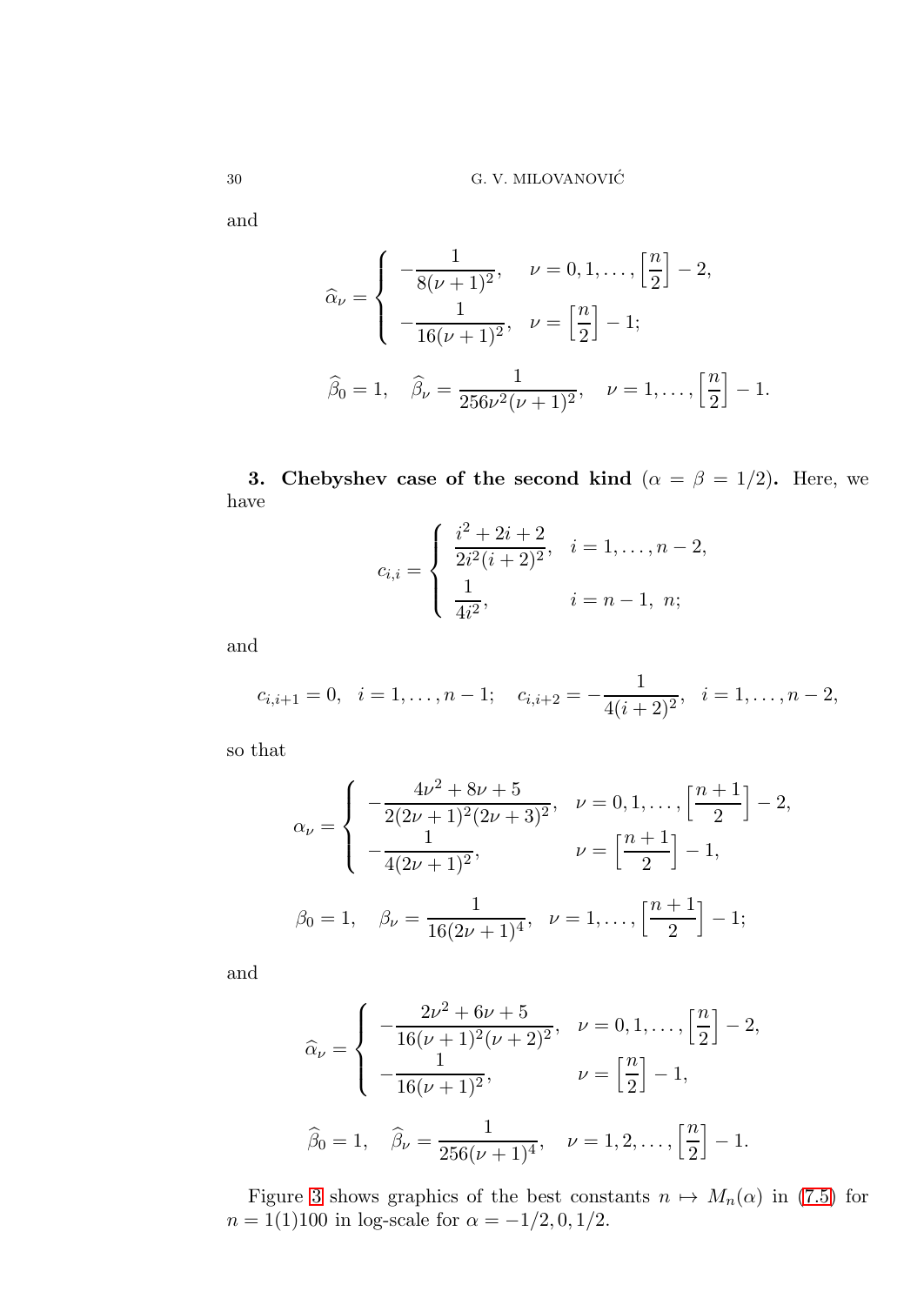

<span id="page-30-0"></span>FIGURE 3. Best constants  $n \mapsto M_n(\alpha)$  in [\(7.5\)](#page-27-0) for  $n =$ 1(1)100 in log-scale, when  $\alpha = -1/2, 0, 1/2$ 

**Remark 7.4.** In the previous cases ( $\alpha = 0, -1/2, 1/2$ ) the expression [\(7.5\)](#page-27-0) can be written as

$$
M_n(\alpha) = \begin{cases} \frac{1}{\sqrt{\lambda_{\min}(E_{[(n+1)/2]})}}, & \text{if } n \text{ is odd,} \\ \frac{1}{\sqrt{\lambda_{\min}(\widehat{E}_{[n/2]})}}, & \text{if } n \text{ is even.} \end{cases}
$$

In addition see [\[3,](#page-33-13) Theorem 2.3].

Remark 7.5. Recently Nikolov and Shadrin [\[49\]](#page-35-6) (see also [\[4,](#page-33-14) [3,](#page-33-13) [23\]](#page-34-16)) have been considered the best constant  $M_n(\alpha)$  in [\(7.5\)](#page-27-0). Taking  $\alpha = \lambda - 1/2$ ,  $\lambda > -1/2$ ,  $\lambda' = \min\{0, \lambda\}$  and  $\lambda' = \max\{0, \lambda\}$ , they derived explicit lower and upper bounds for  $M_n(\alpha) = c_n(\lambda)$  for each  $n \geq 3$ ,

$$
\frac{1}{4} \frac{n^2(n+\lambda)^2}{(\lambda+1)(\lambda+2)} < [c_n(\lambda)]^2 < \frac{n(n+2\lambda+2)^3}{(\lambda+2)(\lambda+3)}, \quad \lambda \ge 2,
$$

and

$$
\frac{(n+\lambda)^2(n+2\lambda')^2}{(2\lambda+1)(2\lambda+5)} < [c_n(\lambda)]^2 < \frac{(n+\lambda+\lambda''+2)^4}{2(2\lambda+1)\sqrt{2\lambda+5}}, \quad \lambda > -\frac{1}{2}.
$$

In [\[7\]](#page-33-9) Aptekarev, Draux and Kalyagin discussed the asymptotics of  $M_n(\alpha)$ in [\(7.5\)](#page-27-0) when  $n \to +\infty$ , and proved that the best constant has the asymptotics

<span id="page-30-1"></span>(7.6) 
$$
M_n(\alpha) = \frac{n^2}{2j_{\nu(\alpha)}} [1 + o(1)], \quad \nu(\alpha) = \frac{\alpha - 1}{2},
$$

where  $j_{\nu}$  is the smallest zero of the Bessel function  $J_{\nu}(t)$ .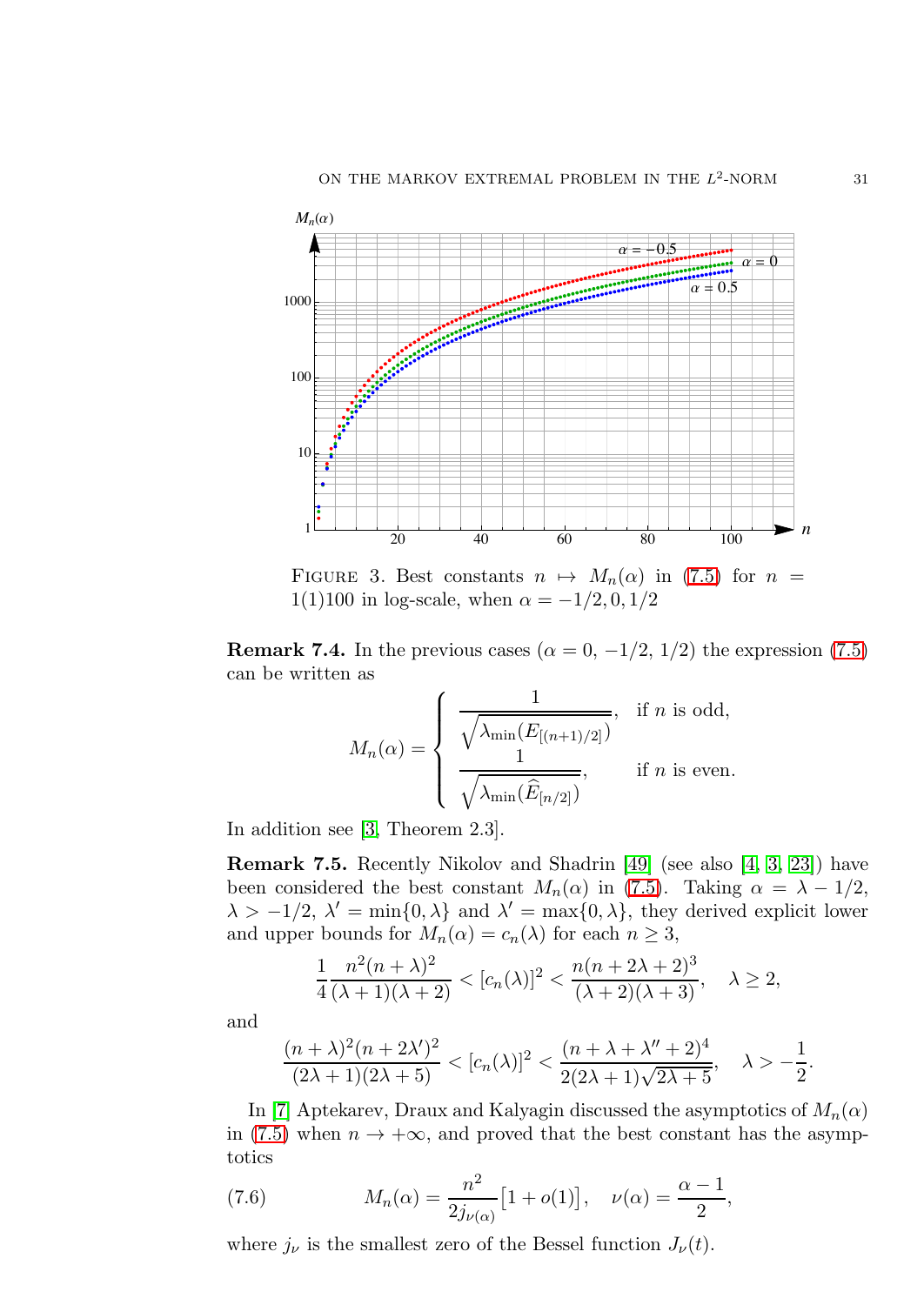Recently, Aptekarev, Draux, Kalyagin, and Tulyakov [\[9\]](#page-33-10) have considered the asymptotics of the best constant  $M_n(\alpha, \beta)$  in the general extremal problem in the space  $X = L^2[(-1,1);w]$ , with the Jacobi weight function  $w(t) = (1-t)^{\alpha}(1+t)^{\beta} \quad (\alpha, \beta > -1) \text{ on } (-1,1).$ 

<span id="page-31-2"></span>**Theorem 7.6** ([\[9\]](#page-33-10)). Let the parameters of the Jacobi weight function  $w(t) =$  $(1-t)^{\alpha}(1+t)^{\beta}$  satisfy the restriction  $|\alpha-\beta| < 4$ . Then, for the best constant  $M_n(\alpha, \beta)$  we have the asymptotics

<span id="page-31-1"></span>(7.7) 
$$
M_n(\alpha, \beta) = \frac{n^2}{2j_{\nu^*}} [1 + o(1)], \quad \nu^* = \min \left\{ \frac{\alpha - 1}{2}, \frac{\beta - 1}{2} \right\},
$$

where  $j_{\nu^*}$  is the smallest zero of the Bessel function  $J_{\nu^*}$ .

Evidently for  $\beta = \alpha$ , [\(7.7\)](#page-31-1) reduces to [\(7.6\)](#page-30-1). In order to get the previous generalization, the authors needed to prove that linearly independent particular solutions of differential equations which satisfy the boundary conditions at the initial values of the discrete variable of a finite difference problem indeed are close to the particular solutions of the finite difference problem.

Remark 7.7. The authors of [\[9\]](#page-33-10) pointed out that the most surprising result for them is the appearance of the restriction  $|\alpha - \beta| < 4$  on the parameters  $\alpha$ ,  $\beta$ . Their comment was that they cannot prove or disapprove its necessity; however, they have to admit that this restriction is unavoidable in their proof strategy of Theorem [7.6.](#page-31-2)

Recently Totik [\[55\]](#page-35-14) has proved Theorem [7.6,](#page-31-2) without the previous restriction  $|\alpha - \beta| < 4$  on the parameters  $\alpha, \beta$ . Actually he proved a more general result, giving the exact asymptotic Markov constant for generalized Jacobi weight on several intervals.

Remark 7.8. Using Sobolev spaces with continuous and discrete coherent pairs of weights, Aptekarev, Draux, and Tulyakov [\[10\]](#page-33-11) studied the asymptotic behavior of the best constants in Markov-Bernstein inequalities with classical weighted integral norms.

# <span id="page-31-0"></span>8. Markov's Extremal Problems on Some Restricted Classes of Polynomials

In this section we only mention Markov's extremal problems on  $X =$  $L^2[(a, b); w]$  for some restricted classes of polynomials  $W_n \subset \mathcal{P}_n$ , i.e.,

(8.1) 
$$
M_{n,k} = \sup_{p \in W_n \setminus \{0\}} \frac{\|p^{(k)}\|_X}{\|p\|_X} \quad (1 \le k \le n).
$$

Usually we can restrict zeros of polynomials or their coefficients. In this way, the corresponding best constant  $M_{n,k}$  can be improved. For such kind of extremal problems in uniform norm see Milovanović at al.  $[46, pp. 624–643]$ .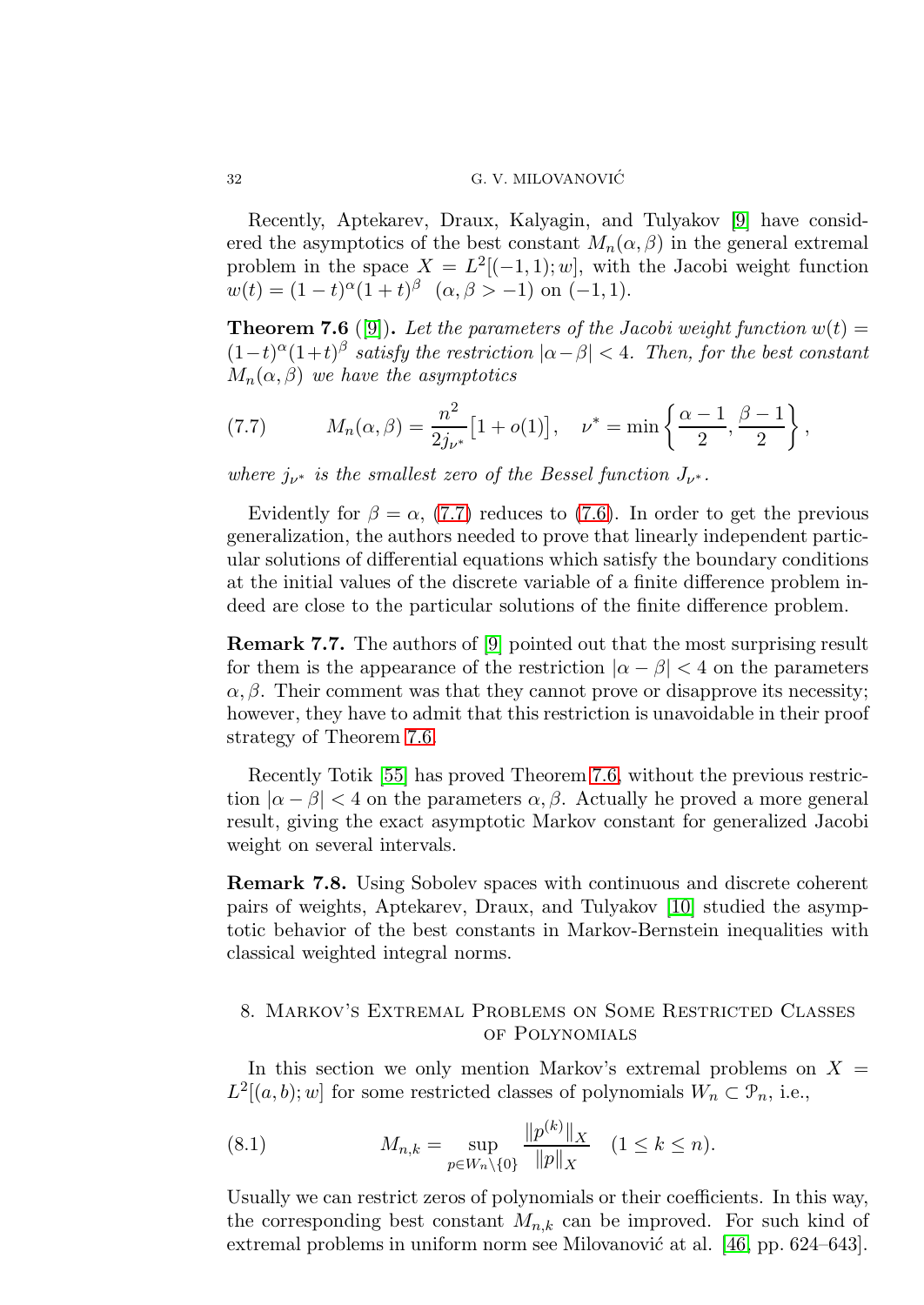In 1981 Varma [\[57\]](#page-35-15) investigated the problem of determining the best constant  $C_n(s) = M_{n,1}(s)^2$  in the inequality

$$
||P'||_X^2 \le C_n(s) ||P||_X^2
$$

on the space  $X = L^2[(0, +\infty); w]$ , with the generalized Laguerre weight function  $w(t) = t^s e^{-t}$   $(s > -1)$ , for polynomials  $P \in W_n$ , where

(8.2) 
$$
W_n = \left\{ P \middle| P(t) = \sum_{\nu=0}^n a_{\nu} t^{\nu}, a_{\nu} \ge 0, \ \nu = 0, 1, ..., n \right\}
$$

For such polynomials and  $s \ge (\sqrt{5} - 1)/2$ , he proved that

$$
\int_0^{+\infty} (P'(t))^2 w(t) dt \le \frac{n^2}{(2n+s)(2n+s-1)} \int_0^{+\infty} (P(t))^2 w(t) dt,
$$
  
conclity for  $P(t) = t^n$ , and for  $0 \le s \le 1/2$ .

with equality for  $P(t) = t<sup>n</sup>$ , and for  $0 \le s \le 1/2$ 

$$
\int_0^{+\infty} (P'(t))^2 w(t) \mathrm{d}t \le \frac{1}{(2+s)(1+s)} \int_0^{+\infty} (P(t))^2 w(t) \mathrm{d}t.
$$

The ranges  $-1 < s < 0$  and  $1/2 < s < s_1 = (\sqrt{5}-1)/2$  are not covered by Varma's results. After attempts by several authors (cf. [\[41,](#page-34-24) pp. 417–419]), this gap was filled by Milovanović [\[39\]](#page-34-25), who determined the best constant  $C_n(s)$  for all  $s \in (-1, +\infty)$ .

**Theorem 8.1** ([\[39\]](#page-34-25)). The best constant  $C_n(s)$  is

$$
C_n(s) = \begin{cases} \frac{1}{(2+s)(1+s)} & (-1 < s \le s_n), \\ \frac{n^2}{(2n+s)(2n+s-1)} & (s_n < s \le +\infty), \end{cases}
$$

where the sequence  $\{s_n\}$  is defined by

$$
s_n = \frac{\sqrt{17n^2 + 2n + 1} - 3n + 1}{2(n+1)}.
$$

As we can see, the best constant  $s \mapsto C_n(s)$  is a continuous non-increasing function in s. The sequences  $\{s_n\}$  is a decreasing,  $s_1 > s_2 > s_3 > \cdots$  and converges to

$$
\lim_{n \to +\infty} s_n = s_{\infty} = \frac{1}{2}(\sqrt{17} - 3) \approx 0.56155281.
$$

Otherwise, a few first terms of this sequences are

$$
s_1 = \frac{1}{2} \left( \sqrt{5} - 1 \right) \approx 0.61803399, \qquad s_2 = \frac{1}{6} \left( \sqrt{73} - 5 \right) \approx 0.59066729,
$$
  
\n
$$
s_3 = \frac{1}{2} \left( \sqrt{10} - 2 \right) \approx 0.58113883, \qquad s_4 = \frac{1}{10} \left( \sqrt{281} - 11 \right) \approx 0.57630546,
$$
  
\n
$$
s_5 = \frac{1}{6} \left( \sqrt{109} - 7 \right) \approx 0.57338442, \quad s_6 = \frac{4}{7} \approx 0.57142857, \text{ etc.}
$$

.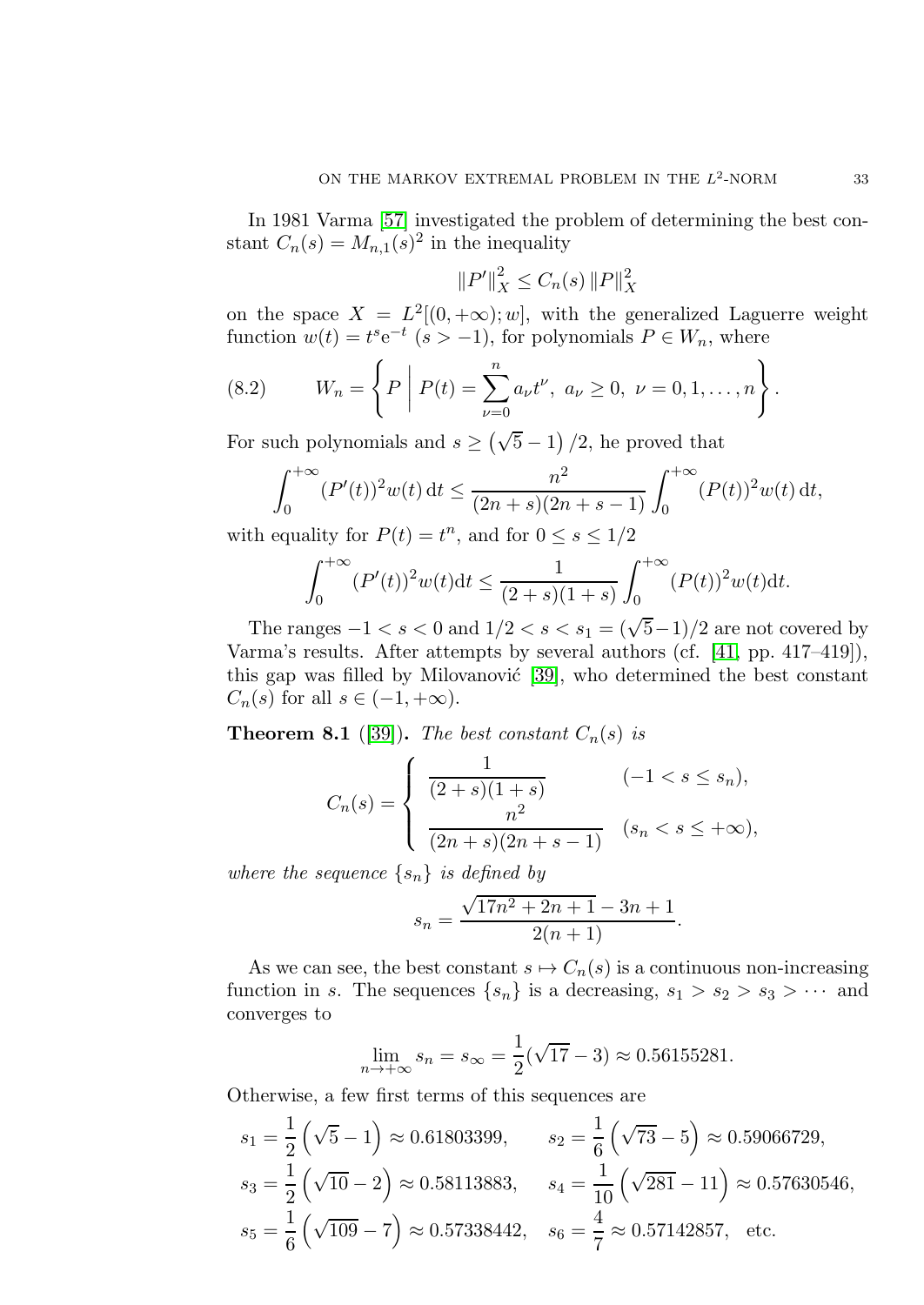It is clear that  $C_n(s) \leq C_{n+1}(s)$ , because  $W_n \subset W_{n+1}$ , but for  $-1 < s <$  $1/2$  the constants for different *n* are the same. Notice, that for  $n = 1$  the same expression holds for each  $s > -1$ , i.e.,  $C_1(s) = 1/((2 + s)(1 + s))$ . Also, it is interesting to mention that in the limit case when  $n \to +\infty$ , the best constant becomes the constant  $1/4$  for each  $s \geq s_{\infty} = (\sqrt{17} - 3)/2 \approx$ 0.56155281.

The corresponding extremal problems for higher derivatives are also investigated, as well as for other weight functions (for details see [\[40,](#page-34-11) [45\]](#page-35-16) and  $[46, pp. 644–664]$  $[46, pp. 644–664]$ .

Acknowledgement. The work was supported in part by the Serbian Academy of Sciences and Arts (Φ-96).

#### **REFERENCES**

- <span id="page-33-4"></span>[1] R. P. Agarwal and G. V. Milovanović,  $A$  characterization of the classical orthogonal polynomials, In: Progress in Approximation Theory (P. Nevai, A. Pinkus, eds.), pp. 1–4, Academic Press, New York, 1991
- <span id="page-33-5"></span>[2] R. P. Agarwal and G. V. Milovanović, *Extremal problems, inequalities, and classical* orthogonal polynomials, Appl. Math. Comput. 128 (2002), 151–166.
- <span id="page-33-13"></span>[3] D. Aleksov and G. Nikolov, Markov L<sup>2</sup> inequality with the Gegenbauer weight, J. Approx. Theory 225 (2018), 224–241.
- <span id="page-33-14"></span>[4] D. Aleksov, G. Nikolov and A. Shadrin, On the Markov inequality in the  $L_2$  norm with the Gegenbauer weight, J. Approx. Theory  $208$  (2016), 9-20.
- <span id="page-33-3"></span>[5] W. A. Al-Salam and T. S. Chihara, Another characterization of the classical orthogonal polynomials, SIAM J. Math. Anal. 3 (1972), 65–70.
- <span id="page-33-6"></span>[6] G. E. Andrews, R. Askey and R. Roy, Special Functions, Encyclopedia of Mathematics and its Applications, Vol. 71, Cambridge University Press, Cambridge, 1999.
- <span id="page-33-9"></span>[7] A. I. Aptekarev, A. Dro and V. A. Kalyagin, On the asymptotics of exact constants in Markov-Bernstein inequalities in integral metrics with classical weight, Uspekhi Mat. Nauk 55 (2000), no. 1(331), 173–174 (Russian)
- <span id="page-33-12"></span>[8] A. I. Aptekarev, A. Draux and D. Toulyakov, Discrete spectra of certain co-recursive Pollaczek polynomials and its applications, Comput. Methods Funct. Theory 2 (2002), 519–537.
- <span id="page-33-10"></span>[9] A. I. Aptekarev, A. Draux, V. A. Kalyagin and D. N. Tulyakov, Asymptotics of sharp constants of Markov-Bernstein inequalities in integral norm with Jacobi weight. Proc. Amer. Math. Soc. 143 (9) (2015), 3847–3862.
- <span id="page-33-11"></span>[10] A. I. Aptekarev, A. Draux and D. N. Tulyakov, On asymptotics of the sharp constants of the Markov-Bernstein inequalities for the Sobolev spaces. Lobachevskii J. Math. 39 (5) (2018), 609–622.
- <span id="page-33-1"></span>[11] S. N. Bernstein, Sur l'ordre de la meilleur approximation des fonctions continues par des polynômes de degré donné, Memoire d el'Académie Royal de Belgique 4 (2) (1912), 1–103.
- <span id="page-33-2"></span><span id="page-33-0"></span>[12] B. D. Bojanov, An extension of the Markov inequality, J. Approx. Theory 35 (1982), 181–190.
- [13] P. B. Borwein and T. Erdélyi, Polynomials and Polynomial Inequalities. Springer Verlag, New York, 1995.
- <span id="page-33-7"></span>[14] A. Böttcher and P. Dörfler, Weighted Markov-type inequalities, norms of Volterra operators, and zeros of Bessel functions, Math. Nachr. 283 (2010), 40–57.
- <span id="page-33-8"></span> $[15]$  A. Böttcher and P. Dörfler, On the best constants in Markov-type inequalities involving Laguerre norms with different weights, Monatsh. Math.  $161$  (4) (2010), 357–367.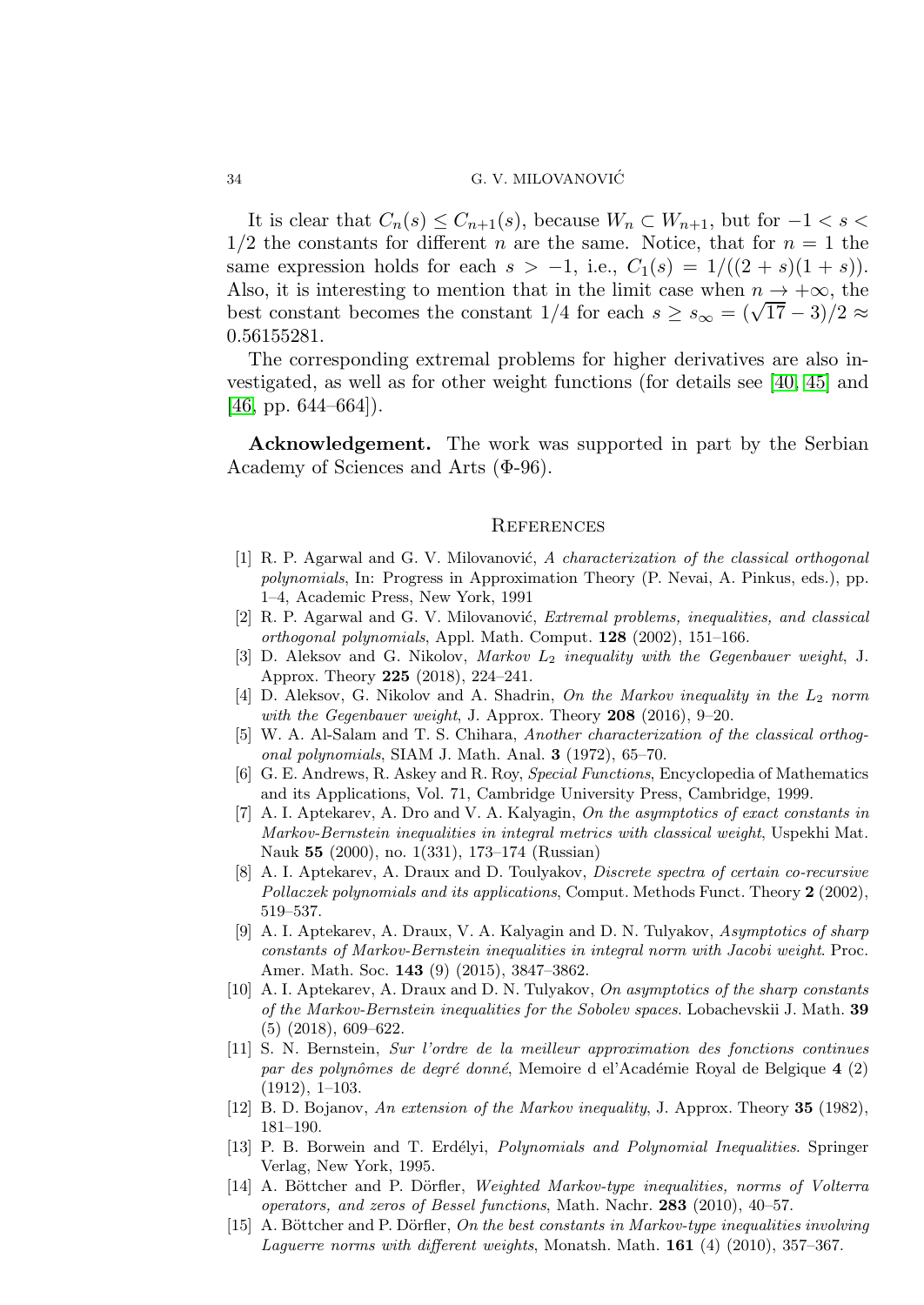- <span id="page-34-22"></span><span id="page-34-8"></span>[16] T. S. Chihara, An Introduction to Orthogonal Polynomials. Gordon and Breach Science Publishers, New York-London-Paris, 1978.
- [17] A. S. Cvetković and G. V. Milovanović, The Mathematica package "OrthogonalPolynomials", Facta Univ. Ser. Math. Inform. 19 (2004), 17–36.
- <span id="page-34-17"></span><span id="page-34-12"></span>[18] P. Dörfler, New inequalities of Markov type, SIAM J. Math. Anal. 18 (1987), 490–494.
- <span id="page-34-13"></span>[19] P. Dörfler, A Markov type inequality for higher derivatives of polynomials, Monatsh. Math. 109 (1990), 113-122.
- [20] P. Dörfler, Uber die bestmögliche Konstante in Markov-Ungleichungen mit Laguerre-Gewicht, Österreich. Akad. Wiss. Math.-Natur. Kl. Sitzungsber. II  $200$  (1-10) (1991), 13–20.
- <span id="page-34-14"></span>[21] P. Dörfler, Asymptotics of the best constant in a certain Markov-type inequality, J. Approx. Theory 114 (2002), 84–97.
- <span id="page-34-15"></span>[22] A. Draux, Improvement of the formal and numerical estimation of the constant in some Markov-Bernstein inequalities, Numer. Algorithms 24 (2000), 31-58.
- <span id="page-34-16"></span>[23] A. Draux and V. Kaliaguine, Markov-Bernstein inequalities for generalized Gegenbauer weight, East J. Approx.  $12$  (2006), 1–23.
- <span id="page-34-23"></span>[24] K. Fan, O. Taussky and J. Todd, *Discrete analogs of inequalities of Wirtinger*, 59 (1955), 73–90.
- <span id="page-34-9"></span>[25] W. Gautschi, Orthogonal Polynomials: Computation and Approximation, Clarendon Press, Oxford, 2004.
- <span id="page-34-5"></span>[26] P. Yu. Glazyrina, Markov-Nikol'skiĭ inequality for the spaces  $L_q$ ,  $L_0$  on a segment, Proc. Steklov Inst. Math. 31 (2005), S104–S116.
- <span id="page-34-6"></span>[27] P. Yu. Glazyrina, The Markov brothers' inequality in the space  $L_0$  on an interval, Mat. Zametki 78 (2005), 59–65.
- <span id="page-34-7"></span>[28] P. Yu. Glazyrina, The sharp Markov-Nikol'ski˘ı inequality for algebraic polynomials in the spaces  $L_q$  and  $L_0$  on an interval, Mat. Zametki 84 (2008), 3-22.
- <span id="page-34-20"></span>[29] A. Guessab, *Some weighted polynomial inequalities in*  $L^2$ -norm, J. Approx. Theory 79 (1994), 125–133.
- <span id="page-34-21"></span>[30] A. Guessab, Weighted  $L^2$  Markoff type inequality for classical weights, Acta Math. Hung. 66 (1995), 155–162.
- <span id="page-34-18"></span>[31] A. Guessab and G. V. Milovanović, Weighted  $L^2$ -analogues of Bernstein's inequality and classical orthogonal polynomials, J. Math. Anal. Appl. 82 (1994), 244–249.
- <span id="page-34-19"></span>[32] A. Guessab and G. V. Milovanović, Extremal problems of Markov's type for some differential operators, Rocky Mountain J. Math. 24 (1994), 1431-1438.
- <span id="page-34-4"></span>[33] S. V. Konjagin, Estimation of the derivatives of polynomials, Dokl. Akad. Nauk SSSR 243 (5) (1978), 1116–1118 (Russian).
- <span id="page-34-1"></span>[34] A. A. Markov, On a problem of D. I. Mendeleev, Zapishi Imp. Akad. Nauk 62 (1889), 1–24 (Russian).
- <span id="page-34-2"></span>[35] V. A. Markov, On functions deviating least from zero in a given interval, Izv. Akad. Nauk St. Petersburg, St. Petersburg, 1892, pp. 1–110 (Russian).
- <span id="page-34-3"></span>[36] V. A. Markov, Über Polynome die in einem gegebenen Intervalle möglichst wenig von null abweichen, Math. Annalen 77 (1916), 213–258.
- <span id="page-34-10"></span>[37] G. Mastroianni and G. V. Milovanović, *Interpolation Processes – Basic Theory and* Applications, Springer-Verlag, Berlin – Heidelberg – New York, 2008.
- <span id="page-34-0"></span>[38] D. Mendeleev, *Investigation of aqueous solutions based on specific gravity*, St. Petersburg, 1887 (Russian).
- <span id="page-34-25"></span>[39] G. V. Milovanović, An extremal problem for polynomials with nonnegative coefficients, Proc. Amer. Math. Soc. 94 (1985), 423–426.
- <span id="page-34-11"></span>[40] G. V. Milovanović, *Various extremal problems of Markov's type for algebraic polyno*mials, Facta Univ. Ser. Math. Inform. 2 (1987), 7–28.
- <span id="page-34-24"></span>[41] G. V. Milovanović, Extremal problems for restricted polynomial classes in  $L^r$  norm, In: Approximation Theory: In Memory of A. K. Varma (N. K. Govil, R. N. Mohapatra,